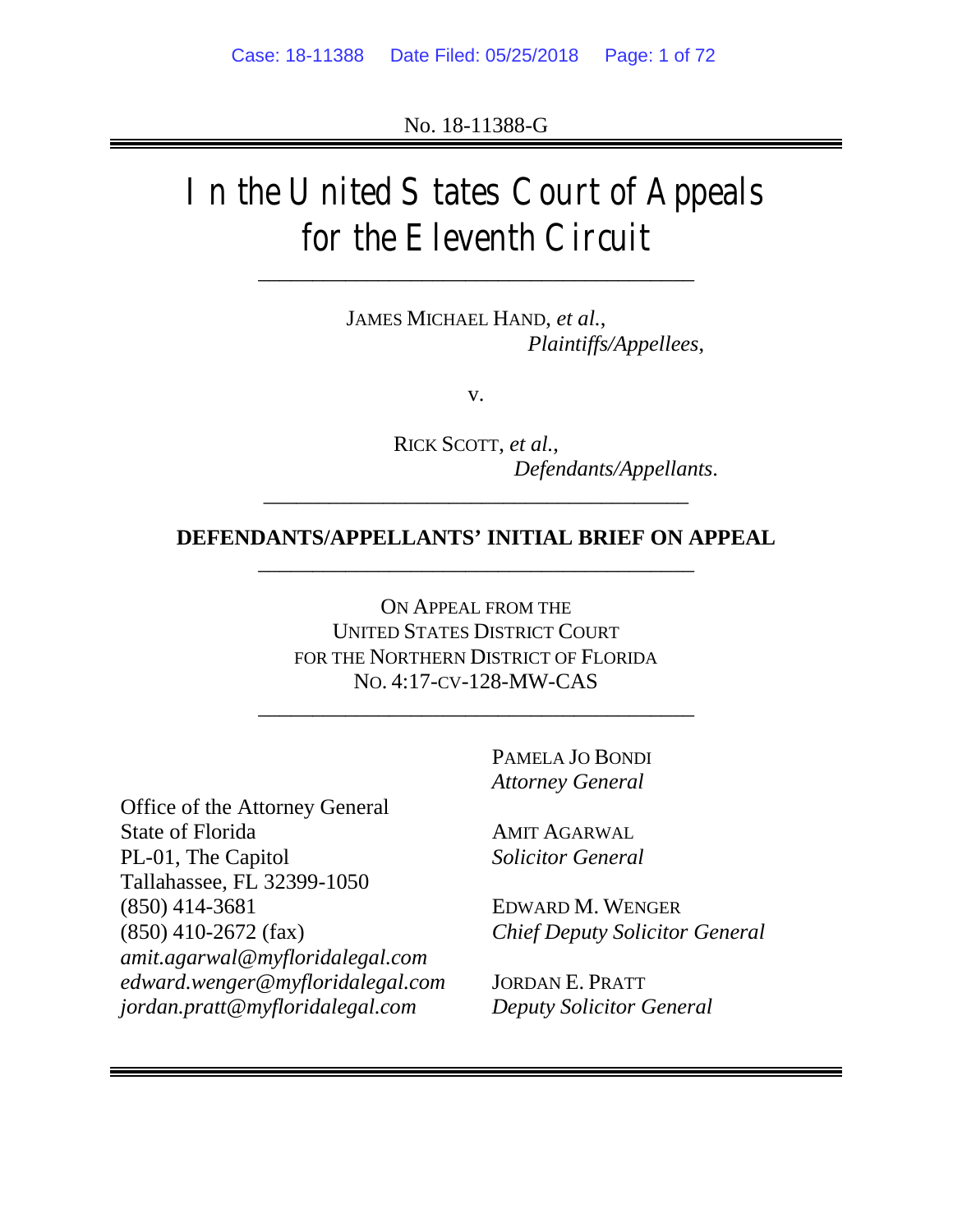# **CERTIFICATE OF INTERESTED PERSONS**

<span id="page-1-0"></span>Pursuant to Federal Rule of Appellate Procedure 26.1 and Eleventh Circuit Rule 26.1, Defendants/Appellants submit the following certificate of interested persons:

- 1. Agarwal, Amit, *Attorney for Defendants/Appellants*
- 2. Atkins, Virginia Kay, *Plaintiff/Appellee*
- 3. Atwater, Jeff, *Defendant/Appellant*
- 4. Baker, Brittnie R., *Attorney for Plaintiffs/Appellees*
- 5. Bass, William, *Plaintiff/Appellee*
- 6. Bondi, Pam, *Defendant/Appellant*
- 7. Cohen Milstein Sellers & Toll, *Attorney for Plaintiffs/Appellees*
- 8. Cohen, Michelle Kanter, *Attorney for Plaintiffs/Appellees*
- 9. Coonrod, Melinda N., *Defendant/Appellant*
- 10. Davidson, Richard D., *Defendant/Appellant*
- 11. Davis, Ashley E., *Attorney for Defendants/Appellants*
- 12. Detzner, Ken, *Defendant/Appellant*
- 13. Executive Clemency Board of the State of Florida
- 14. Exline, James Larry, *Plaintiff/Appellee*
- 15. Fair Elections Legal Network, *Attorneys for Plaintiffs/Appellees*

C-1 of 3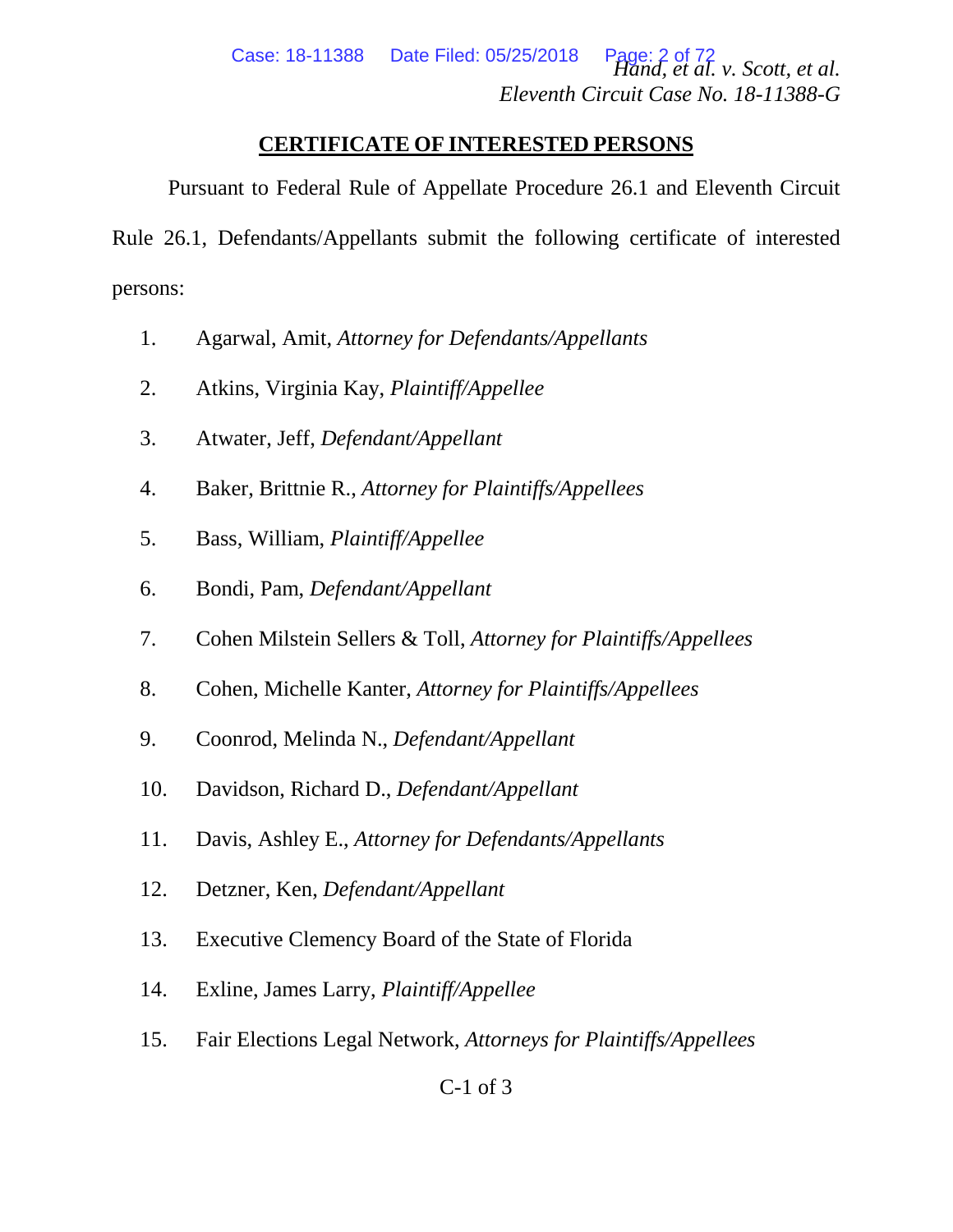*Hand, et al. v. Scott, et al. Eleventh Circuit Case No. 18-11388-G* Case: 18-11388 Date Filed: 05/25/2018

- 16. Florida Commission on Offender Review
- 17. Florida Department of Corrections
- 18. Florida Department of State
- 19. Fugett, David Andrews, *Attorney for Defendant/Appellant Ken Detzner*
- 20. Galasso, Joseph James, *Plaintiff/Appellee*
- 21. Gircsis, Harold W., Jr., *Plaintiff/Appellee*
- 22. Glogau, Jonathan Alan, *Attorney for Defendants/Appellants*
- 23. Guanipa, Yraida Leonides, *Plaintiff/Appellee*
- 24. Hand, James Michael, *Plaintiff/Appellee*
- 25. Harle, Denise, *Former Attorney for Defendants/Appellants*
- 26. Johnekins, Jermaine, *Plaintiff/Appellee*
- 27. Jones, Julie L., *Defendant/Appellant*
- 28. Jones, William Jordan, *Attorney for Defendant/Appellant Ken Detzner*
- 29. Leopold, Theodore Jon, *Attorney for Plaintiffs/Appellees*
- 30. Martin, Diana L., *Attorney for Plaintiffs/Appellees*
- 31. McCall, Julia, *Defendant/Appellant*
- 32. Neff, Lance, *Attorney for Defendants/Appellants*
- 33. Patronis, Jimmy, *Defendant/Appellant*
- 34. Pratt, Jordan E., *Attorney for Defendants/Appellants*

# C-2 of 3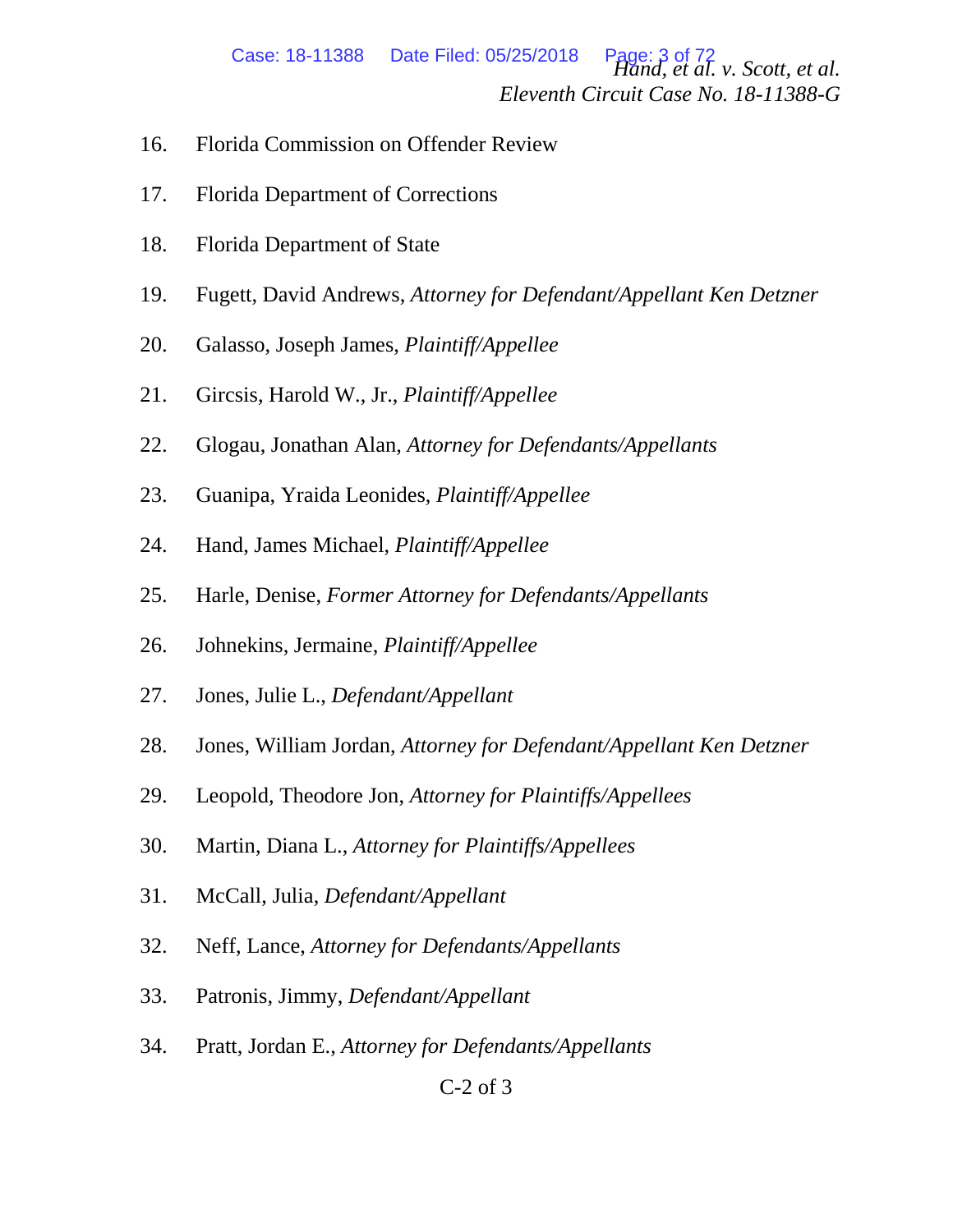*Hand, et al. v. Scott, et al. Eleventh Circuit Case No. 18-11388-G* Case: 18-11388 Date Filed: 05/25/2018

- 35. Putnam, Adam H., *Defendant/Appellant*
- 36. Razavi, Poorad, *Attorney for Plaintiffs/Appellees*
- 37. Scott, Rick, *Defendant/Appellant*
- 38. Sherman, Jonathan Lee, *Attorney for Plaintiffs/Appellees*
- 39. Schlackman, Mark R., *Amicus Curiae*
- 40. Smith, Christopher Michael, *Plaintiff/Appellee*
- 41. Walker, Hon. Mark E., *U.S. District Judge*
- 42. Wenger, Edward M., *Attorney for Defendants/Appellants*
- 43. Wyant, David A., *Defendant/Appellant*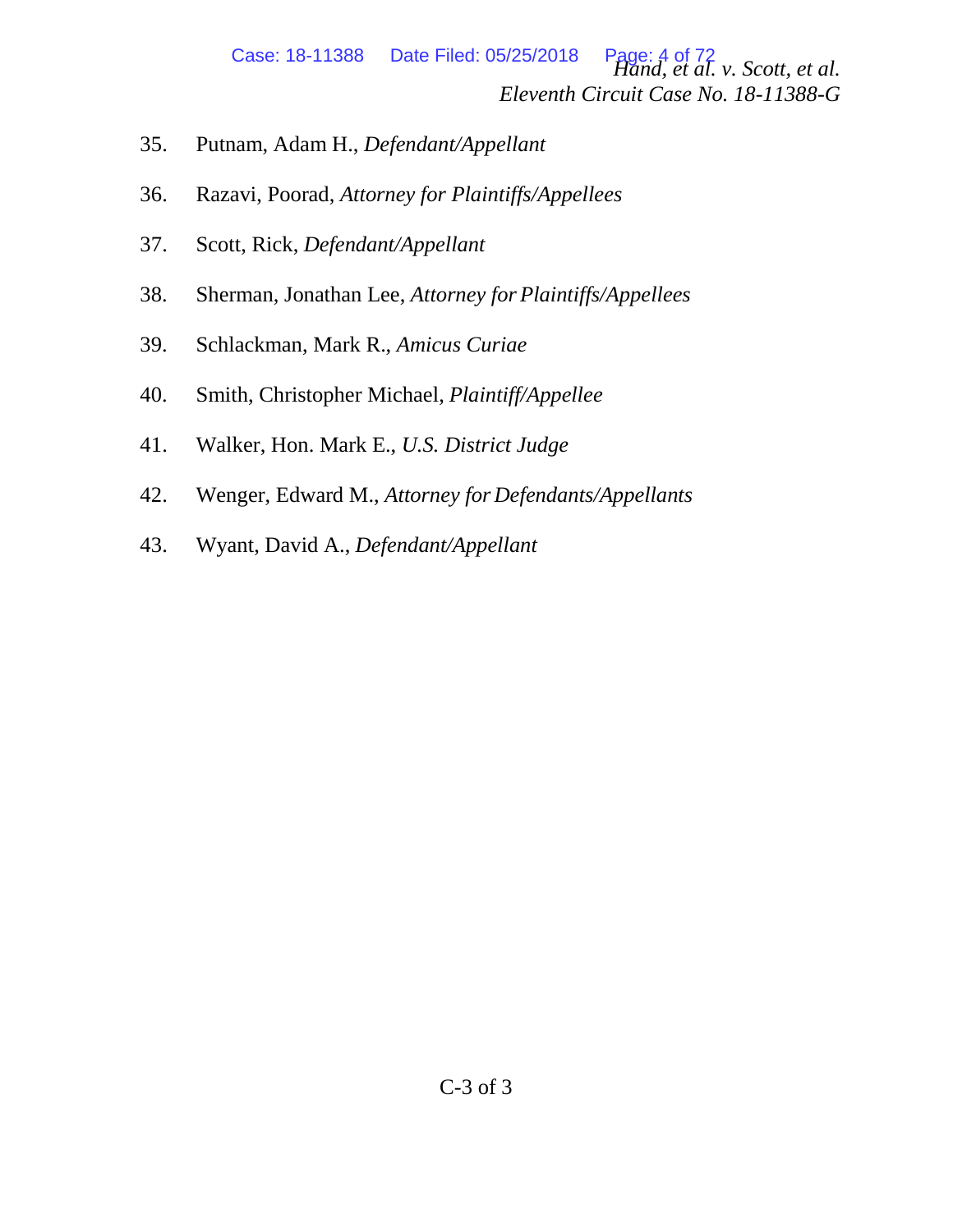# **STATEMENT REGARDING ORAL ARGUMENT**

<span id="page-4-0"></span>This Court has set oral argument for the week of July 23, 2018. *See* Notice to Counsel or Parties (May 1, 2018).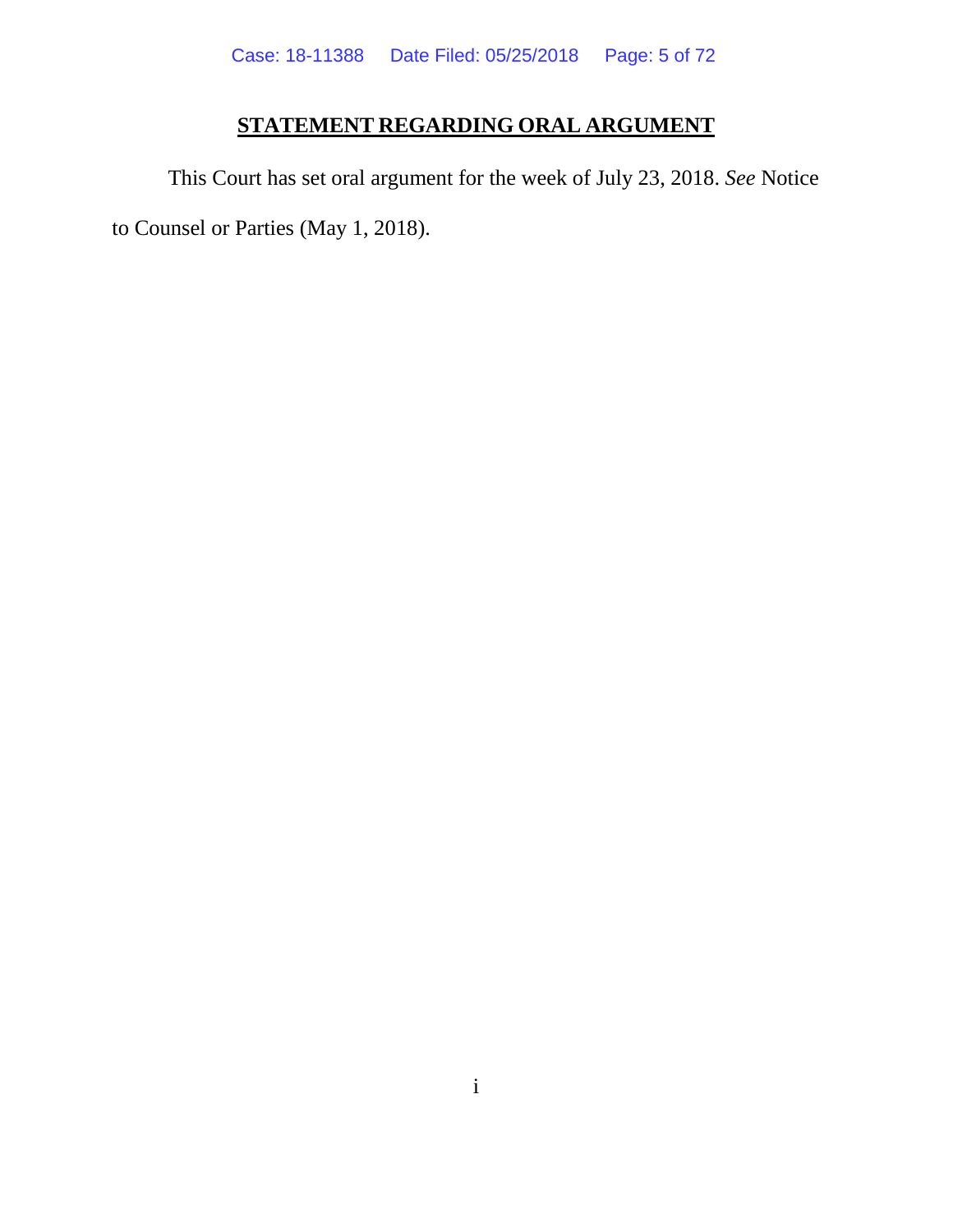# **TABLE OF CONTENTS**

|                | STATEMENT OF SUBJECT-MATTER AND APPELLATE JURISDICTION 1                                                                                                                                                                                |
|----------------|-----------------------------------------------------------------------------------------------------------------------------------------------------------------------------------------------------------------------------------------|
|                |                                                                                                                                                                                                                                         |
|                |                                                                                                                                                                                                                                         |
| $\mathbf{I}$ . |                                                                                                                                                                                                                                         |
| П.             |                                                                                                                                                                                                                                         |
| III.           |                                                                                                                                                                                                                                         |
|                |                                                                                                                                                                                                                                         |
|                |                                                                                                                                                                                                                                         |
|                |                                                                                                                                                                                                                                         |
| $\mathbf{I}$ . | FLORIDA'S CLEMENCY PROCESS IS NOT FACIALLY<br>UNCONSTITUTIONAL INSOFAR AS IT AUTHORIZES THE EXECUTIVE<br><b>CLEMENCY BOARD TO MAKE CLEMENCY DECISIONS IMPLICATING</b><br><b>RESTORATION OF VOTING RIGHTS WITHOUT RESORT TO SPECIFIC</b> |
| A.             | The Equal Protection Clause Does Not Require Vote-Restoration<br>Decisions To Be Made Pursuant To Specific Standards17                                                                                                                  |
| B.             | Florida's Discretionary System For Offering Executive Clemency<br>To Convicted Felons Is Not Facially Invalid Under the First                                                                                                           |
| $\mathsf{C}.$  | The "Risk" Of Discrimination Does Not Make Florida's<br>Discretionary Clemency System Unconstitutional36                                                                                                                                |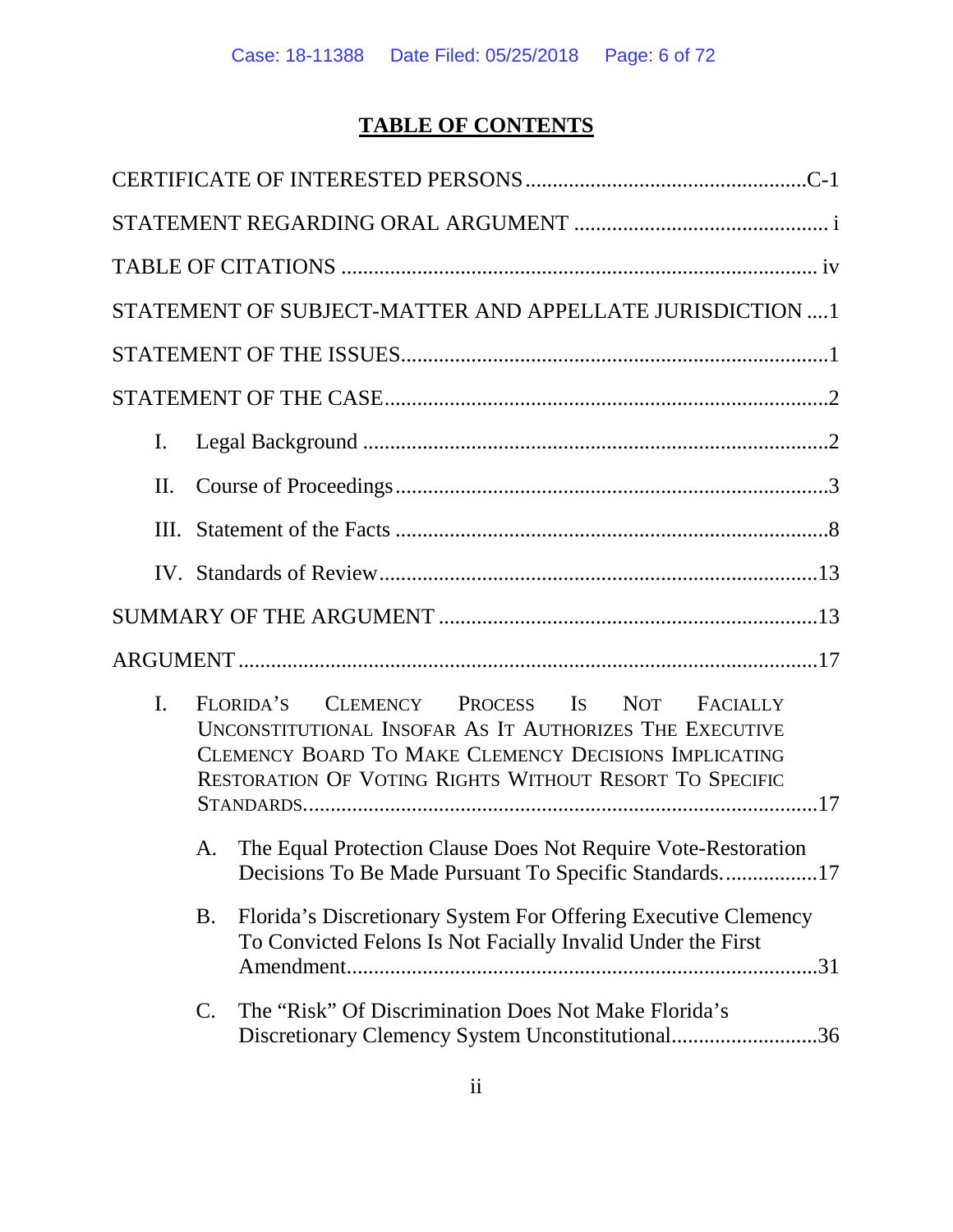|     |           | D. The District Court Erred Insofar As It Relied On Unpleaded,<br>Unproven, And "Not Relevant" Allegations Of Invidious                                            |
|-----|-----------|--------------------------------------------------------------------------------------------------------------------------------------------------------------------|
| II. |           | THE LACK OF TIME CONSTRAINTS DOES NOT MAKE FLORIDA'S<br>SYSTEM FOR OFFERING EXECUTIVE CLEMENCY TO CONVICTED<br>FELONS FACIALLY INVALID UNDER THE FIRST AMENDMENT46 |
|     |           | III. THE DISTRICT COURT ABUSED ITS DISCRETION IN GRANTING                                                                                                          |
|     | A.        | The District Court Lacked Authority To Bar The State From<br>Adopting A Policy Affirmatively Authorized By The United States                                       |
|     | <b>B.</b> | The District Court Abused Its Discretion In Commanding The<br>Executive Clemency Board To "Promulgate" New Clemency Rules                                          |
|     |           |                                                                                                                                                                    |
|     |           |                                                                                                                                                                    |
|     |           |                                                                                                                                                                    |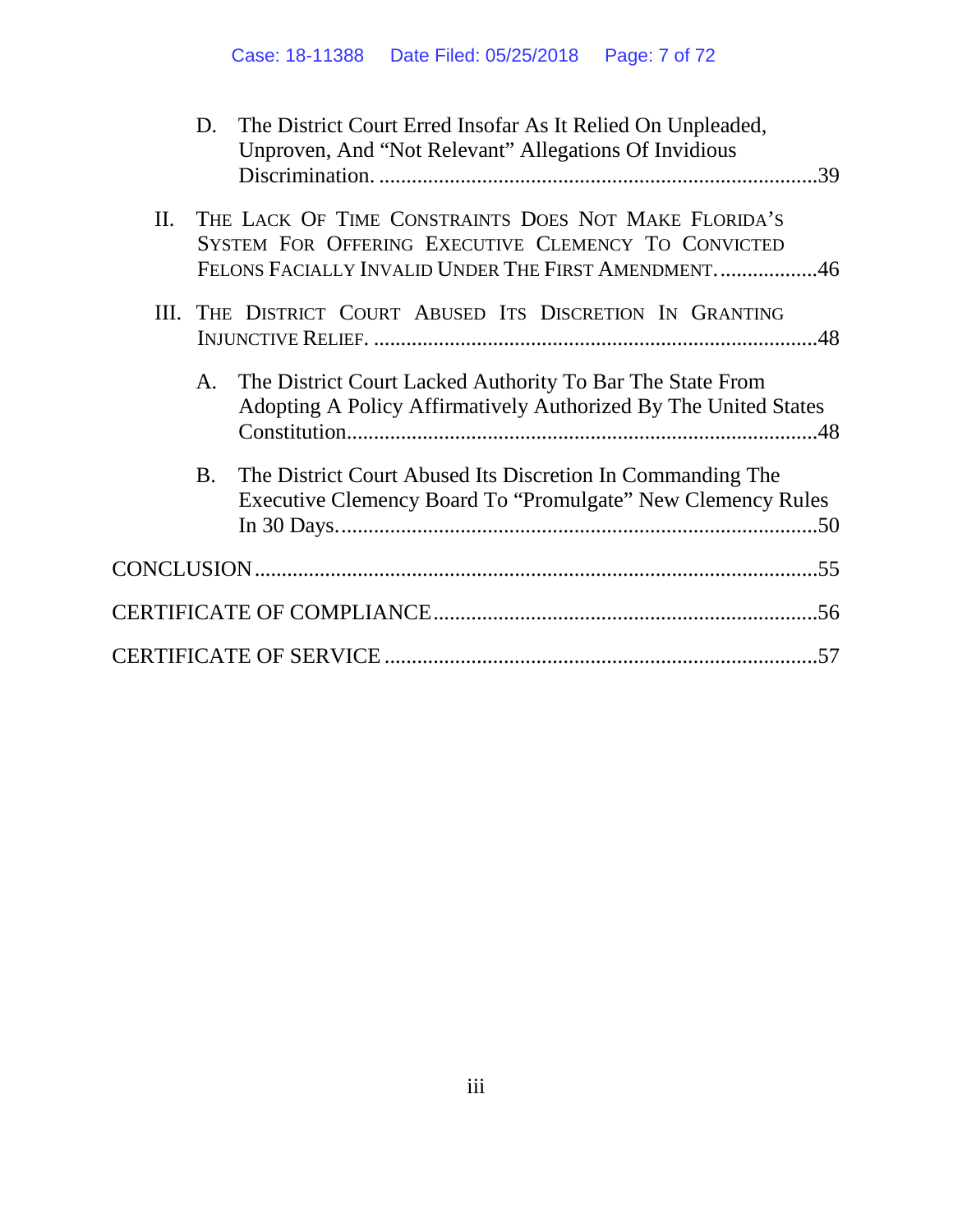# **TABLE OF CITATIONS**

# <span id="page-7-0"></span>**Cases**

| AFSCME v. Scott,                      |
|---------------------------------------|
| Allen v. Ellisor,                     |
| Arthur v. King,                       |
| Bacon v. Lee,                         |
| Banks v. Sec'y, Fla. Dep't of Corrs., |
| * Beacham v. Braterman,               |
| * Beacham v. Braterman,               |
| Beckles v. United States,             |
| Bonner v. City of Prichard,           |
| Bowens v. Quinn,                      |
| Burton v. City of Belle Glade,        |
| Carroll v. Raney,                     |
| * Conn. Bd. of Pardons v. Dumschat,   |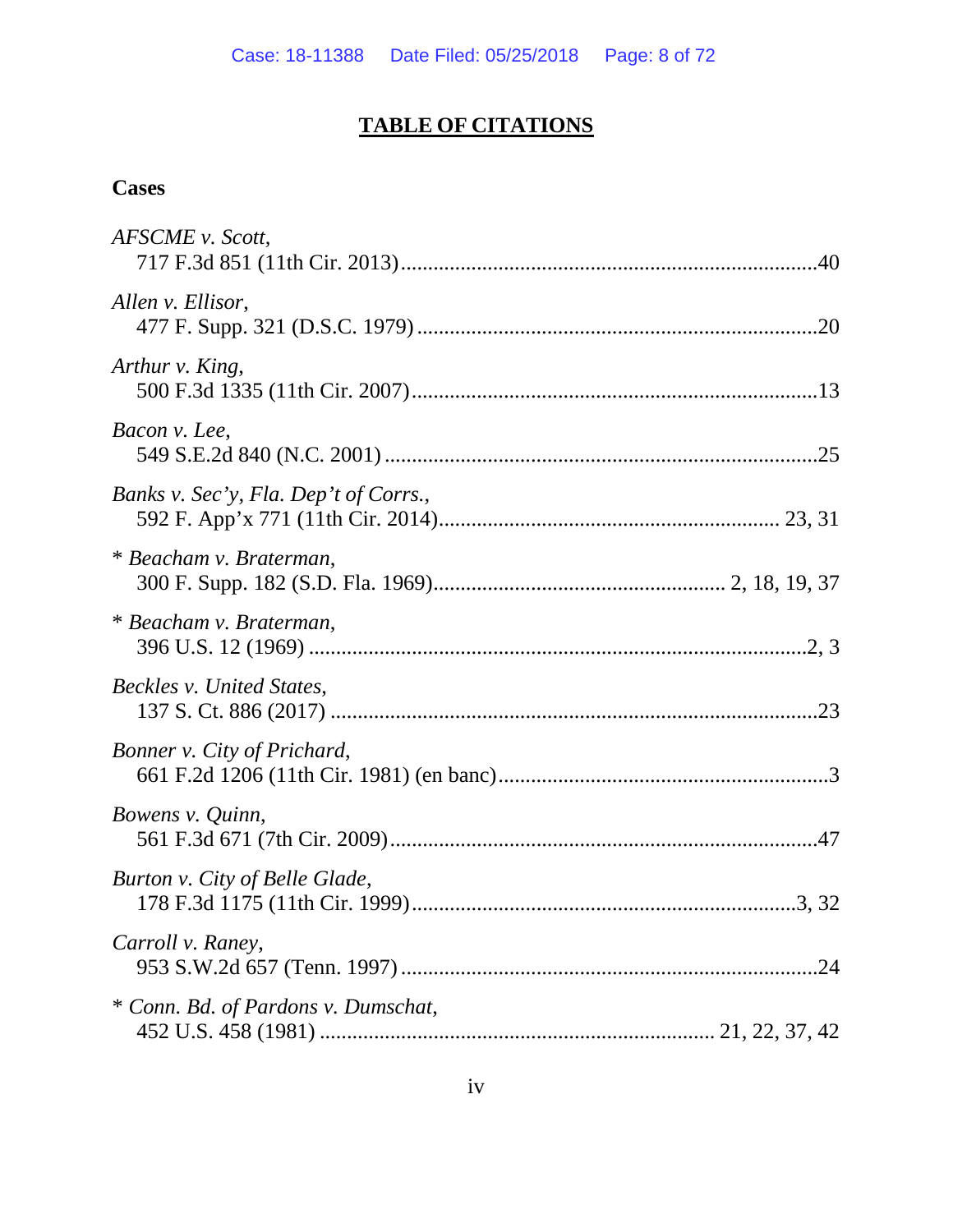| Cook v. Randolph,                                                                |  |
|----------------------------------------------------------------------------------|--|
| District of Columbia v. Heller,                                                  |  |
| Ex parte Garland,                                                                |  |
| Ex Parte White,                                                                  |  |
| Farrakhan v. Locke,                                                              |  |
| FERC v. Mississippi,                                                             |  |
| Fite v. State ex rel. Snider,                                                    |  |
| Greater L.A. Council on Deafness, Inc. v. Cmty. Television of S. Cal.,           |  |
| Green v. Bd. of Elections of N.Y.,                                               |  |
| Gregory v. Ashcroft,                                                             |  |
| Griffin v. Pate,                                                                 |  |
| * Hand v. Scott,                                                                 |  |
| Harvey v. Brewer,                                                                |  |
| Hayden v. Pataki,<br>No. 00-cv-8586, 2004 WL 1335921 (S.D.N.Y. June 14, 2004) 35 |  |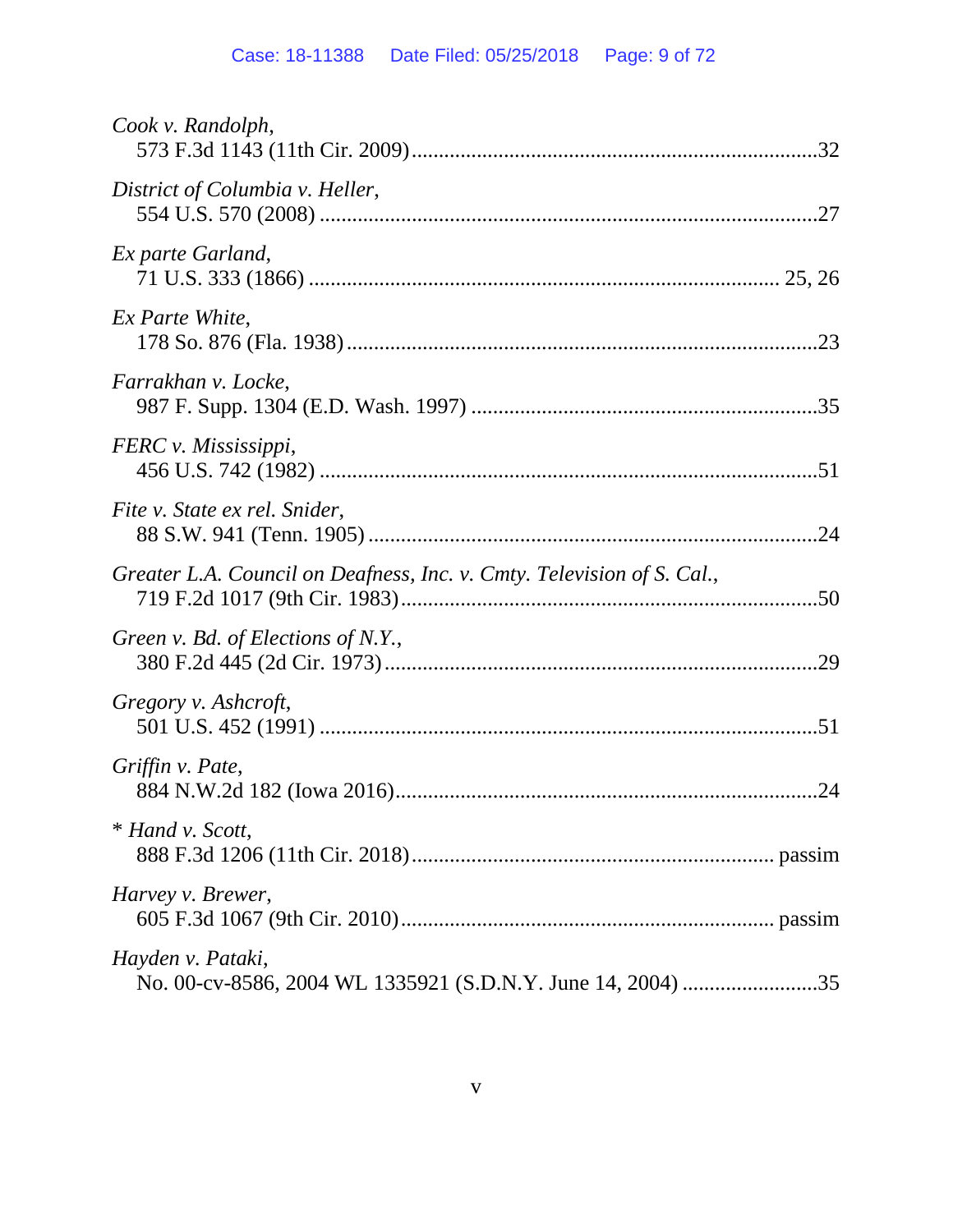| Heckler v. Rosebud Hospital District,   |
|-----------------------------------------|
| Howard v. Gilmore,                      |
| Howell v. McAuliffe,                    |
| Hunter v. Underwood,                    |
| In re Hooker,                           |
| INS v. Legalization Assistance Project, |
| Johnson v. Bredesen,                    |
| Johnson v. Bush,                        |
| * Johnson v. Governor of Fla.,          |
| Jones v. White,                         |
| Kronlund v. Honstein,                   |
| Mandel v. Bradley,                      |
| Mann v. Palmer,                         |
| McCleskey v. Kemp,                      |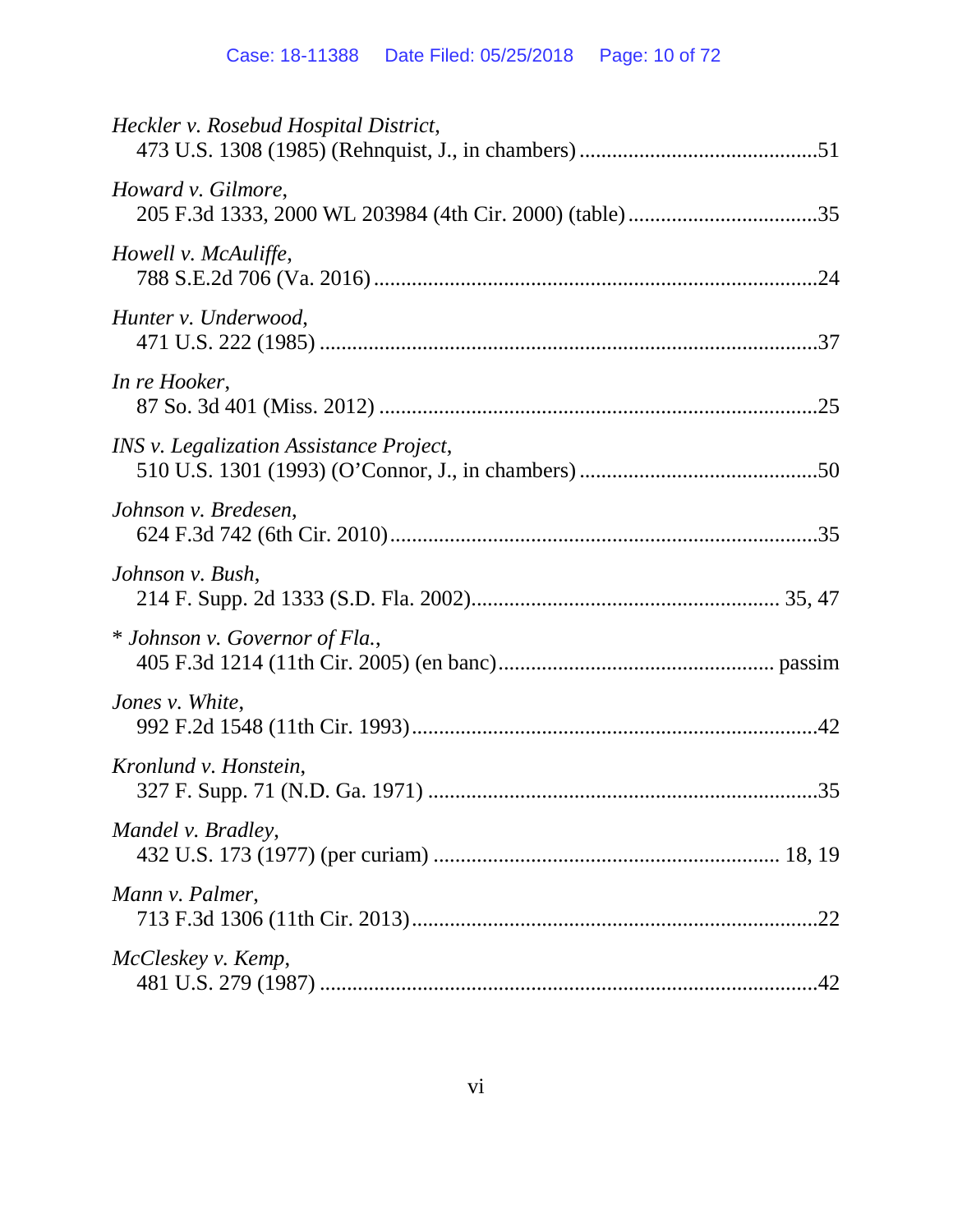| McDonald v. City of Chicago,                  |
|-----------------------------------------------|
| Montgomery v. Cleveland,                      |
| Murphy v. National Collegiate Athletic Ass'n, |
| NARA v. Favish,                               |
| New York v. United States,                    |
| * Ohio Adult Parole Auth. v. Woodard,         |
| Pennhurst State Sch. & Hosp. v. Halderman,    |
| People v. Ansell,                             |
| Printz v. United States,                      |
| Ramirez v. Brown,                             |
| * Richardson v. Ramirez,                      |
| Schick v. Reed,                               |
| * Shepherd v. Trevino,                        |
| Shin v. Cobb Cty. Bd. of Educ.,               |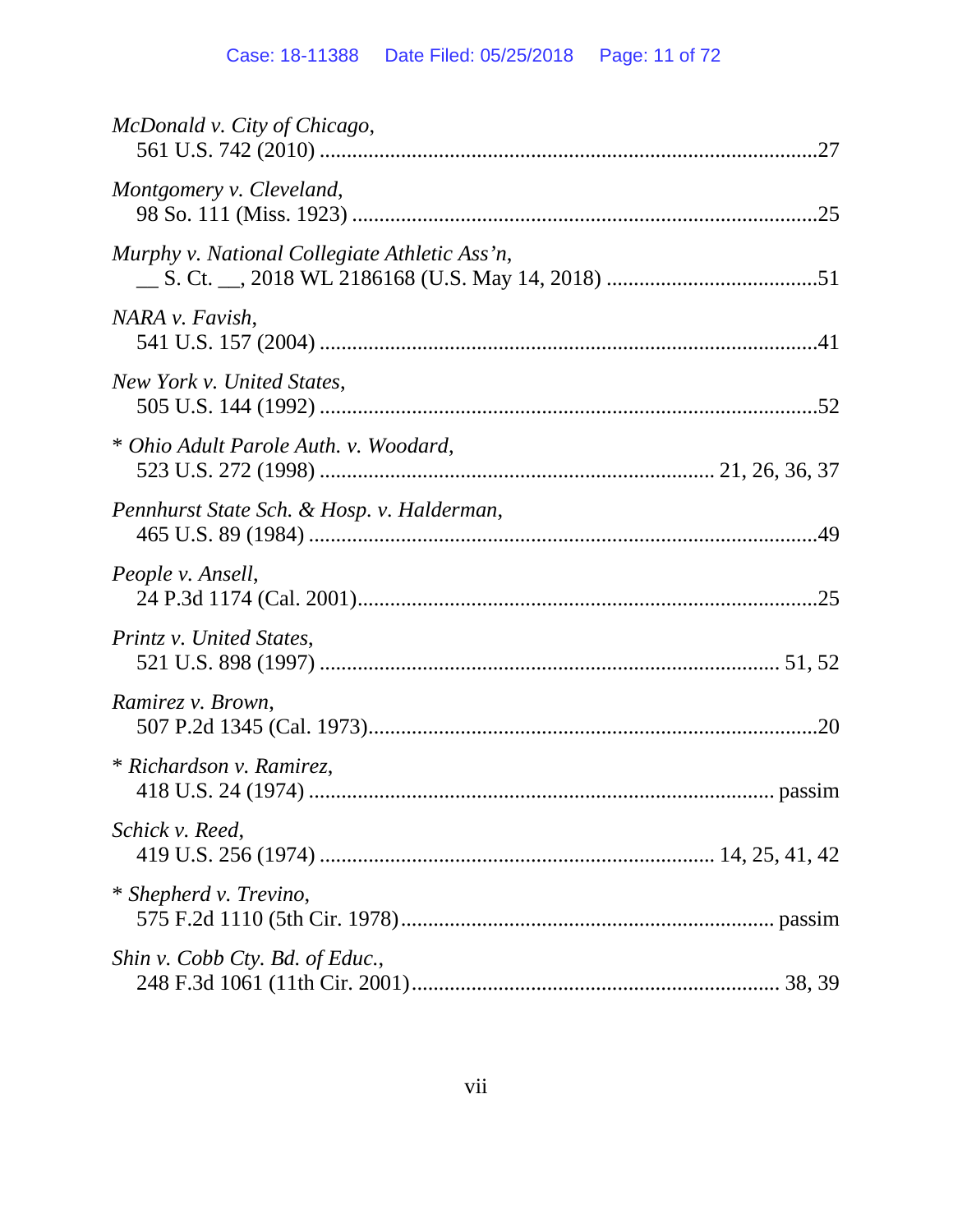| * Smith v. Snow,               |  |
|--------------------------------|--|
| Thomas v. Bryant,              |  |
| United States v. Armstrong,    |  |
| United States v. Chem. Found., |  |
| United States v. Salerno,      |  |
| Valle <i>v.</i> Secretary,     |  |
| <b>Statutes</b>                |  |
|                                |  |
|                                |  |
|                                |  |
|                                |  |
|                                |  |
|                                |  |
|                                |  |
|                                |  |
|                                |  |
|                                |  |
|                                |  |
|                                |  |
|                                |  |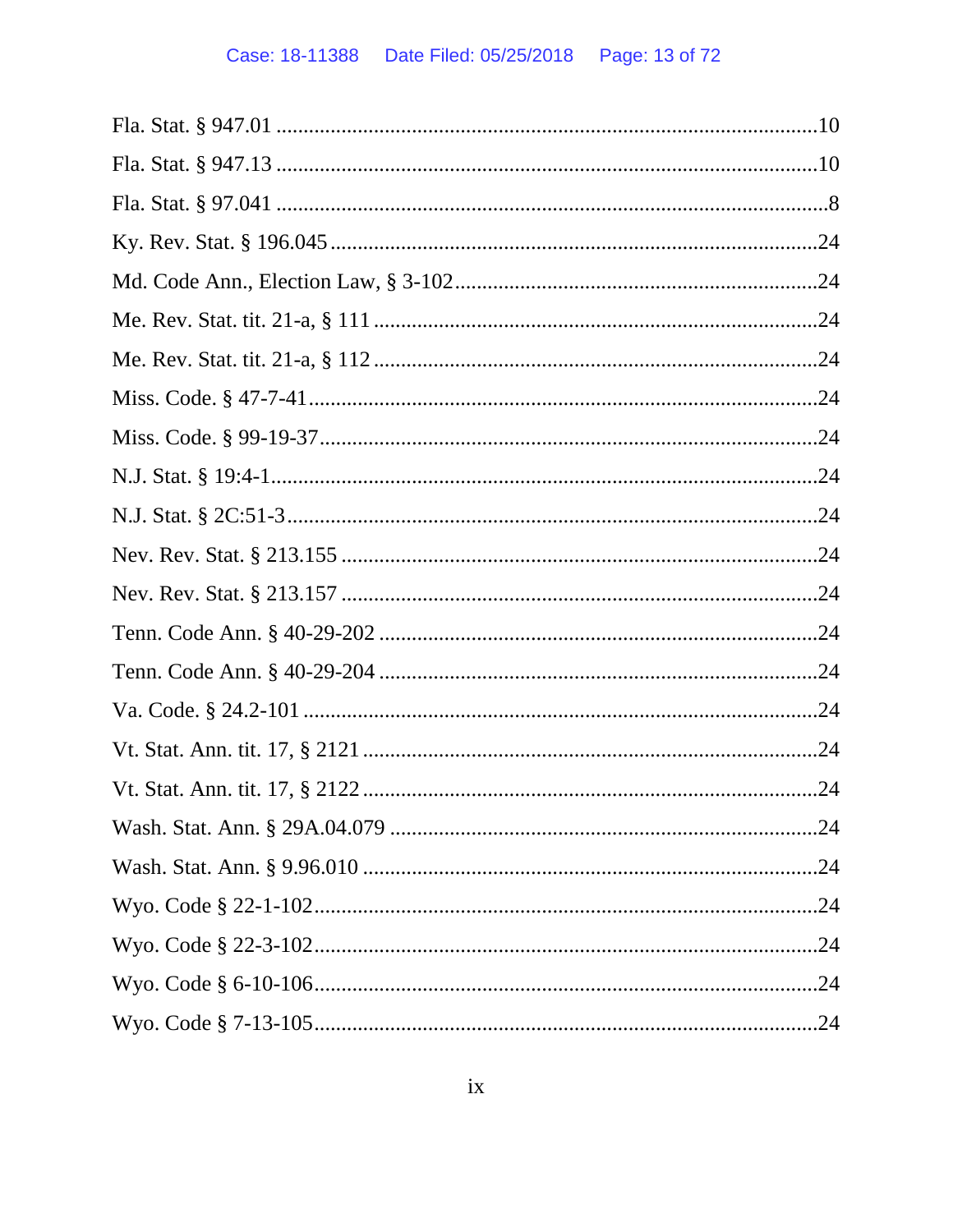# **Other Authorities**

| Felon Voting Rights, Nat'l Conference of State Legislatures, Apr. 30, 201724 |
|------------------------------------------------------------------------------|
|                                                                              |
| Jurisdictional Statement Question C, Beacham v. Braterman,                   |
|                                                                              |
| <b>Rules</b>                                                                 |
|                                                                              |
| <b>Constitutional Provisions</b>                                             |
|                                                                              |
|                                                                              |
|                                                                              |
|                                                                              |
|                                                                              |
|                                                                              |
|                                                                              |
|                                                                              |
|                                                                              |
|                                                                              |
|                                                                              |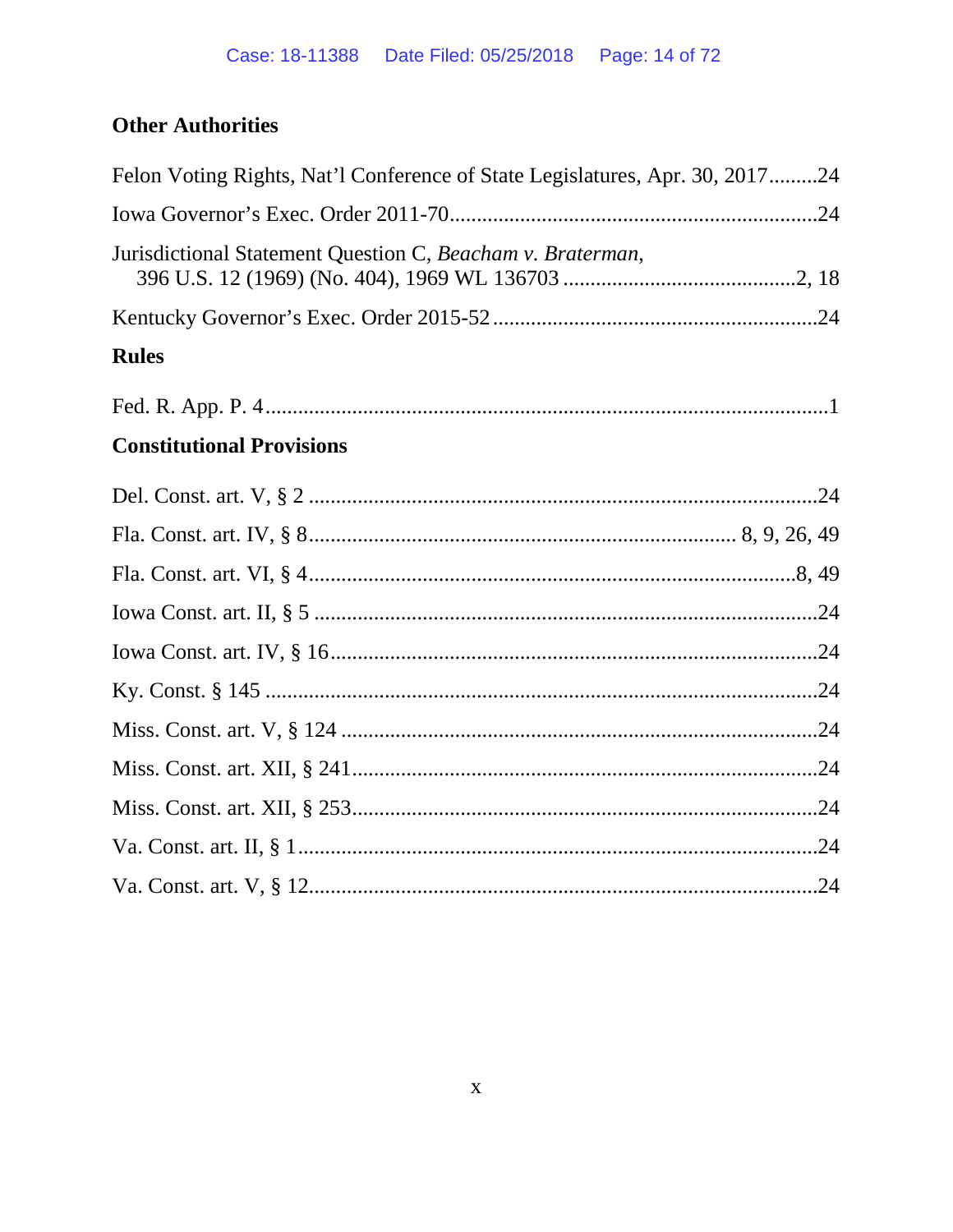### <span id="page-14-0"></span>**STATEMENT OF SUBJECT-MATTER AND APPELLATE JURISDICTION**

This is an appeal from a final judgment entered by the U.S. District Court for the Northern District of Florida in a civil case. DE161. Because Plaintiffs' claims arise under federal law, *see* DE29 ¶¶ 82–120, the district court had jurisdiction pursuant to 28 U.S.C. § 1331. This Court has jurisdiction under 28 U.S.C. § 1291. Judgment was entered on March 27, 2018. DE161. On April 4, 2018, Appellants filed a timely notice of appeal. DE162; *see* Fed. R. App. P. 4(a)(1)(A).

### **STATEMENT OF THE ISSUES**

<span id="page-14-1"></span>I. Whether Florida's system for offering executive clemency to convicted felons is facially unconstitutional under the First Amendment or the Equal Protection Clause of the Fourteenth Amendment because the Executive Clemency Board is not required to make clemency decisions implicating restoration of voting rights pursuant to specific standards.

II. Whether Florida's system for offering executive clemency to convicted felons is facially unconstitutional under the First Amendment insofar as the Executive Clemency Board need not make clemency decisions implicating restoration of voting rights within specific time constraints.

III. Whether the district court abused its discretion in enjoining the State from permanently ending vote-restoration processes and commanding the Executive Clemency Board to promulgate new vote-restoration rules within 30 days.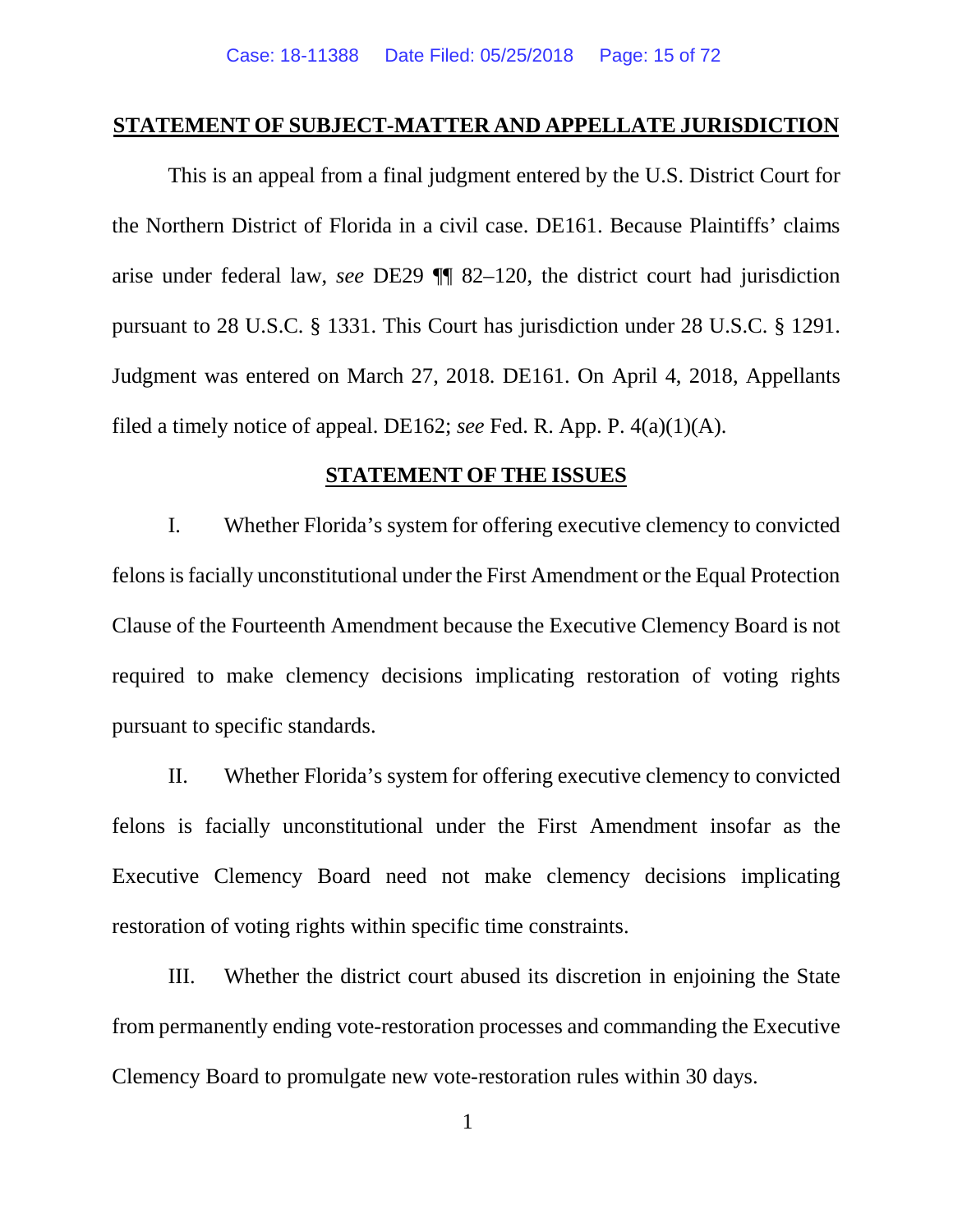### **STATEMENT OF THE CASE**

# <span id="page-15-1"></span><span id="page-15-0"></span>**I. Legal Background**

For 150 years, Florida law has entrusted the State's highest-ranking executive officers with discretion to restore the civil rights, including voting rights, of convicted felons. DE160:18. Fifty years ago, a convicted felon by the name of Rufus Beacham sought to enjoin Florida's Governor and the State Cabinet from continuing to grant and deny such petitions "in a purely discretionary manner without resort to specific standards." *Beacham v. Braterman*, 300 F. Supp. 182, 183 (S.D. Fla. 1969). A three-judge panel of the district court unanimously rejected Beacham's plea, holding that it was not "a denial of equal protection of law" for the State's clemency officials "to restore discretionarily the right to vote to some felons and not to others," even though "[n]either the Governor of Florida nor members of the State Cabinet [had] established specific standards to be applied to the consideration" of such petitions. *Id.* at 183, 184.

The case did not end there. In a direct appeal, Beacham asked the Supreme Court to decide whether Florida's discretionary pardon procedure "violate[s] the Constitution in that there are no ascertainable standards governing the recovery of the fundamental right to vote?" Jurisdictional Statement Question C, *Beacham v. Braterman*, 396 U.S. 12 (1969) (No. 404), 1969 WL 136703, at \*3. The Supreme Court resolved that issue by summarily affirming the lower court's judgment.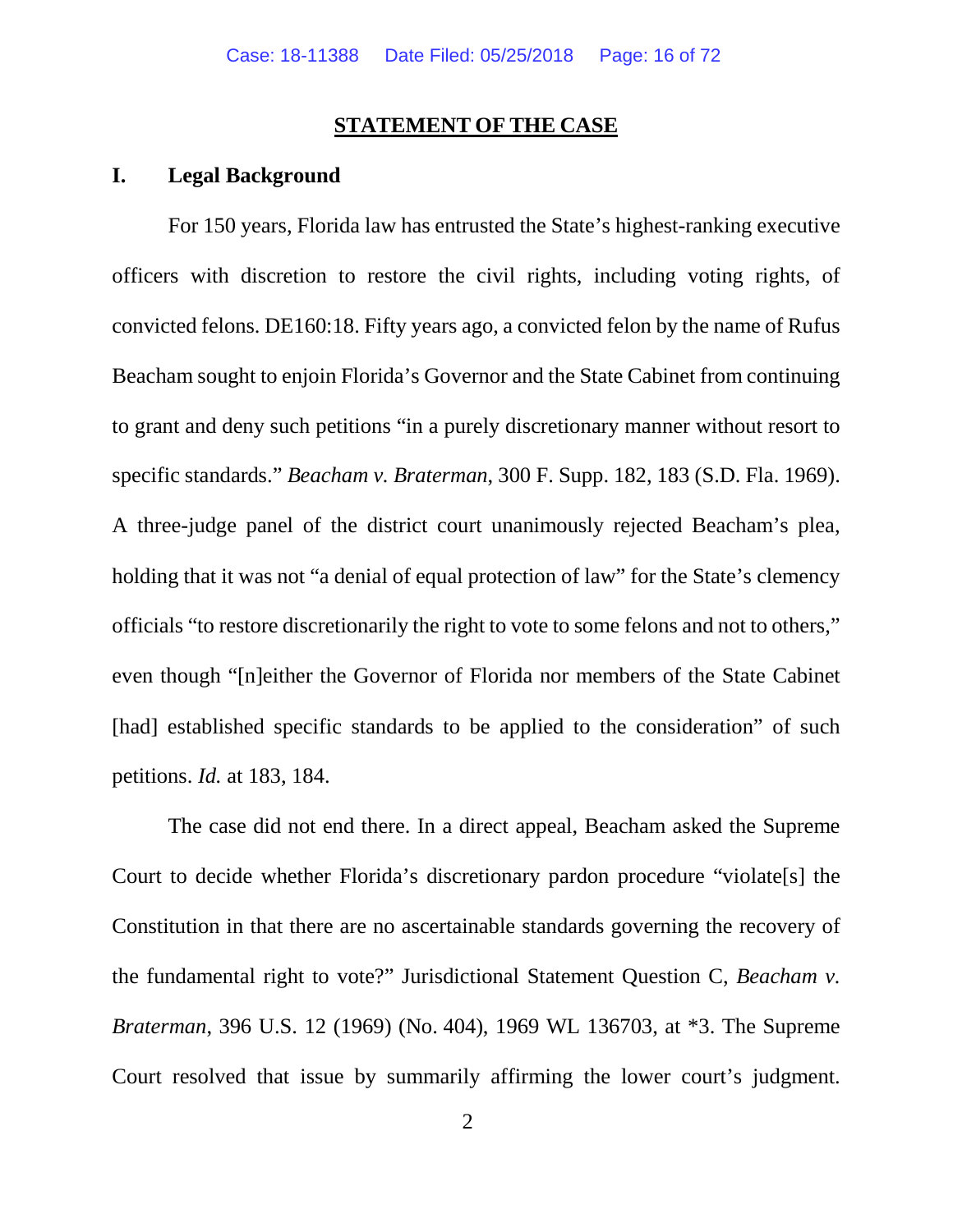*Beacham v. Braterman*, 396 U.S. 12 (1969).

Post-*Beacham* caselaw establishes three additional principles of relevance to this case. First, as construed by the Supreme Court, Section 2 of the Fourteenth Amendment gives States an "affirmative sanction" to "disenfranchise convicted felons *permanently*." DE144:9, 39 (emphasis added); *see Richardson v. Ramirez*, 418 U.S. 24, 54 (1974); *Johnson v. Governor of Fla.*, 405 F.3d 1214, 1217 (11th Cir. 2005) (en banc). Second, strict scrutiny does not apply to an equal-protection claim challenging the "selective . . . reenfranchisement of convicted felons"; instead, the challenged practice "must bear a rational relationship to the achieving of a legitimate state interest." *Shepherd v. Trevino*, 575 F.2d 1110, 1114–15 (5th Cir. 1978); *see Bonner v. City of Prichard*, 661 F.2d 1206, 1209 (11th Cir. 1981) (en banc). Third, the First Amendment "afford[s] no greater protection for voting rights claims than that already provided by the Fourteenth" Amendment. *Burton v. City of Belle Glade*, 178 F.3d 1175, 1187 n.9 (11th Cir. 1999).

### <span id="page-16-0"></span>**II. Course of Proceedings**

**A.** Plaintiffs ("Appellees") are a group of nine convicted felons who have completed their sentences but are ineligible to vote. DE144:2 n.2. They brought suit against Florida's Governor and the other members of the Executive Clemency Board ("the Board," "Defendants," or "Appellants"), claiming that the State's discretionary clemency system violates the Equal Protection Clause because the Board has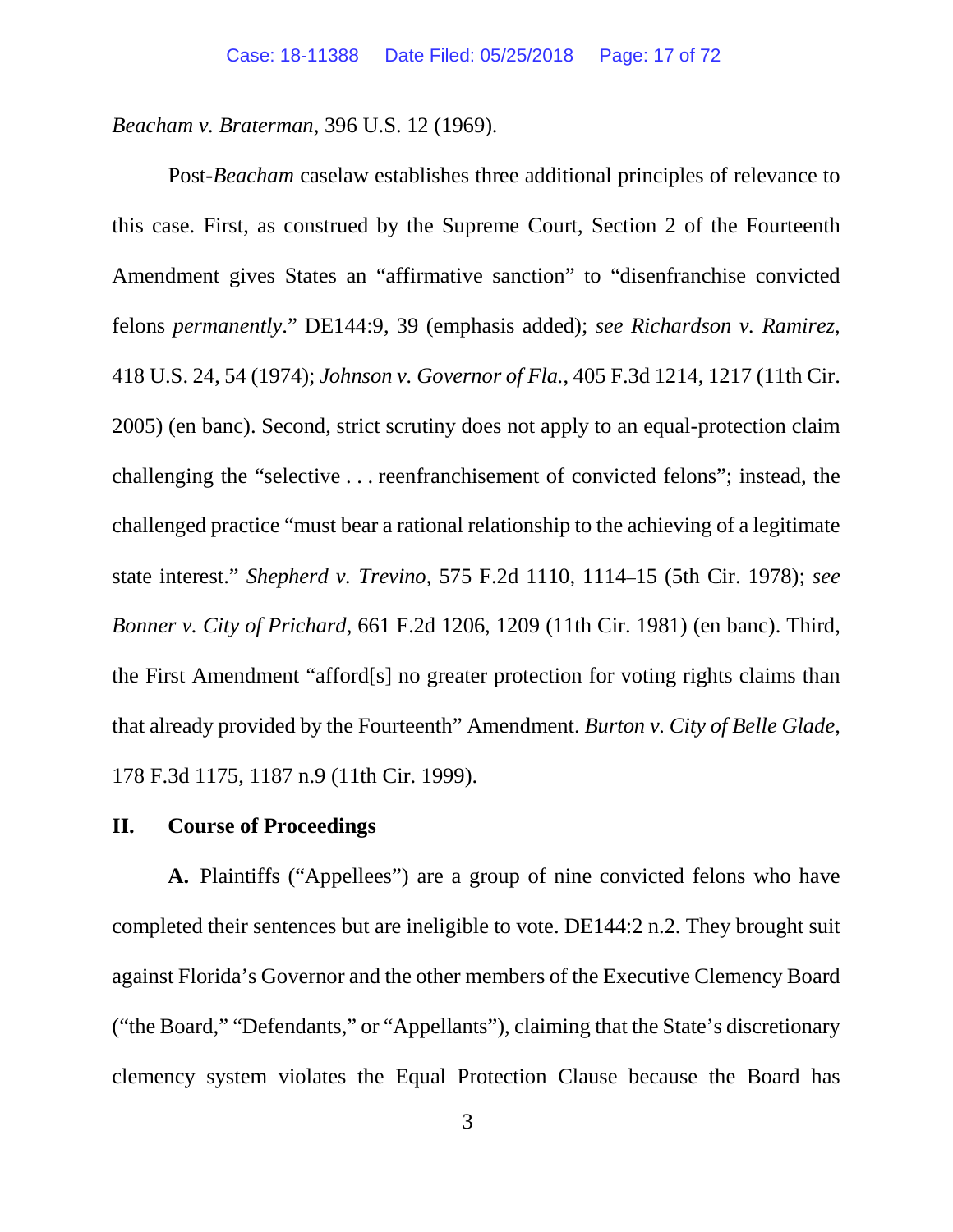discretion to deny vote-restoration applications without resort to specific standards. DE29 ¶¶ 93–101 (Count Two). The absence of such standards, Plaintiffs argue, also violates the First Amendment, *id.* ¶¶ 82–92 (Count One), as do the lack of definitive time limits for acting on applications seeking restoration of the right to vote, *id.*  ¶¶ 102–12 (Count Three), and certain rules requiring convicted felons to wait five or seven years before applying for restoration of civil rights, *id.* ¶¶ 113–20 (Count Four).

Plaintiffs do not claim that Florida's discretionary clemency system has the purpose or effect of discriminating on the basis of race, viewpoint, or any other improper consideration. DE29. In addition, all of Plaintiffs' claims are facial challenges. *Id.* ¶ 71. Thus, none of their four counts alleged that the Clemency Board *actually discriminated* against any particular applicants based on constitutionally impermissible factors. *Id.* Instead, Plaintiffs claimed that the unfettered discretion vested in the Board creates a constitutionally unacceptable *risk* of illicit discrimination. *Id.* ¶¶ 4, 89.

Accordingly, at an early stage of the case, the district court denied Plaintiffs' motion to compel certain Confidential Case Analyses ("CCAs") pertaining to nonparties, explaining that those materials "are not relevant to the claims set forth in Plaintiffs' operative complaint." DE62:1; *see also id.* ("To the extent they are marginally relevant, the CCAs [would] only serve as individual examples in support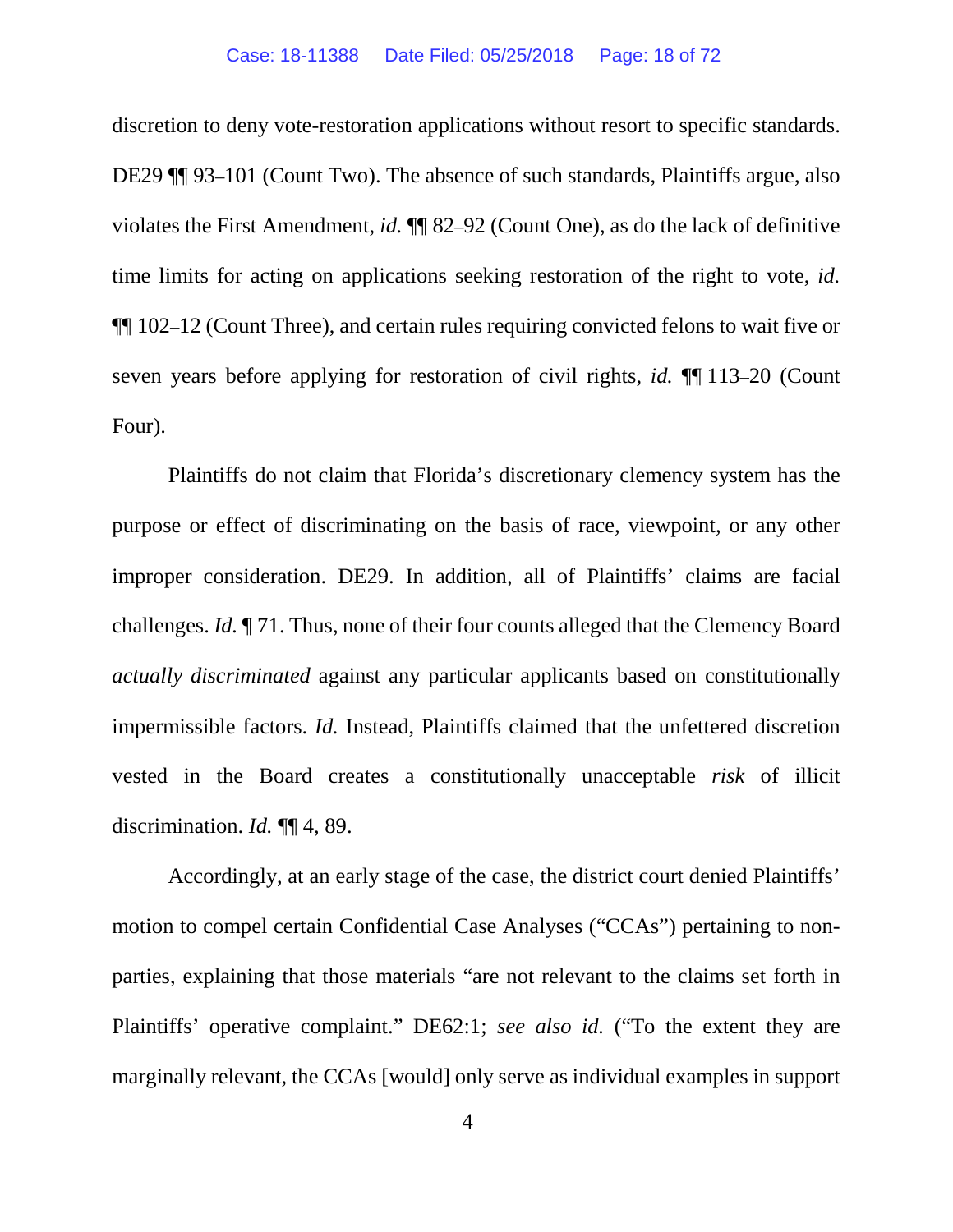of Plaintiffs' facial claims."). Relying on that ruling, the Board did not seek to introduce evidence or make arguments tending to rebut "not relevant" insinuations of invidious discrimination involving particular clemency applicants. *E.g.*, DE103:21 (citing DE62:1); *see id.* at 2–3; DE137:13; DE141:16.

**B.** On cross-motions for summary judgment, the district court accepted three of Plaintiffs' claims (Counts One, Two, and Three), but rejected their challenge to the waiting periods (Count Four). DE144.

As to Plaintiffs' equal-protection challenge, the court did not distinguish this case from *Beacham*. Rather, the court reasoned, it was free to set aside the Supreme Court's ruling in that case because, "[u]nlike a fine wine, this summary affirmance has not aged well." *Id.* at 34. In support of that conclusion, the court did not point to any subsequent case holding that vote-restoration decisions must be made pursuant to specific standards. *Id.* Instead, the court explained, one "statement" made by the three-judge panel "carries no precedential value because it stands for the flawed presumption that an unconstitutional executive clemency structure is immune from judicial review." *Id.*

Applying "strict scrutiny," *id.* at 20–21, the court held that Florida's clemency system violates the First Amendment because vote-restoration decisions are not made pursuant to specific standards. *Id.* at 17–27. In addition, the court concluded that "the Board's lack of clear time limits in processing and deciding clemency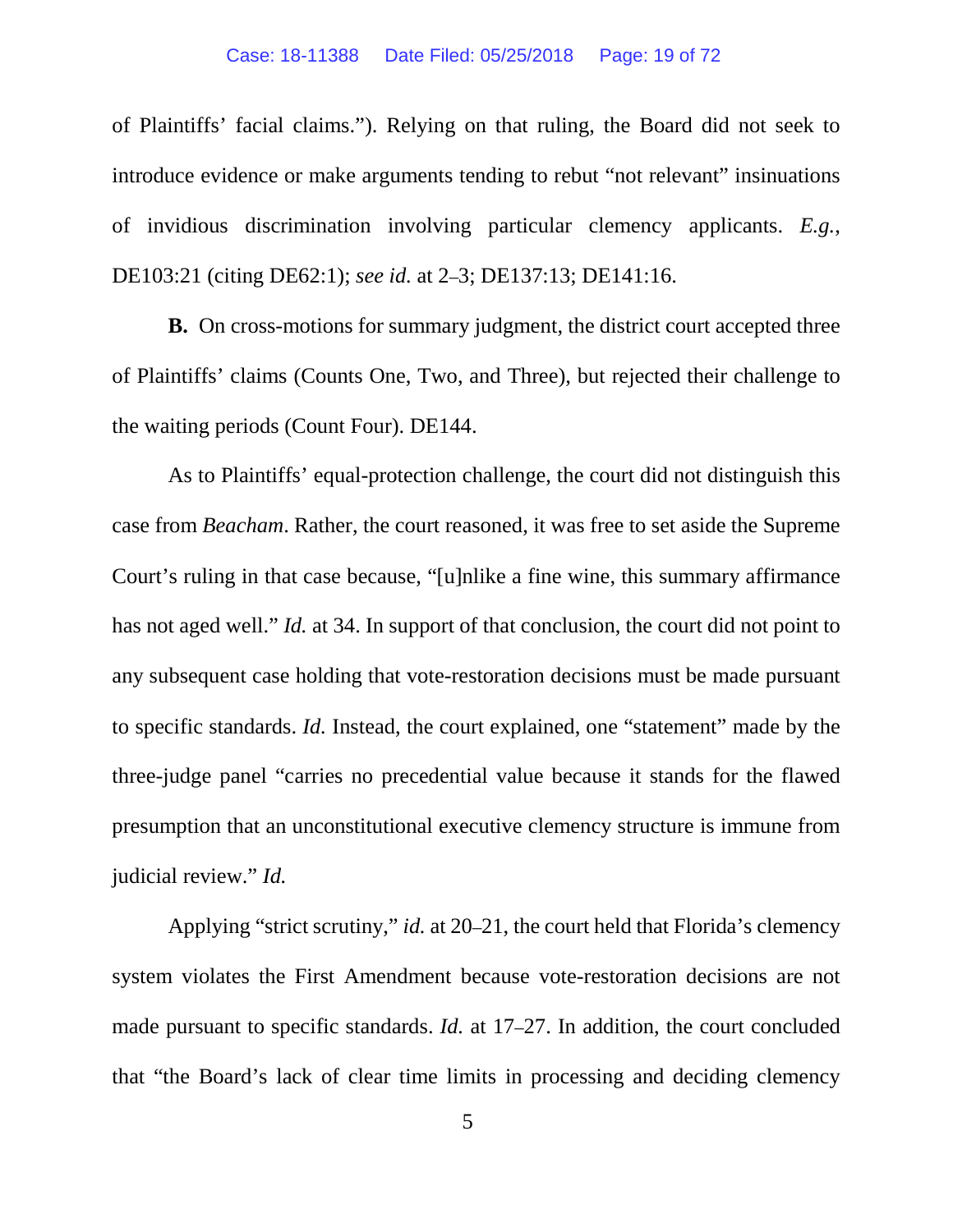applications violates the First Amendment." *Id.* at 27–28.

In its remedial order, the court declared that four of Florida's constitutional and statutory provisions, along with the Rules of Executive Clemency, are partially invalid under the First and/or Fourteenth Amendments. DE160:21. In addition, the court permanently enjoined the Board "from enforcing the current unconstitutional vote-restoration scheme," ordered that the Board was "permanently enjoined from ending all vote-restoration processes," and directed that, within 30 days, the Board "shall promulgate specific and neutral criteria to direct vote-restoration decisions in accordance with this Order," as well as "meaningful, specific, and expeditious time constraints in accordance with this Order." *Id*.

The court did not afford the parties a hearing before issuing its summaryjudgment order or its injunction.

**C.** The Board filed a notice of appeal, DE162, and the district court denied its application for a stay. DE167.

In a published opinion, a panel of this Court stayed the district court's judgment pending appeal. *Hand v. Scott*, 888 F.3d 1206 (11th Cir. 2018). As to the merits of Plaintiffs' claims, the Court summarized its conclusion as follows:

The Fourteenth Amendment expressly empowers the states to abridge a convicted felon's right to vote. U.S. Const. amend. XIV, § 2. Binding precedent holds that the Governor has broad discretion to grant and deny clemency, even when the applicable regime lacks any standards. And although a reenfranchisement scheme could violate equal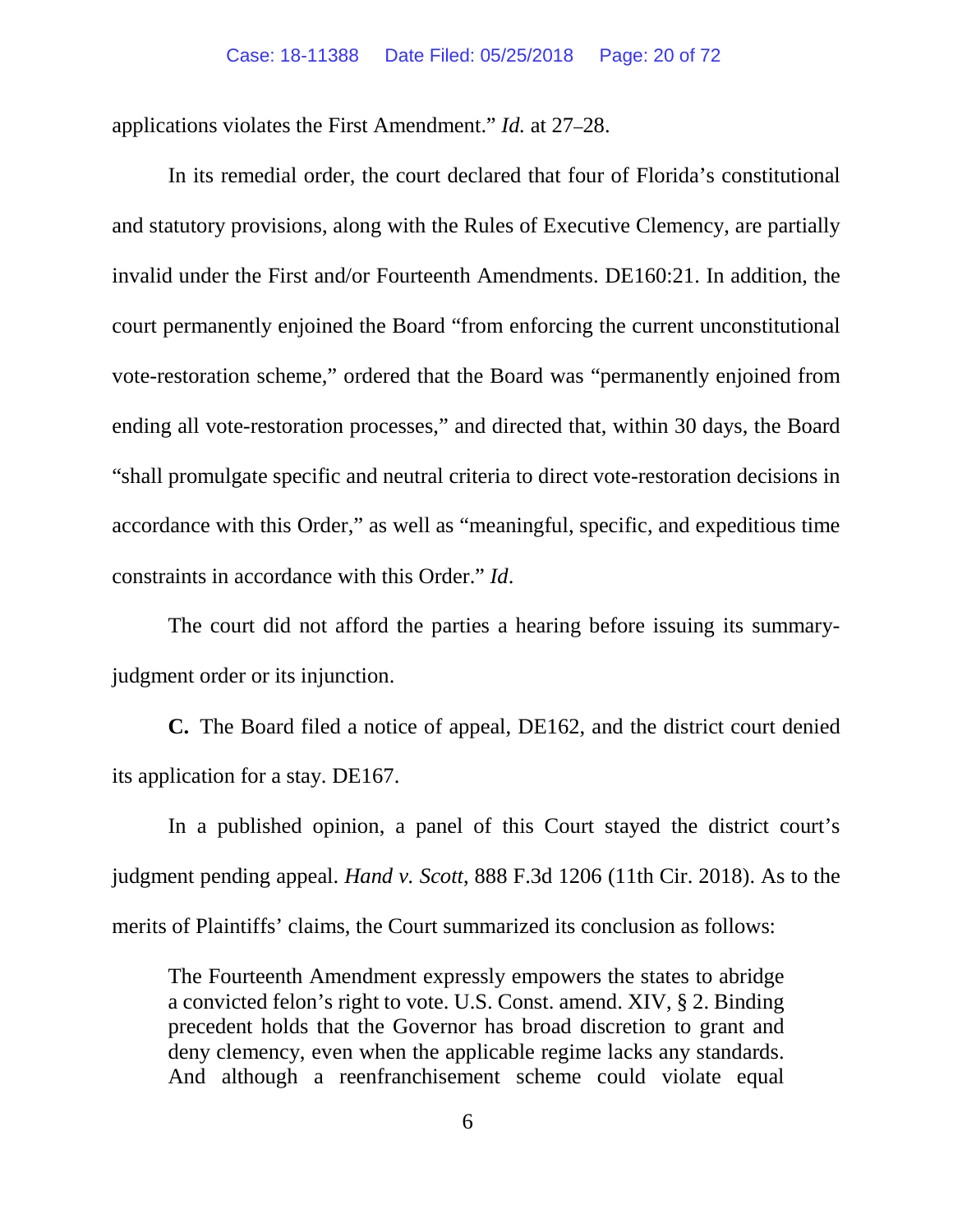protection if it had *both* the purpose and effect of invidious discrimination, appellees have not alleged—let alone established as undisputed facts—that Florida's scheme has a discriminatory purpose *or* effect. And the First Amendment provides no additional protection of the right to vote.

*Id.* at 1207.

The stay panel also determined that "there are serious and substantial problems that inhere in the remedies the district court has chosen." *Id.* at 1213. Under Section 2 of the Fourteenth Amendment, the panel emphasized, a state may "permanently" deny the vote to convicted felons. *Id.* Nevertheless, "the district court enjoined Florida from exercising the authority that § 2 clearly establishes." *Id.* A majority of the panel also took issue with the district court's order directing the Executive Clemency Board to promulgate new standards within 30 days of its remedial order. *Id*. at 1213–14. As the panel saw it, that was "a tall order, even assuming the district court had the authority to enter this command in the first place." *Id.* at 1214. "After all," the panel explained, "there are a multitude of considerations" for the Board to study before revamping the State's clemency system. *Id.* 

Judge Martin concurred in part and dissented in part. *Id.* at 1215. Judge Martin "agree[d] with the majority that the Supreme Court's summary affirmance in *Beacham* appears to foreclose the plaintiffs' Fourteenth Amendment claims." *Id.* at 1217 n.3. In her view, however, circuit precedent leaves open the possibility that the First Amendment affords greater protection for a convicted felon's interest in voting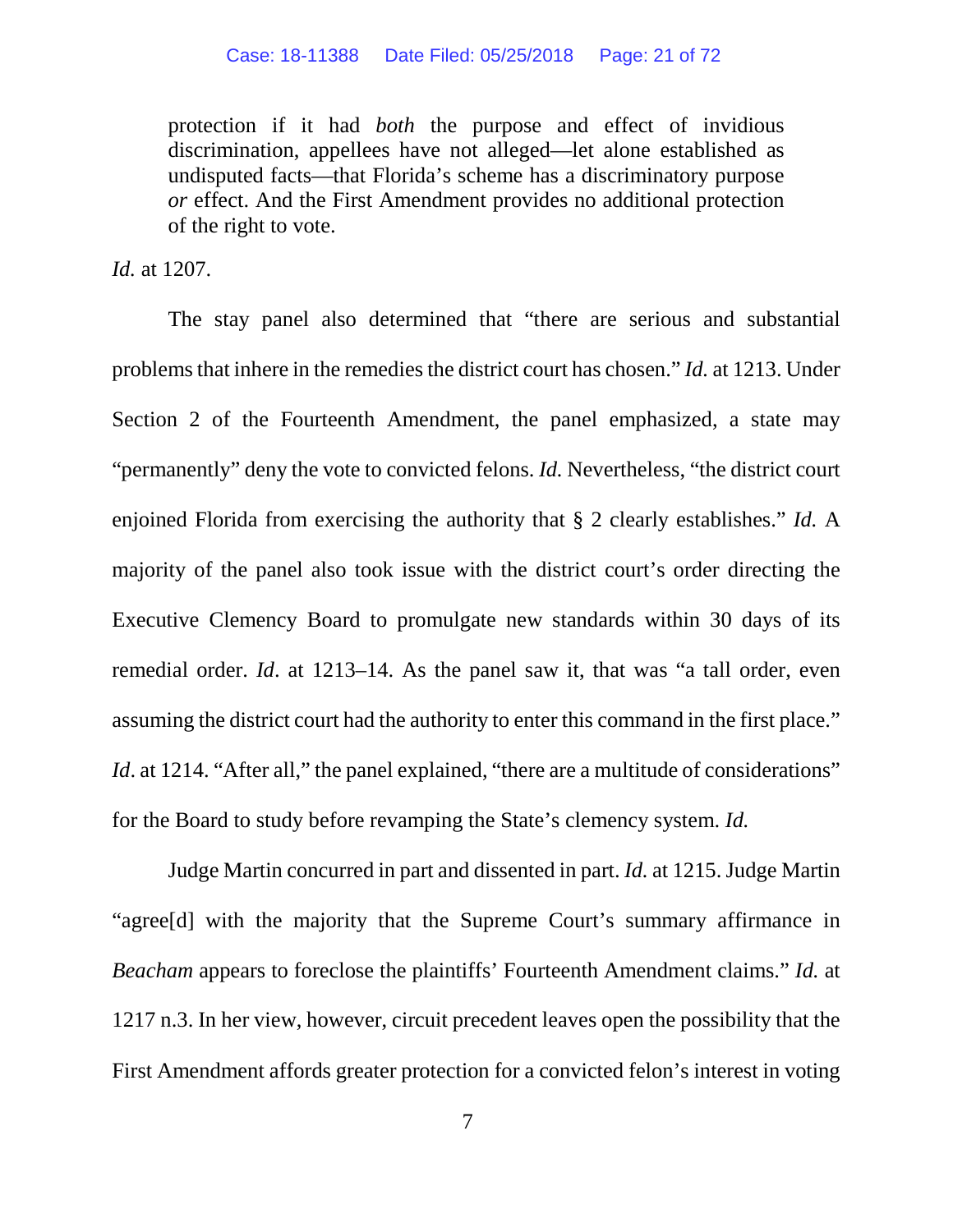than does the Fourteenth Amendment. *Id.* at 1217–18.

Based on Supreme Court precedent, Judge Martin concluded that "the Constitution empowers states to choose to permanently disenfranchise those convicted of felonies." *Id.* at 1221–22. Thus, she agreed with the majority that the district court exceeded the scope of its remedial authority insofar as it prohibited the State from "ending all vote restoration processes." *Id.* at 1221.

## <span id="page-21-0"></span>**III. Statement of the Facts**

This case involves facial challenges to Florida's system for granting executive clemency to convicted felons. The following section provides an overview of how that system works.

Under Florida law, "[n]o person convicted of a felony . . . shall be qualified to vote or hold office until restoration of civil rights  $\dots$ ." Fla. Const. art. VI, § 4(a); *see* Fla. Stat. § 97.041(2)(b). Subject to certain exceptions not relevant here, "the governor may, . . . with the approval of two members of the cabinet, grant full or conditional pardons, restore civil rights, commute punishment, and remit fines and forfeitures for offenses." Fla. Const. art. IV, § 8(a); *see* Fla. Stat. § 944.292(1). Florida's current restoration system is reflected in the Rules of Executive Clemency ("Rules"), which were last amended by unanimous consent of the Board on March 9, 2011. *See* DE107-1:2, 21 (Rules 2, 19).

Decisions whether to restore civil rights (among which is the right to vote)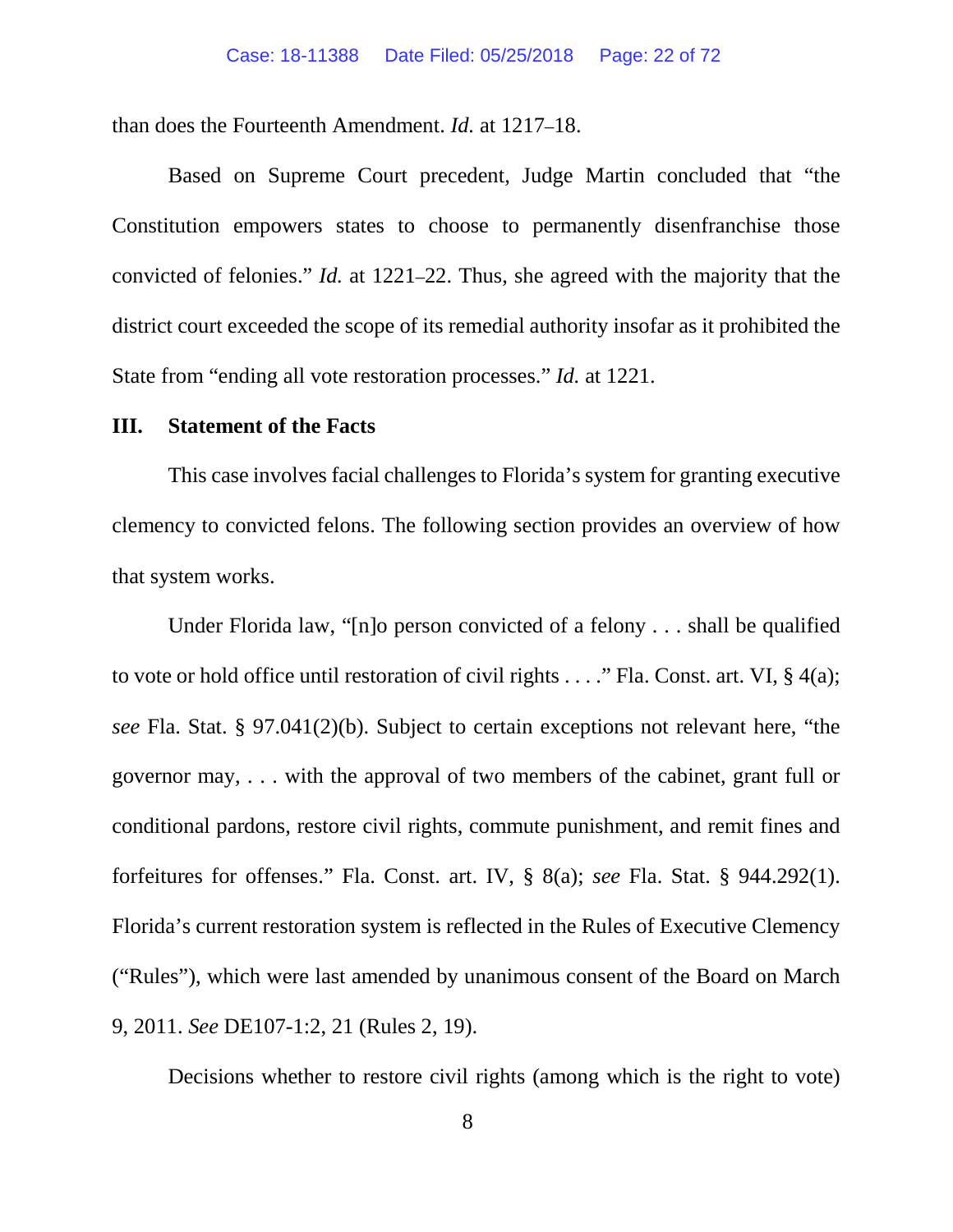rest with the Executive Clemency Board, which consists of the Governor, Attorney General, Chief Financial Officer, and Commissioner of Agriculture. The Governor, acting alone, may deny restoration applications, but the concurrence of the Governor and two other Board members is required to grant them. *See* DE107-1:2–3 (Rules 1, 4); Fla. Const. art. IV, § 8(a); Fla. Stat. § 940.01(1). The same application is used for all types of clemency, including pardons, restoration of civil rights, and the specific authority to own, possess, and use firearms. Applicants must provide certain information and indicate on the form the type(s) of clemency they seek. *See* DE107- 2; *see also* DE107-1:5–7, 10–14 (Rules 5, 6, 9, 10).

Individuals may apply for restoration of civil rights without a hearing if they have not been convicted of any listed serious felonies, have not committed or been arrested for any crimes for five years following completion of their sentences, and meet several other conditions. *Id*. at 10–12 (Rule 9). For all other individuals, a hearing is required and the Rules require applicants to remain felony-free for seven years after completing their sentences before they may apply. *Id.* at 14 (Rule 10).

Voting rights may be restored by applying for a pardon or restoration of civil rights in general, *see* Fla. Stat. § 944.292(1); the Rules do not create a separate "voterestoration" process by which applicants may seek only restoration of voting rights. *See generally* DE107-1. Like decisions on whether to commute sentences or restore firearms authority, decisions on whether to grant pardons or restoration of civil rights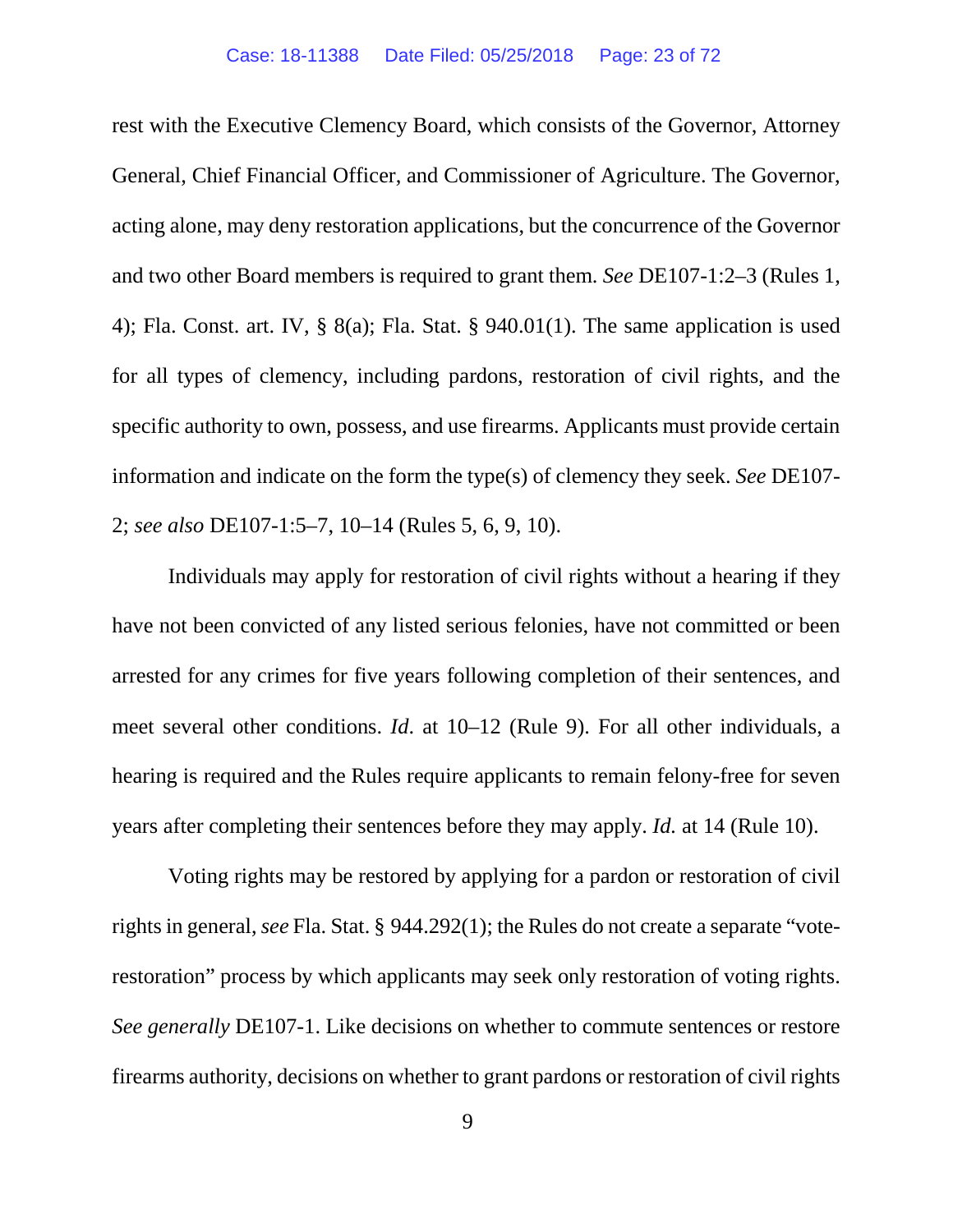are at the Board's discretion. *Id.* at 3–4 (Rule 4).

The Florida Commission on Offender Review ("FCOR") "operates as the administrative and investigative arm of the [Clemency] Board." DE107-3:10; *see* Fla. Stat. §§ 947.01, 947.13(1)(e). FCOR reviews all clemency applications, and, for those that require a hearing, it investigates applicants' "criminal convictions; history of adjustment to incarceration or supervision; criminal record; traffic record; payment of fines, court costs, public defender fees and victim restitution; history of domestic violence; alcohol and substance abuse history; voter registration information; as well as judicial, state attorney and victim input." DE107-3:18. FCOR "conducts quality assurance reviews on each" of its investigations. *Id.* After its investigations, FCOR prepares a report and recommendation called a Confidential Case Analysis ("CCA").

The CCAs contain several categories of information that the Board considers in making its decisions. They disclose applicants' franchise-disqualifying felony convictions, including the circumstances of the offenses as reported by law enforcement, as well as applicants' version of the offenses. They also disclose prior and subsequent criminal records and the circumstances of those offenses. In addition, they contain information relating to any domestic-violence issues, citizenship, alcohol and drug abuse, traffic records, employment, military history, illegal voting and registration activity, any comments from judges and prosecutors,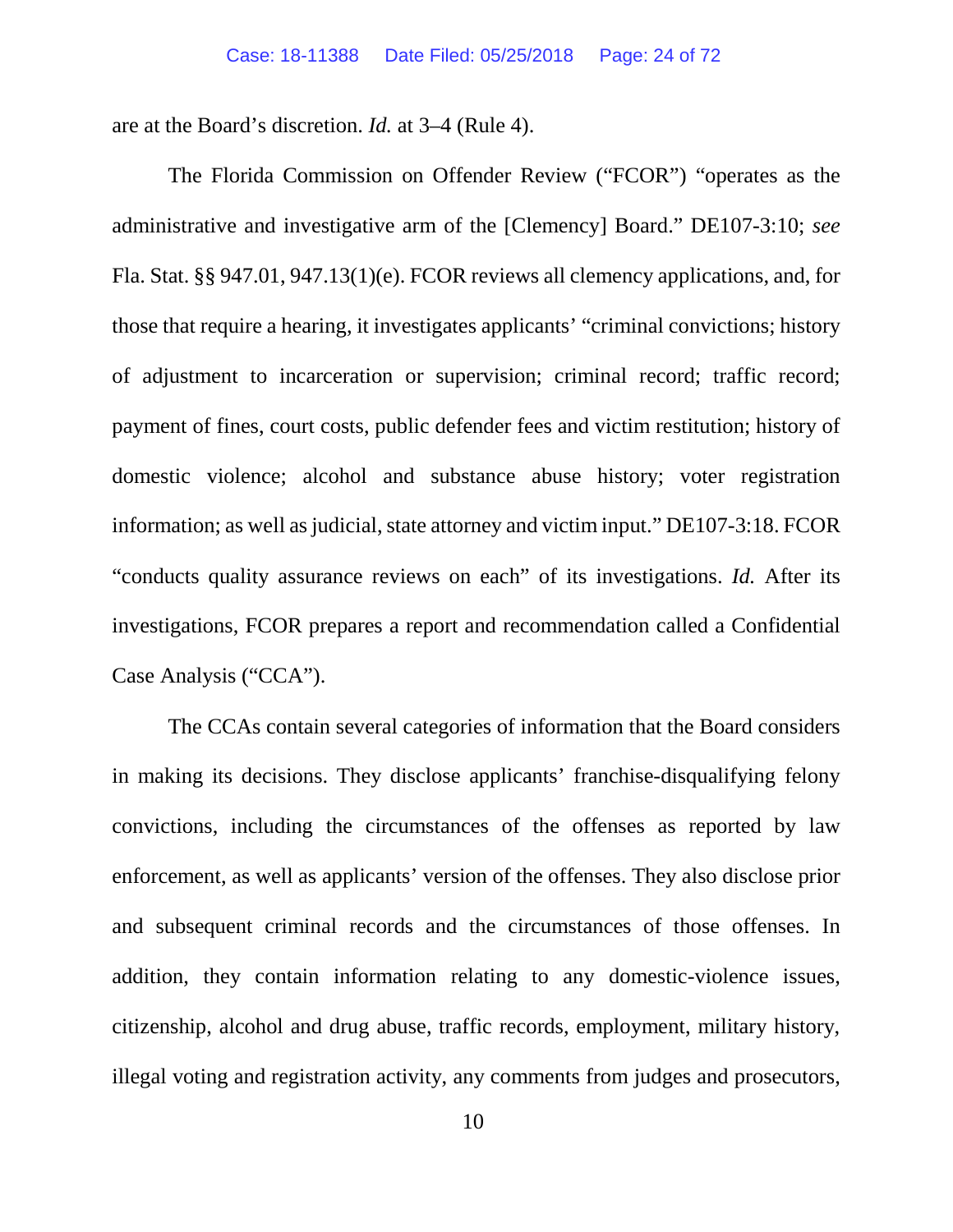applicants' stated reasons for seeking restoration of rights, and applicants' attitudes in dealing with FCOR investigators. FCOR does not inquire into, and the CCAs do not disclose, the applicant's political views or voting history (other than any history of illegal voting). The CCAs end with a recommendation from FCOR. *See* DE108; DE109; DE111 (Plaintiffs' CCAs, attached as Exs. M–T to DE103 and filed under seal).

Upon transmittal of the CCA, an application is placed on the agenda for the next quarterly Board hearing. DE107-1:15–16 (Rules 11, 12). Applicants receive a copy of their CCA "prior to" their hearing, DE107-3:18, and they are encouraged to attend and afforded an opportunity to address the Board. DE107-1:15–16 (Rule 12). The Board may grant, conditionally grant, or deny applications, either at or after the hearing. *Id.* at 3–4 (Rule 4). A denial triggers a two-year waiting period before eligibility to re-apply. *Id.* at 17 (Rule 14).

Hearings on clemency applications are open to the public and broadcast by the Florida Channel; video recordings are available on the Internet.<sup>[1](#page-24-0)</sup> As they are

<span id="page-24-0"></span><sup>&</sup>lt;sup>1</sup> *See, e.g.*, DE101-142 (video of Executive Clemency Board hearing held on June 2, 2011), *available at* http://thefloridachannel.org/videos/621111-executiveclemency-board-meeting/; DE101-144 (video of Executive Clemency Board hearing held on Dec. 16, 2011), *available at* http://thefloridachannel. org/videos/121611-executive-clemency-board-meeting/; DE101-173 (video of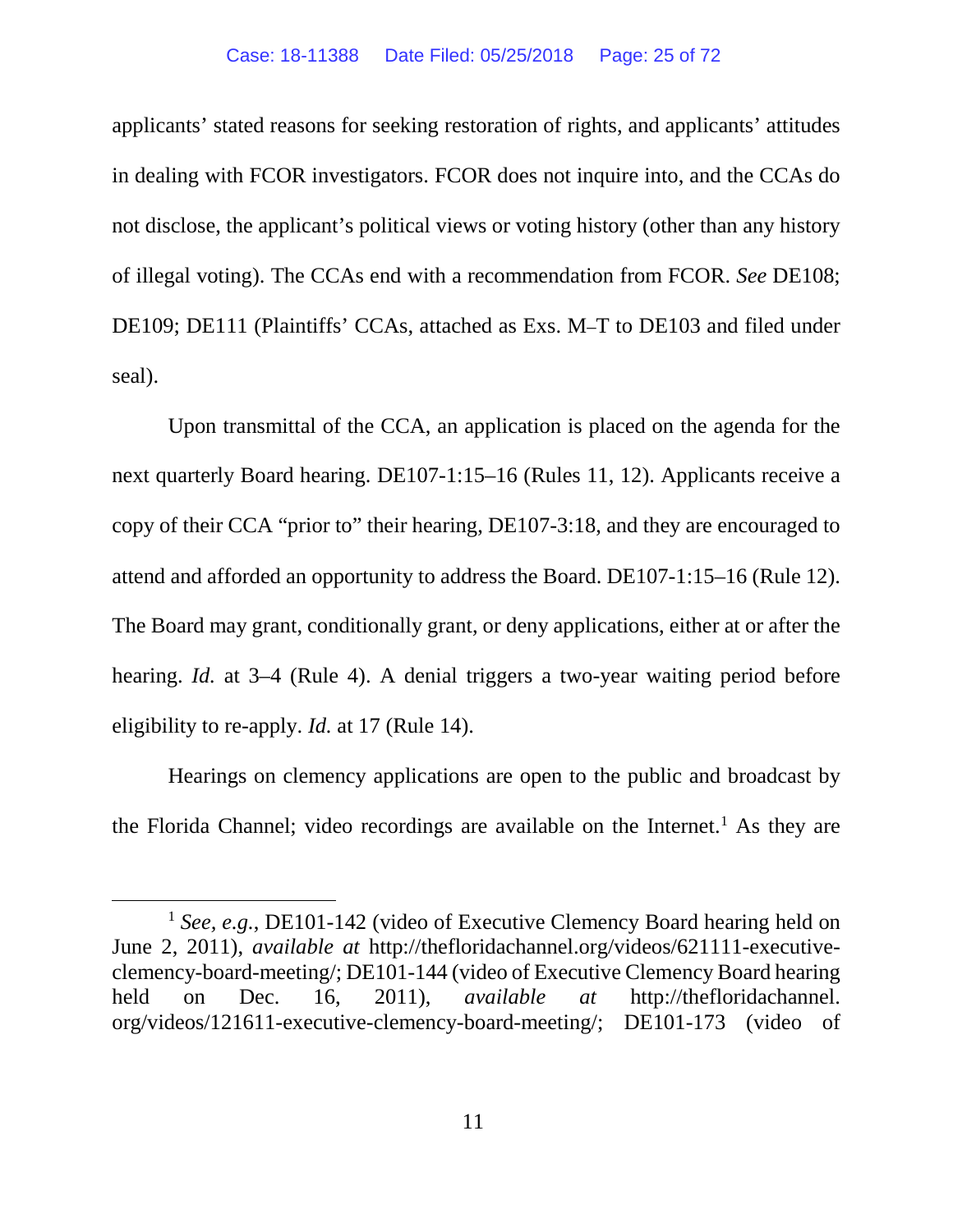called during the hearings, applications are typically grouped according to whether FCOR has favorably or unfavorably recommended them, so the press and affected applicants may compare each Board member's vote on a clemency application with the commission's recommended action.[2](#page-25-0) As the broadcast hearings show, Board members do not ask applicants about their political views. As to hearing-based applications, each Board member typically announces his or her vote on each application at the public hearing[.3](#page-25-1)

Since adopting the current Rules of Executive Clemency in March 2011, "the Clemency Board has ruled on more than 4,200 applications for the restoration of civil rights." DE163-1:3 ¶ 6.

 $\overline{a}$ 

<span id="page-25-1"></span><sup>3</sup> *See, e.g.*, DE101-143 (video of Executive Clemency Board hearing held on Sept. 21, 2011), *available at* http://thefloridachannel.org/videos/92111-executiveclemency-board-meeting/, at 2:01:12–2:01:25 (Governor moved to grant restoration of civil rights and other Board members concurred); DE101-174 (video of Executive Clemency Board hearing held on Dec. 7, 2016), *available at* http://thefloridachannel.org/videos/12716-executive-clemency-board-meeting/, at 2:06:42–2:06:47 (same).

Executive Clemency Board hearing held on Dec. 7, 2016), *available at* http://thefloridachannel.org/videos/12716-executive-clemency-board-meeting/; *see also* DE144:2, 23-24, 30 (citing these hearings).

<span id="page-25-0"></span><sup>2</sup> *See, e.g.*, DE101-142, http://thefloridachannel.org/videos/621111-exe cutive-clemency-board-meeting/, at 0:03:27–0:03:32 (calling favorably recommended pardon applicants); DE101-144, http://thefloridachannel. org/videos/121611-executive-clemency-board-meeting/, at 0:03:31–0:03:38 (same); DE101-173, http://thefloridachannel.org/videos/12716-executive-clemency-boardmeeting/, at 0:05:17–0:05:22 (calling unfavorably recommended pardon applicants).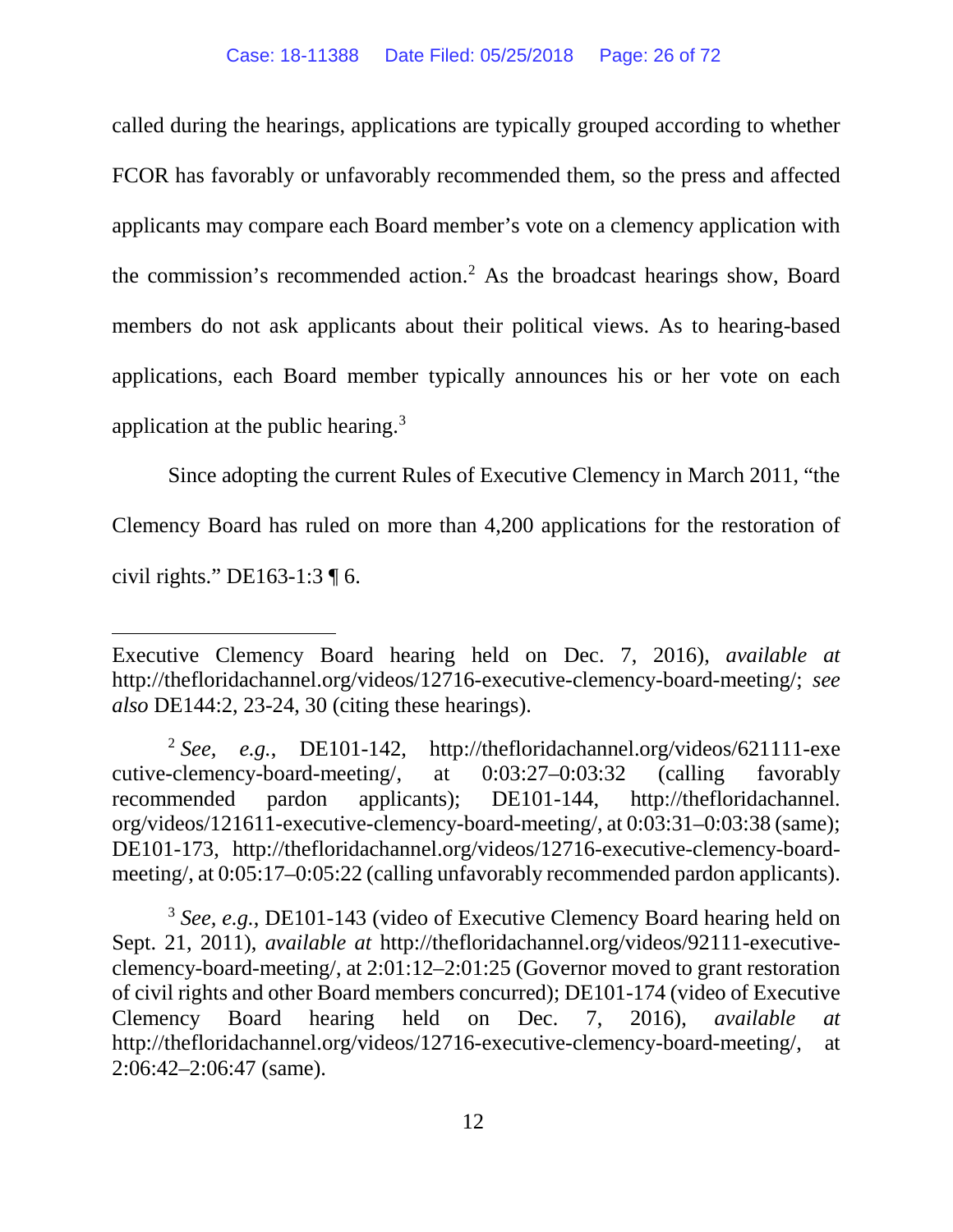# <span id="page-26-0"></span>**IV. Standards of Review**

This Court "review[s] a district court's grant of summary judgment de novo, viewing the record and drawing all reasonable inferences in the light most favorable to the non-moving party." *Johnson*, 405 F.3d at 1217 (quotation marks omitted).

The district court's entry of a permanent injunction is reviewed for an abuse of discretion. *Thomas v. Bryant*, 614 F.3d 1288, 1303 (11th Cir. 2010). Underlying legal determinations are reviewed de novo. *Id*. "A district court by definition abuses its discretion when it makes an error of law." *Arthur v. King*, 500 F.3d 1335, 1339 (11th Cir. 2007).

### **SUMMARY OF THE ARGUMENT**

<span id="page-26-1"></span>**I.** Florida's 150-year-old system for offering executive clemency to convicted felons is not facially unconstitutional insofar as it gives the Executive Clemency Board discretion to make clemency decisions implicating restoration of voting rights without resort to specific standards.

**A.** As all three members of the stay panel agreed, Plaintiffs' equal-protection claim is foreclosed by the Supreme Court's affirmance in *Beacham v. Braterman*. The district court was not free to cast *Beacham* aside, and it was wrong to assert that *Beacham* "has not aged well." The Supreme Court and this Court have both cited *Beacham* with approval; post-*Beacham* caselaw expressly and unambiguously affirms the validity of purely discretionary clemency decisions; no court, before or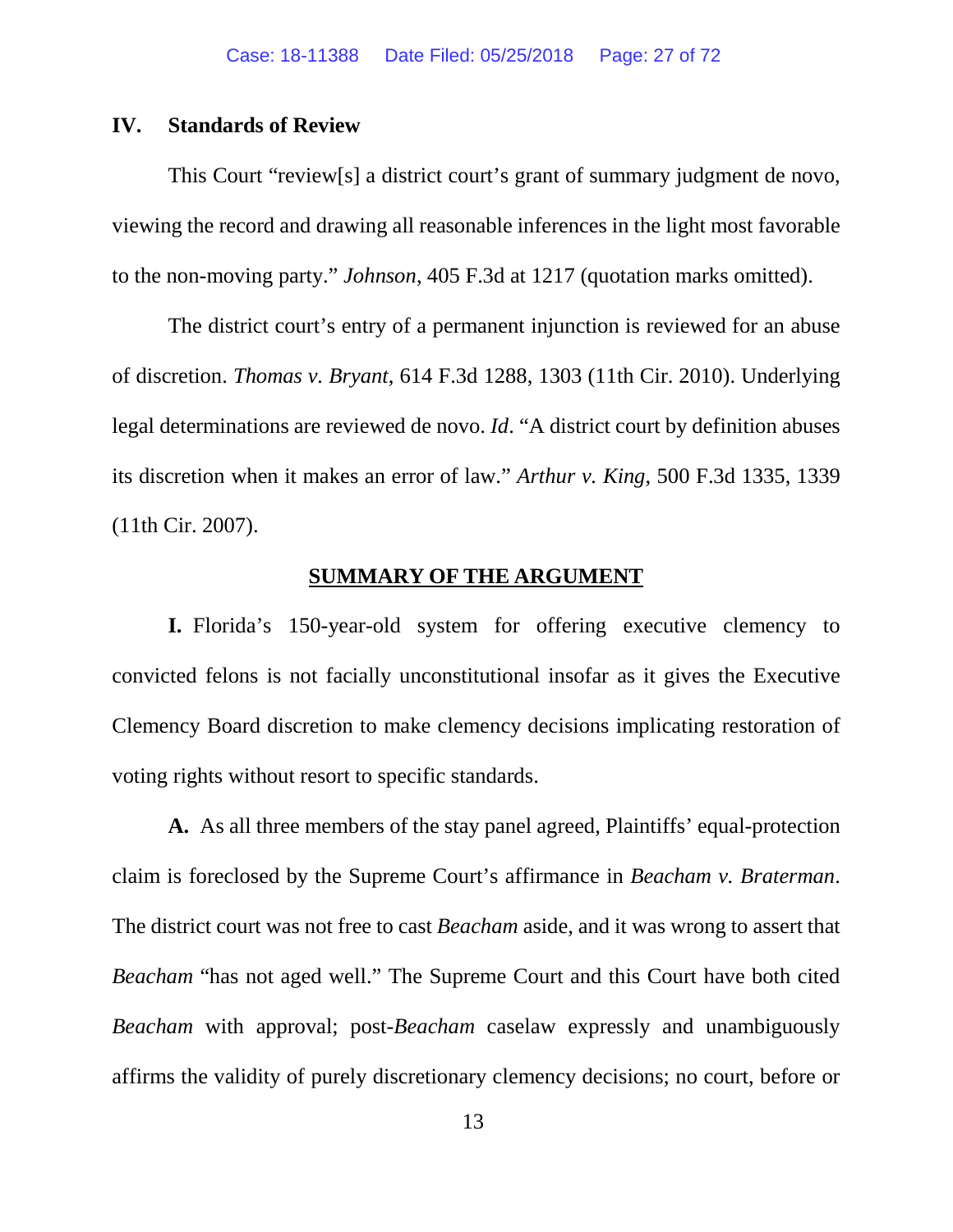after *Beacham*, has ever held or opined that clemency decisions in general or voterestoration decisions in particular must be made pursuant to specific standards; and a veritable host of States give clemency officials broad discretion to grant pardons to, and thereby restore the voting rights of, some or all categories of convicted felons.

Generally applicable equal-protection principles confirm the validity of Florida's discretionary clemency system. A law providing for the selective reenfranchisement of convicted felons survives equal-protection scrutiny if it is rationally related to the advancement of a legitimate state interest. Florida's clemency system easily passes that test. The Board employs a careful and thorough process for evaluating clemency applications; its public hearings guard against improper decision-making; and its case-by-case approach is reasonably calculated to effectuate the Supreme Court's teaching that "individual acts of clemency inherently call for discriminating choices because no two cases are the same," *Schick v. Reed*, 419 U.S. 256, 268 (1974).

Put differently, it is not and cannot be irrational for a clemency system to be based on discretion, because well-settled caselaw holds that discretion is one of the defining characteristics of executive clemency.

**B.** Plaintiffs may not circumvent caselaw establishing the validity of discretionary clemency decisions by repackaging failed Fourteenth Amendment claims in the language of the First Amendment. "It is well established in this Circuit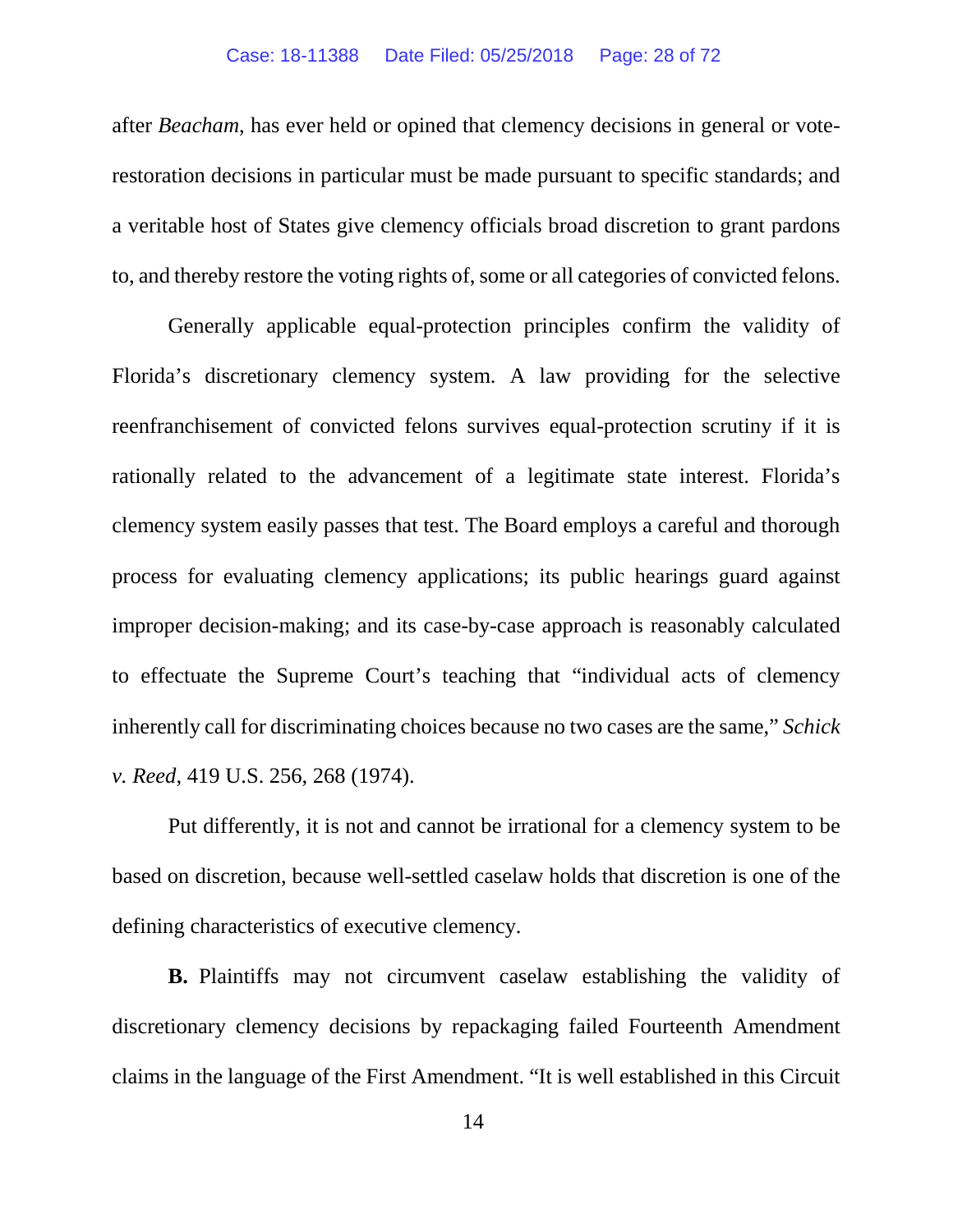that the First Amendment provides no greater protection for voting rights than is otherwise found in the Fourteenth Amendment." *Hand*, 888 F.3d at 1211. And "a purely discretionary clemency regime does not, without something more, violate the Fourteenth Amendment." *Id.* at 1212. Thus, the law of this Circuit compels the conclusion that Florida's discretionary system for restoring civil rights to convicted felons does not violate the First Amendment.

At any rate, Plaintiffs' First Amendment challenge to Florida's discretionary clemency regime fails on its own terms. As the stay panel explained, the cases on which Plaintiffs rely are "inapposite to a reenfranchisement case." Plaintiffs' argument to the contrary is based on at least two assumptions: first, that voting is "First Amendment-protected conduct" for convicted felons, even though Section 2 of the Fourteenth Amendment, as the district court recognized, gives States an "affirmative sanction" to "disenfranchise convicted felons permanently"; and second, that grants of executive clemency are "licenses" or "permits" for purposes of First Amendment jurisprudence. Both assumptions must be valid for Plaintiffs to prevail on their First Amendment challenge; neither assumption can be reconciled with established caselaw. Accordingly, and as the stay panel noted, every court to have considered the issue has rejected First Amendment challenges of this kind.

**II.** For similar reasons, Florida's clemency system does not run afoul of the First Amendment insofar as it lacks definitive time limits for acting on clemency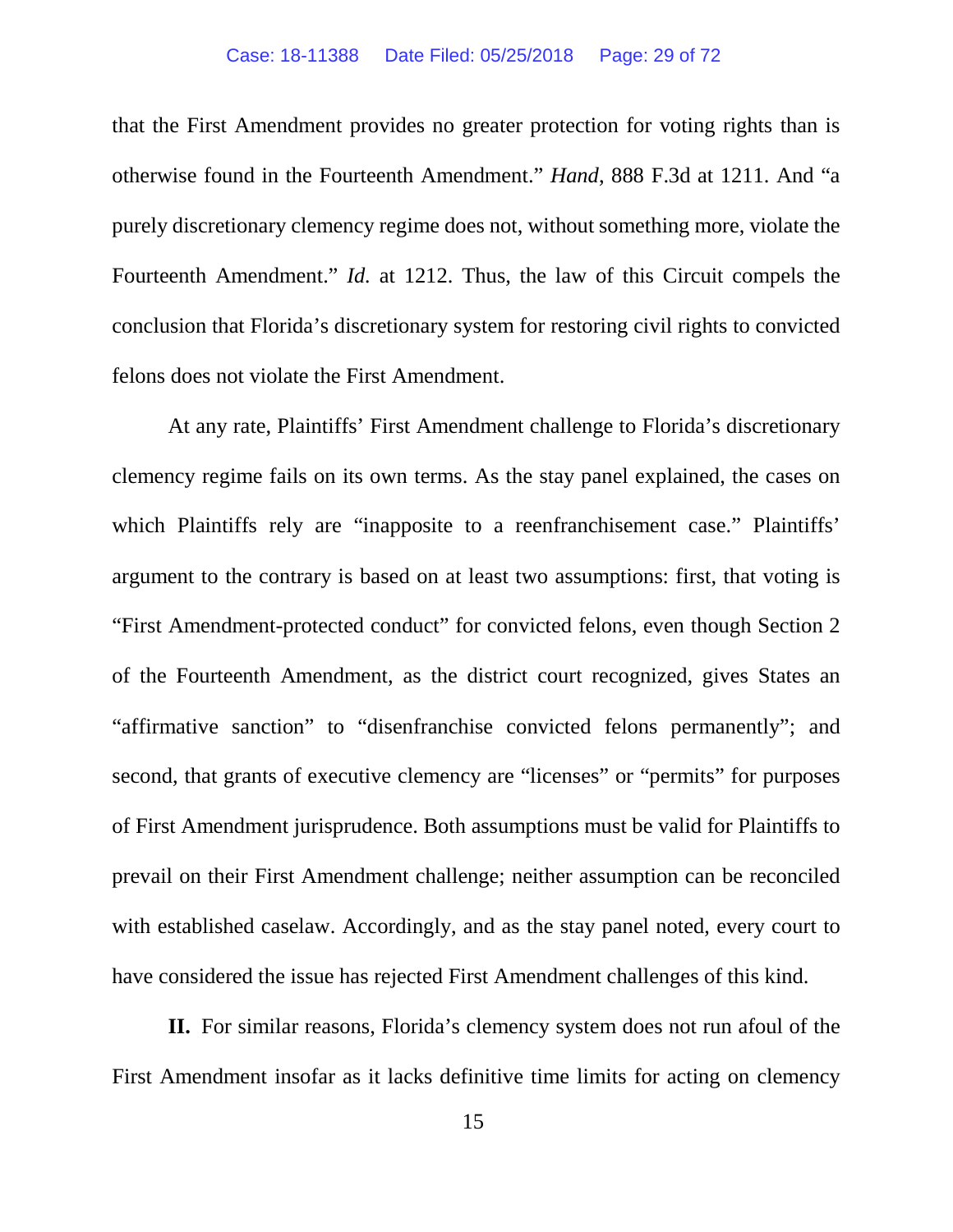#### Case: 18-11388 Date Filed: 05/25/2018 Page: 30 of 72

applications. Because, as the district court acknowledged, Section 2 of the Fourteenth Amendment gives States an "affirmative sanction" to *permanently* deny the vote to convicted felons, the First Amendment may not reasonably be construed to mean that the lack of definitive time limits in processing and deciding voterestoration applications is *facially* unconstitutional. As Justice O'Connor has explained, "once a felon is properly disenfranchised a state is at liberty to keep him in that status indefinitely and never revisit that determination." *Harvey v. Brewer*, 605 F.3d 1067, 1079 (9th Cir. 2010) (O'Connor, J.).

That does not mean that the Board may use the lack of time limits to mask invidious discrimination based on race, viewpoint, or any other impermissible consideration. Rather, it means that a party seeking relief for alleged discrimination must plead and prove such a claim and not invoke the mere "risk" of discrimination as cause for striking down longstanding and presumptively valid state laws.

**III.** The district court abused its discretion in granting injunctive relief.

**A.** As all three members of the stay panel agreed, the district court exceeded the scope of its remedial authority by permanently enjoining the State from ending vote-restoration processes. Section 2 of the Fourteenth Amendment expressly empowers States to permanently prohibit convicted felons from voting, and a federal court may not bar a State from adopting a policy affirmatively authorized by the United States Constitution.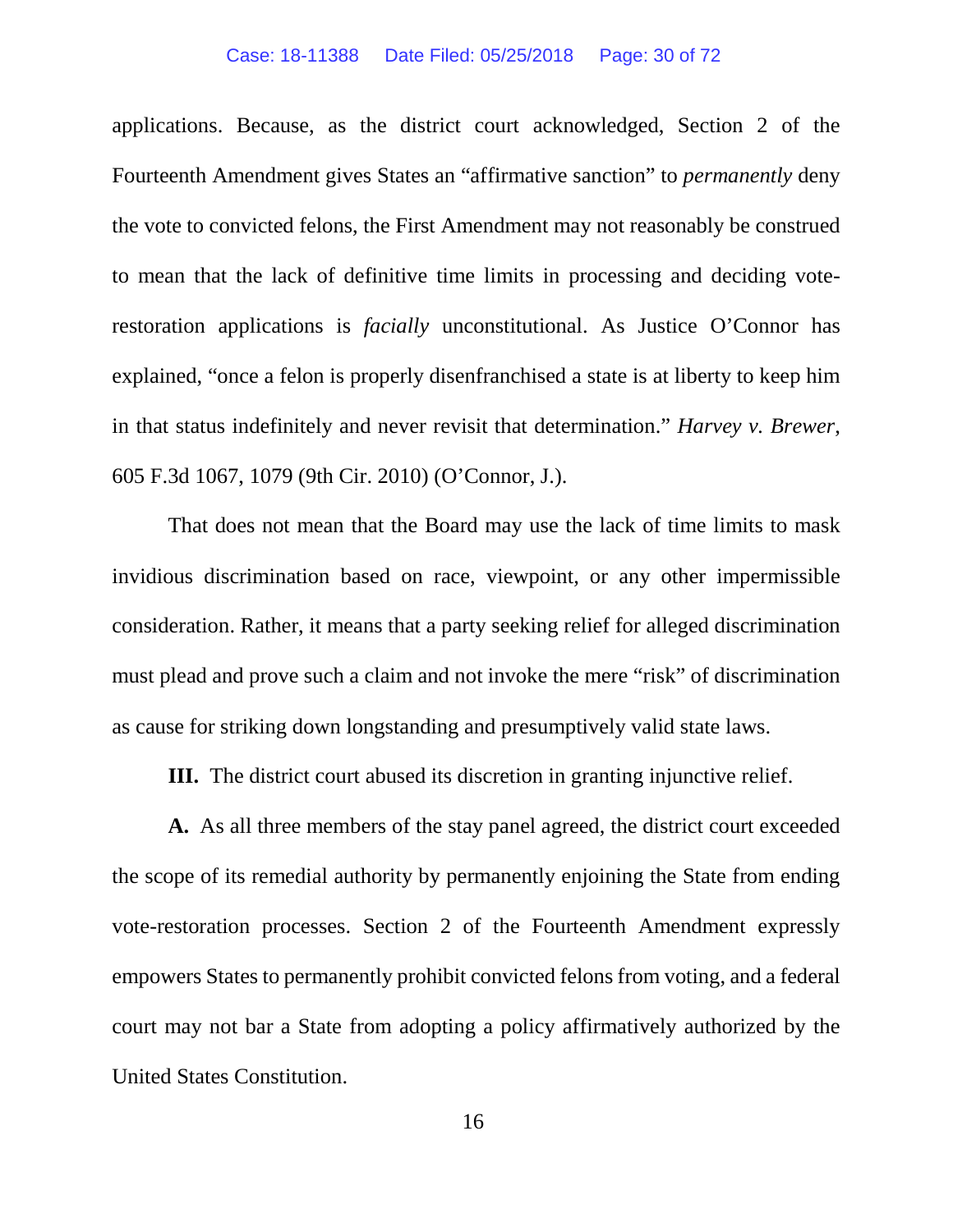# Case: 18-11388 Date Filed: 05/25/2018 Page: 31 of 72

**B.** The district court abused its discretion in ordering the Executive Clemency Board to promulgate new vote-restoration criteria in 30 days. The State's greater power to *permanently* discontinue vote-restoration processes includes the lesser power to *temporarily* discontinue vote-restoration processes until the State determines whether, when, and how to put a new vote-restoration system in place. In addition, a federal court order commanding state executive officers to "promulgate" a concededly discretionary state policy—i.e., a policy not required by federal law—contravenes horizontal and vertical separation-of-powers principles. Finally, it was arbitrary and unreasonable for the district court to order the Executive Clemency Board to revamp a 150-year-old clemency system in 30 days.

# **ARGUMENT**

- <span id="page-30-1"></span><span id="page-30-0"></span>**I. FLORIDA'S CLEMENCY PROCESS IS NOT FACIALLY UNCONSTITUTIONAL INSOFAR AS IT AUTHORIZES THE EXECUTIVE CLEMENCY BOARD TO MAKE CLEMENCY DECISIONS IMPLICATING RESTORATION OF VOTING RIGHTS WITHOUT RESORT TO SPECIFIC STANDARDS.**
	- **A. The Equal Protection Clause Does Not Require Vote-Restoration Decisions To Be Made Pursuant To Specific Standards.**

<span id="page-30-2"></span>**1.** In assessing Plaintiffs' constitutional challenges, the district court should have looked to "specific precedent from this court and the Supreme Court dealing with criminal disenfranchisement," as those "cases establish clear standards by which to judge state action." *Johnson*, 405 F.3d at 1226. *Beacham* is one such case. *Id.*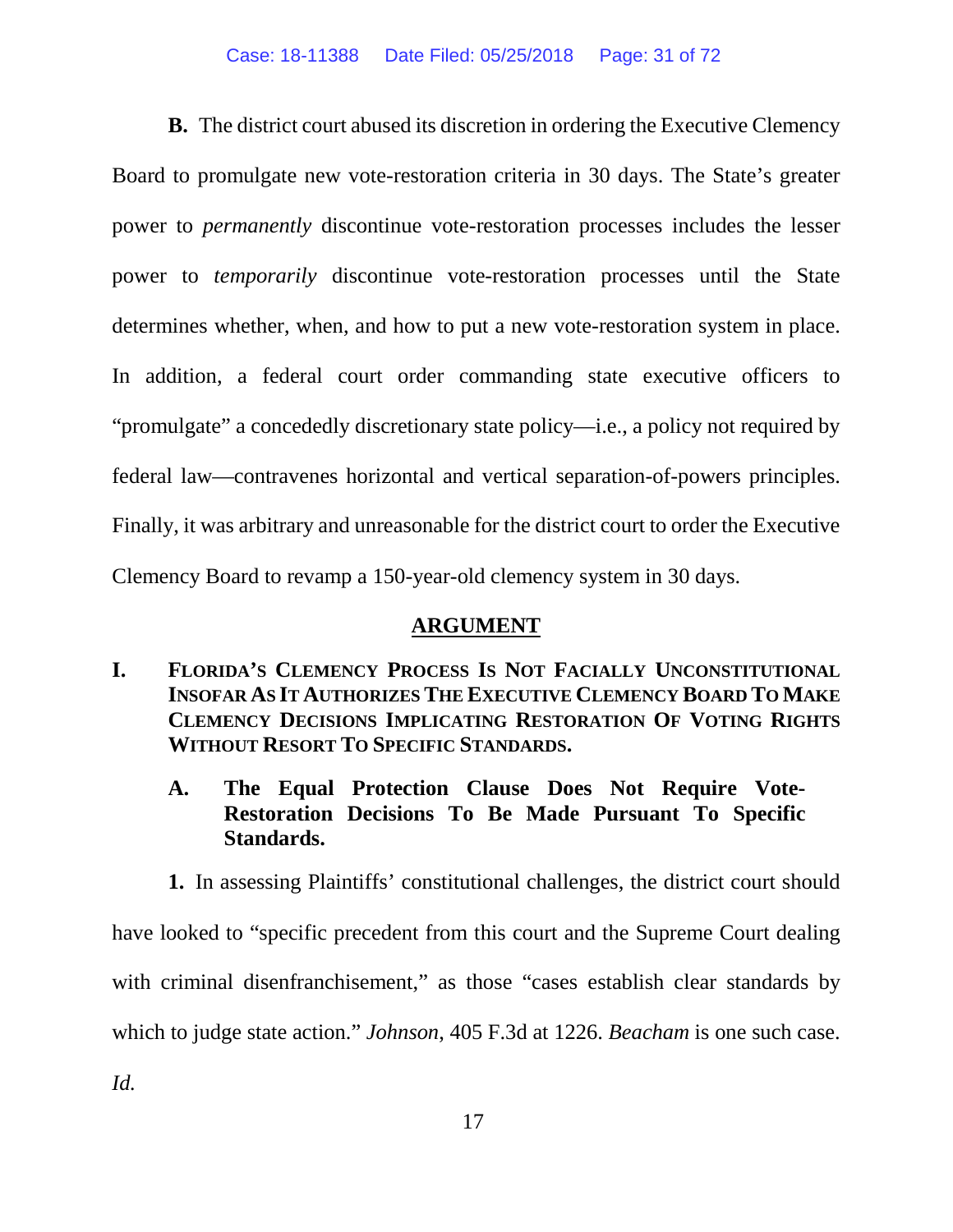### Case: 18-11388 Date Filed: 05/25/2018 Page: 32 of 72

As Plaintiffs have explained, this suit involves "a challenge to discretionary, standard-less decisions on the right to vote." DE43:28. *Beacham* addressed the exact same challenge, holding that it was not "a denial of equal protection of law" for Florida's Governor and the Cabinet "to restore discretionarily the right to vote to some felons and not to others," even though "[n]either the Governor of Florida nor members of the State Cabinet [had] established specific standards to be applied to the consideration of [such] petitions." *Beacham*, 300 F. Supp. at 183, 184.

Beacham took aim at that holding in his appeal to the Supreme Court. In his statement of jurisdiction, Beacham asked the Supreme Court to decide whether Florida's discretionary pardon procedure "violate[s] the Constitution in that there are no ascertainable standards governing the recovery of the fundamental right to vote." Jurisdictional Statement Question C, *Beacham v. Braterman*, 396 U.S. 12 (1969) (No. 404), 1969 WL 136703, at \*3. By summarily affirming the district court's ruling, the Supreme Court necessarily decided that question in the negative.

*Beacham* "remains binding precedent that cannot, as the district court suggested, simply be ignored." *Hand*, 888 F.3d at 1208; *see* DE144:34. A summary affirmance by the Supreme Court prohibits lower courts "from coming to opposite conclusions on the precise issues presented and necessarily decided." *Mandel v. Bradley*, 432 U.S. 173, 176 (1977) (per curiam). Of particular relevance here, "[s]ummary affirmances . . . without doubt reject the specific challenges presented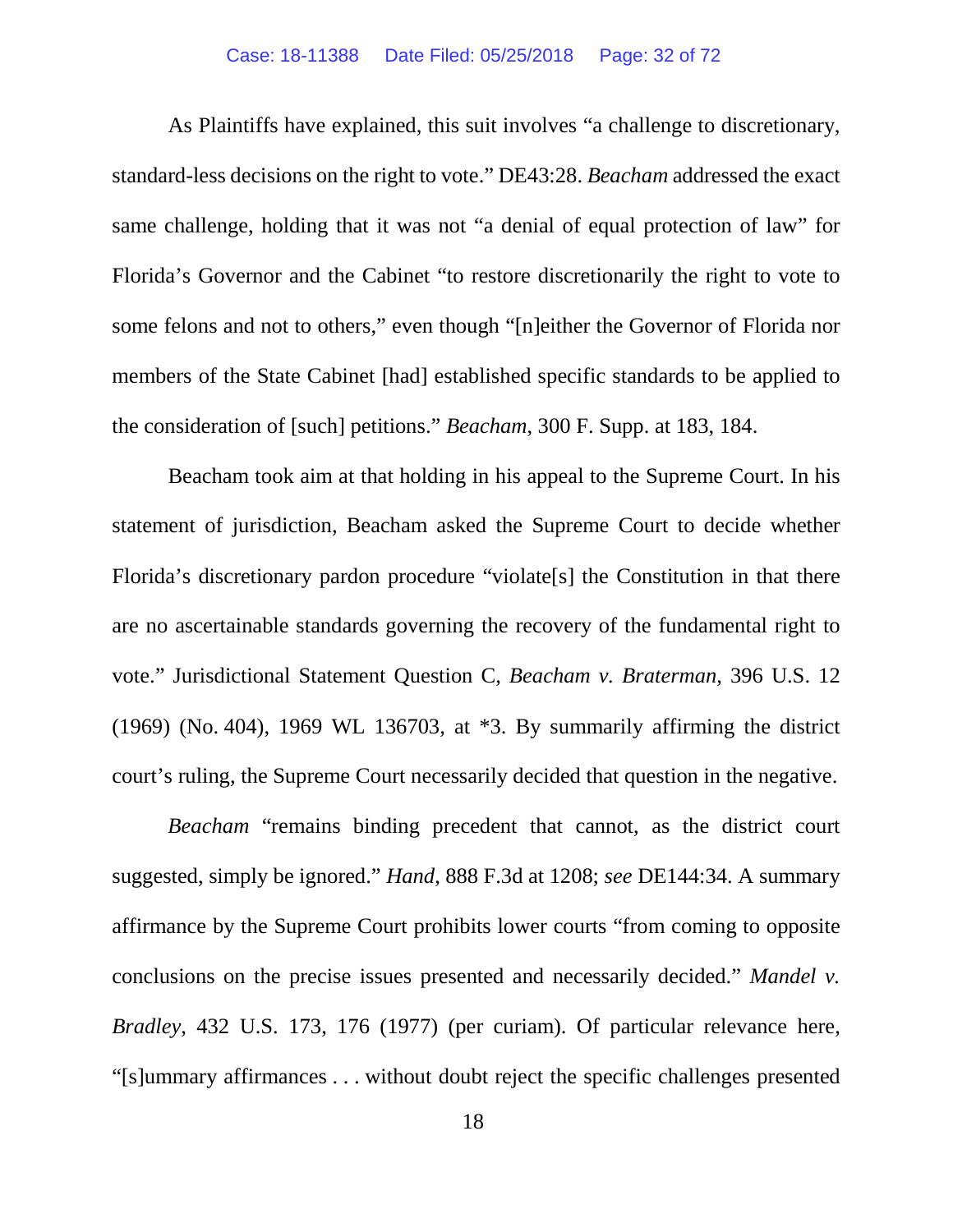in the statement of jurisdiction." *Id*.

*Beacham* may not be distinguished because the challenger there sought restoration of voting rights by applying for a pardon. *See* Resp. to Stay Mot. at 18. The pardon Beacham sought "would have included a restoration of his civil rights," 300 F. Supp. at 183; *see* Fla. Stat. § 944.292(1), among which is the right to vote. Thus, *Beacham* necessarily decided that the Board need not employ specific standards when it assesses an application seeking restoration of civil rights *and* other rights. It follows that the Board need not use specific standards when an applicant seeks *only* restoration of civil rights. Under Appellees' reading of *Beacham*, the Constitution would give clemency applicants *less* protection when *more* of their rights are at stake—an absurd result.

Appellees have sought to distinguish *Beacham* by asserting that "[t]he threejudge court did not address a challenge to discretionary, standard-less decisions on the right to vote." DE43:28. That would have come as news to the three-judge court, which held that it was not "a denial of equal protection of law and due process of law for the Governor of Florida, with the approval of three members of the Cabinet, to restore discretionarily the right to vote to some felons and not to others," 300 F. Supp. at 184, where it was undisputed that such decisions were made "in a purely discretionary manner without resort to specific standards," *id.* at 183.

In short, the Supreme Court's affirmance in *Beacham* "establishes the broad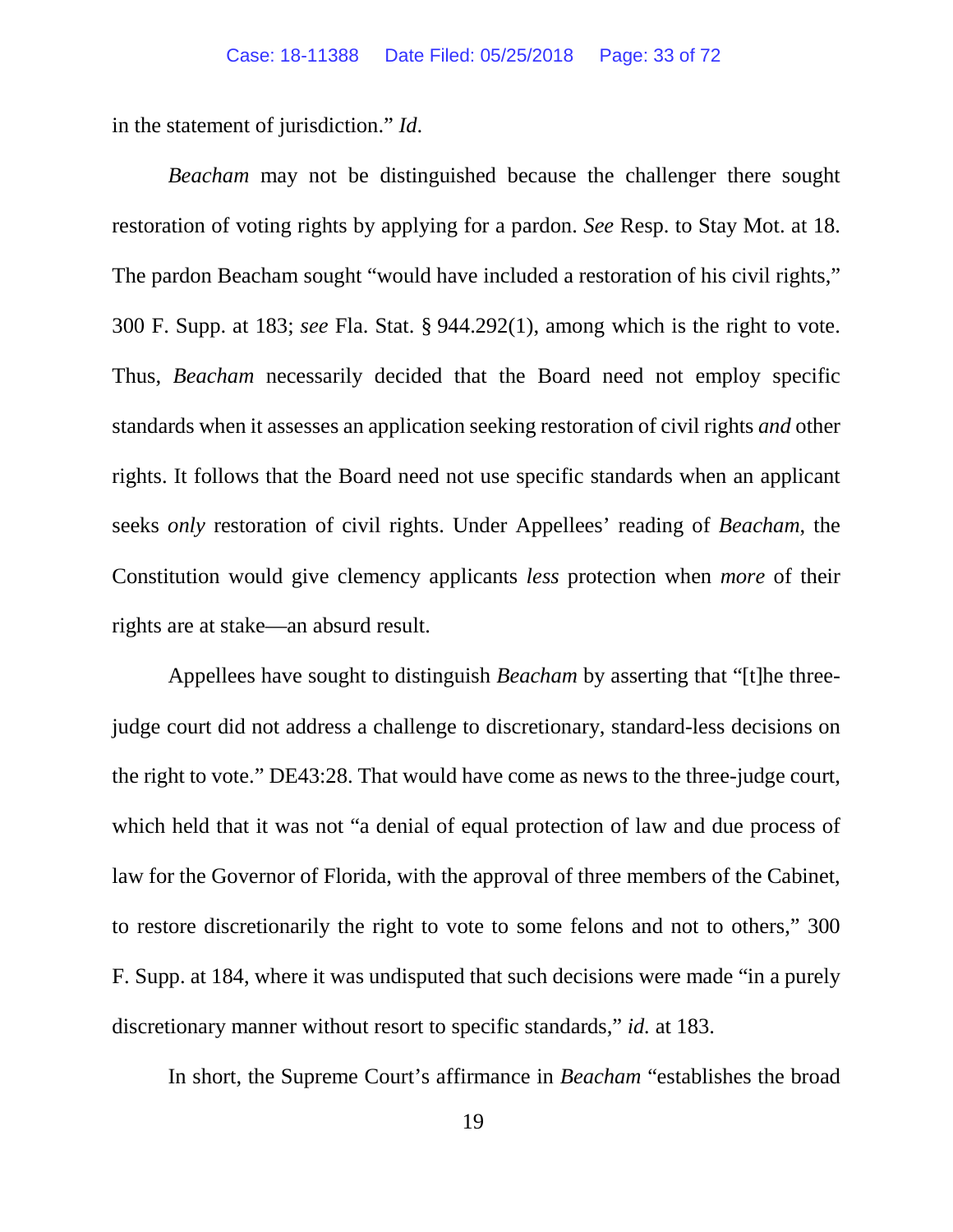discretion of the executive to carry out a standardless clemency regime." *Hand*, 888 F.3d at 1208. Hence, *Beacham* forecloses Plaintiffs' "challenge to discretionary, standard-less decisions on the right to vote." DE43:28. If this Court is "bound" by *Beacham*, so too was the district court. *See Johnson*, 405 F.3d at 1226–27.

**2.** Even if not controlling, *Beacham* is persuasive: Same state; same claim; same core argument. It is wrong to say that *Beacham* "has not aged well," DE144:34, for three reasons.

*First*, the Supreme Court and this Court have both cited *Beacham* with approval. *See Ramirez*, 418 U.S. at 53; *Johnson*, 405 F.3d at 1226–27. Indeed, this Court has instructed that courts *must* look to *Beacham* as one of several cases supplying "specific precedent from this court and the Supreme Court dealing with criminal disenfranchisement." *Johnson*, 405 F.3d at 1226. Moreover, no subsequent authority casts doubt on *Beacham*'s holding. Fifty years have passed since *Beacham*  "establishe[d] the broad discretion of the executive to carry out a standardless clemency regime," *Hand*, 888 F.3d at 1208. Since then, only two courts have disagreed with or sought to distinguish *Beacham*; both decisions were reversed on appeal. *See Ramirez v. Brown*, 507 P.2d 1345, 1353 n.10 (Cal. 1973), *rev'd sub nom. Richardson v. Ramirez*, 418 U.S. 24 (1974); *Allen v. Ellisor*, 477 F. Supp. 321, 325 (D.S.C. 1979), *rev'd*, 664 F.2d 391 (4th Cir. 1981), *cert. granted, judgment vacated*, 454 U.S. 807 (1981).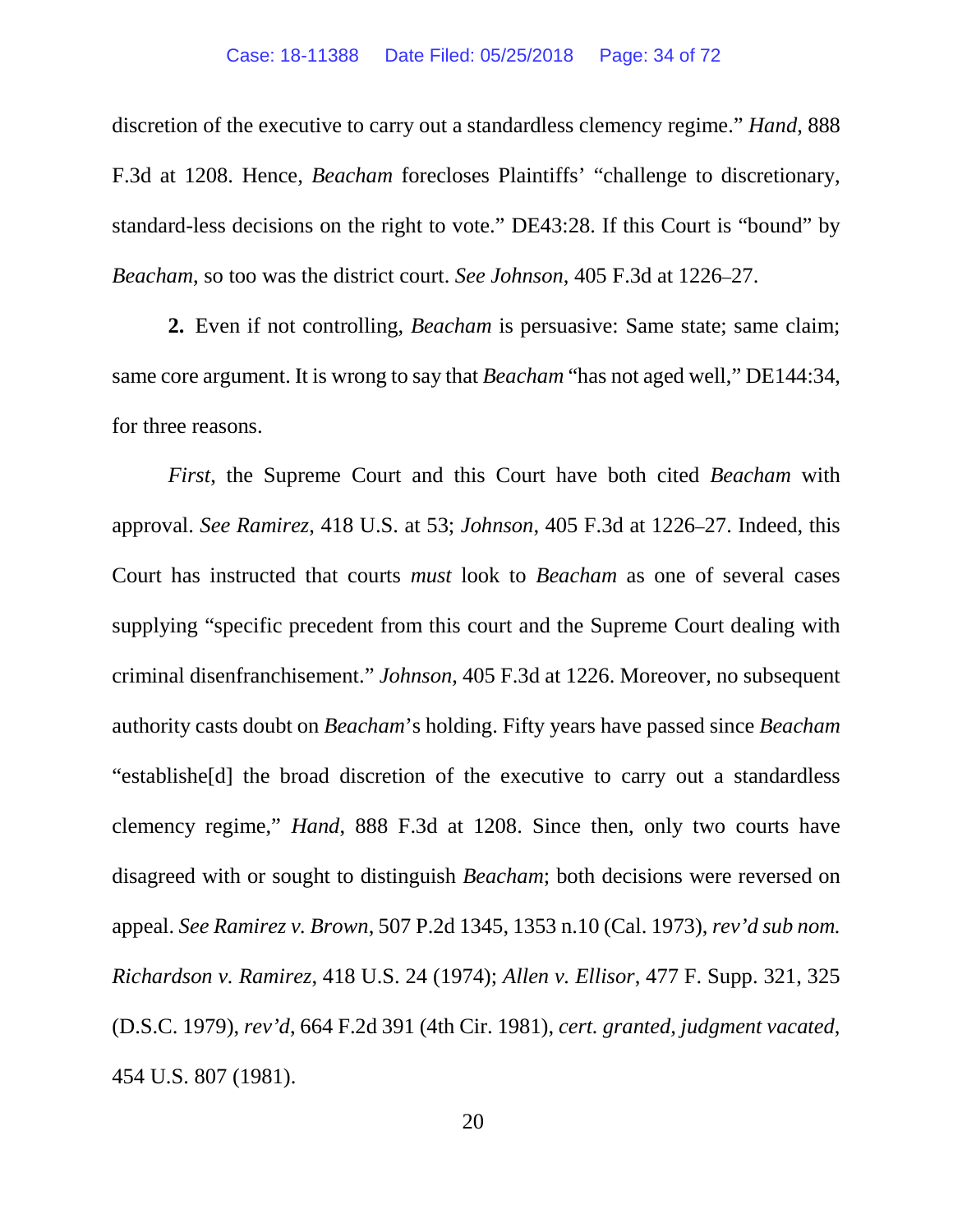#### Case: 18-11388 Date Filed: 05/25/2018 Page: 35 of 72

*Second*, post-*Beacham* caselaw "confirm[s] the broad discretion of the executive to grant and deny clemency," *Hand*, 888 F.3d at 1209, notwithstanding the theoretical risk of discrimination that comes with such authority. *See, e.g.*, *Ohio Adult Parole Auth. v. Woodard*, 523 U.S. 272, 275–76 (1998); *Conn. Bd. of Pardons v. Dumschat*, 452 U.S. 458, 464, 466 (1981); *Smith v. Snow*, 722 F.2d 630, 632 (11th Cir. 1983) (per curiam).

In *Dumschat*, the Supreme Court "held that a state was entitled to vest the Board of Pardons with 'unfettered discretion' to grant pardons based on 'purely subjective evaluations . . . by those entrusted with the decision,' leaving inmates with only a 'unilateral hope' for pardon." *Hand*, 888 F.3d at 1209 (quoting 452 U.S. at 464–66). As the Court explained, "pardon and commutation decisions have not traditionally been the business of courts; as such, they are rarely, if ever, appropriate subjects for judicial review." *Dumschat*, 452 U.S. at 464. That latter "holding" was expressly "reaffirm[ed]" in *Woodard*, which concluded that "the clemency and pardon powers are committed, as is our tradition, to the authority of the executive." 523 U.S. at 276.

Similarly, this Court in *Smith* rejected claims attacking "Georgia's purely discretionary pardon regime." *Hand*, 888 F.3d at 1209 (discussing *Smith*, 722 F.2d at 631–32). The Court reasoned that the failure of Smith's Eighth Amendment claim "necessarily followed" from the fact that his due process claim "was foreclosed by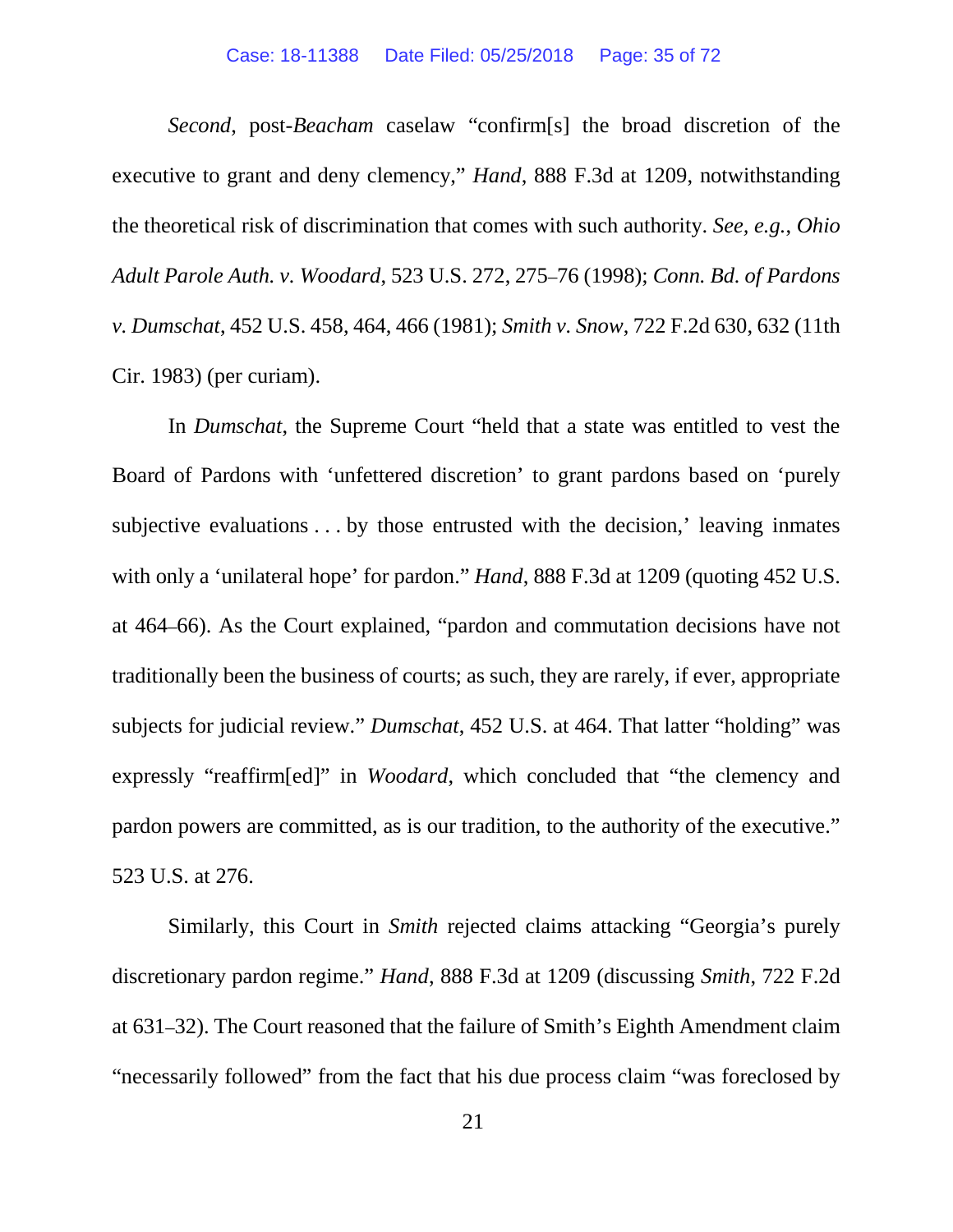*Dumschat*." *Id.* After all, "[i]f a state pardon regime need not be hemmed in by procedural safeguards, it cannot be attacked for its purely discretionary nature." *Id.*; *see Smith*, 722 F.2d at 632 ("If one has no right to procedures, the purpose of which is to prevent arbitrariness and curb discretion, then one clearly has no right to challenge the fact that the decision is discretionary."). Since *Smith*, this Court has expressly and repeatedly approved of discretionary clemency decisions. *See, e.g.*, *Mann v. Palmer*, 713 F.3d 1306, 1316 (11th Cir. 2013) ("Because clemency is committed to the discretion of the executive, due process provides only minimal protections for death-row inmates in the clemency process."); *Valle v. Secretary*, 654 F.3d 1266, 1268 (11th Cir. 2011) ("The Florida Constitution vests the clemency power solely in the executive branch, and exercise of the power is discretionary.").

As those and other cases make clear, governmental decisions are not unconstitutionally "arbitrary" merely because they are not made pursuant to specific standards or objective criteria. *E.g.*, *Dumschat*, 452 U.S. at 464–66. Indeed, many important governmental decisions—including presidential pardons, congressional declarations of war, and gubernatorial vetoes, just to name a few—are "unmoored from any constraints, guidelines, or binding procedures," DE144:36–37. Countless other decisions are informed by flexible and open-ended standards but not "direct[ed]" by "specific and neutral criteria," DE160:21; *see, e.g.*, 18 U.S.C. § 3553(a) (providing that "[t]he court, in determining the particular sentence to be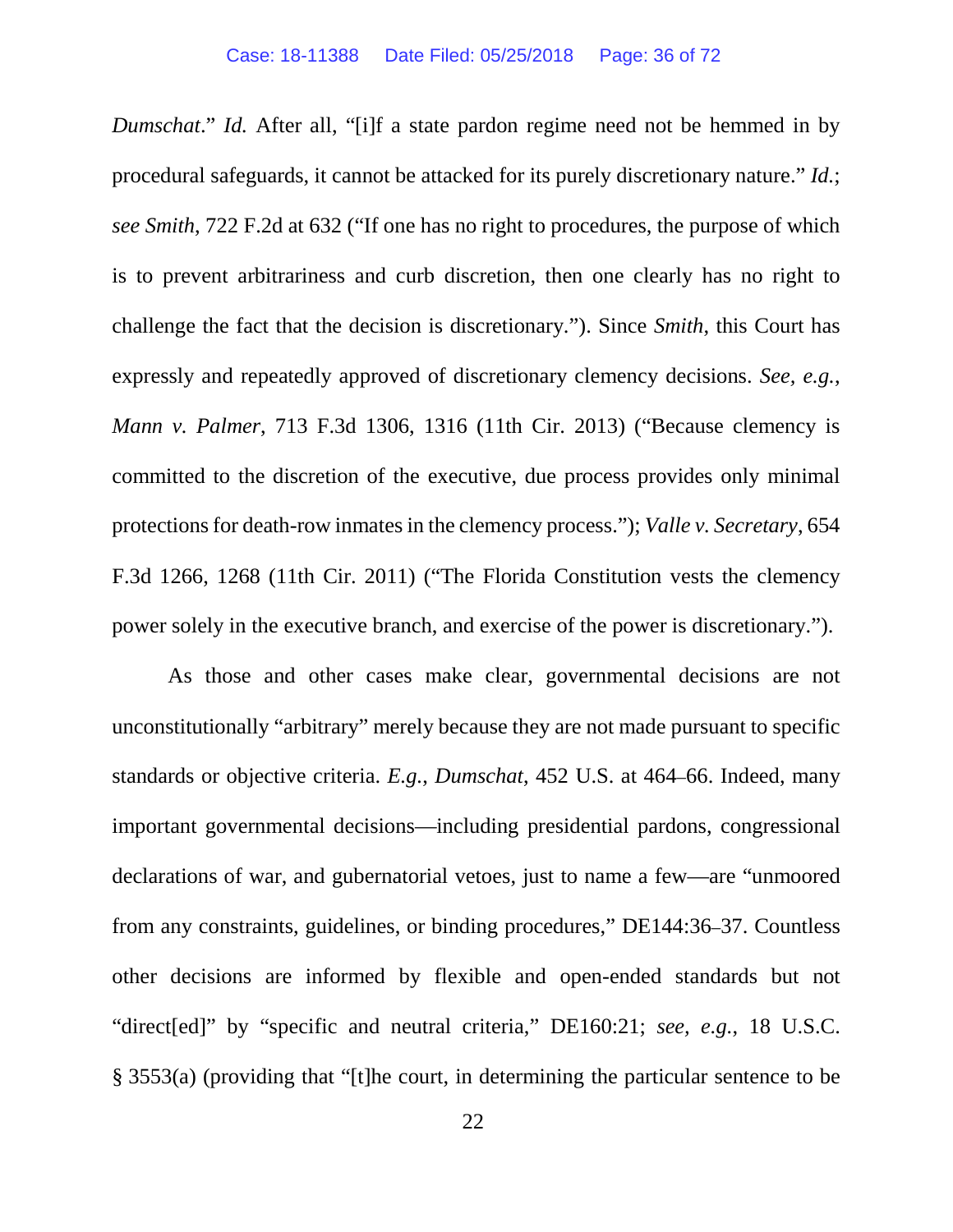imposed, shall consider," among other factors, "the nature and circumstances of the offense and the history and characteristics of the defendant," as well as "the need for the sentence imposed . . . to reflect the seriousness of the offense, to promote respect for the law, and to provide just punishment for the offense").

In all such cases, the absence of "specific and neutral criteria" does not support an inference that officers who have been entrusted with discretion are making decisions arbitrarily, for improper reasons, or without careful consideration of the full range of pertinent information. *See, e.g.*, *Beckles v. United States*, 137 S. Ct. 886, 894 (2017) (concluding that "the system of purely discretionary sentencing that predated the Guidelines was constitutionally permissible" and that "a system of unfettered discretion is not unconstitutionally vague"). That is particularly true when, as here, those officers are chosen by and accountable to the electorate. *See Banks v. Sec'y, Fla. Dep't of Corrs.*, 592 F. App'x 771, 773–74 (11th Cir. 2014); *Ex Parte White*, 178 So. 876, 880 (Fla. 1938).

*Third*, Appellees have not cited, and Appellants have not found, any case from this or any other Court—holding that clemency decisions in general or voterestoration decisions in particular must be made pursuant to specific standards. The absence of any such authority speaks volumes. At least thirteen other states appear to have discretionary vote-restoration procedures for all or some categories of felons,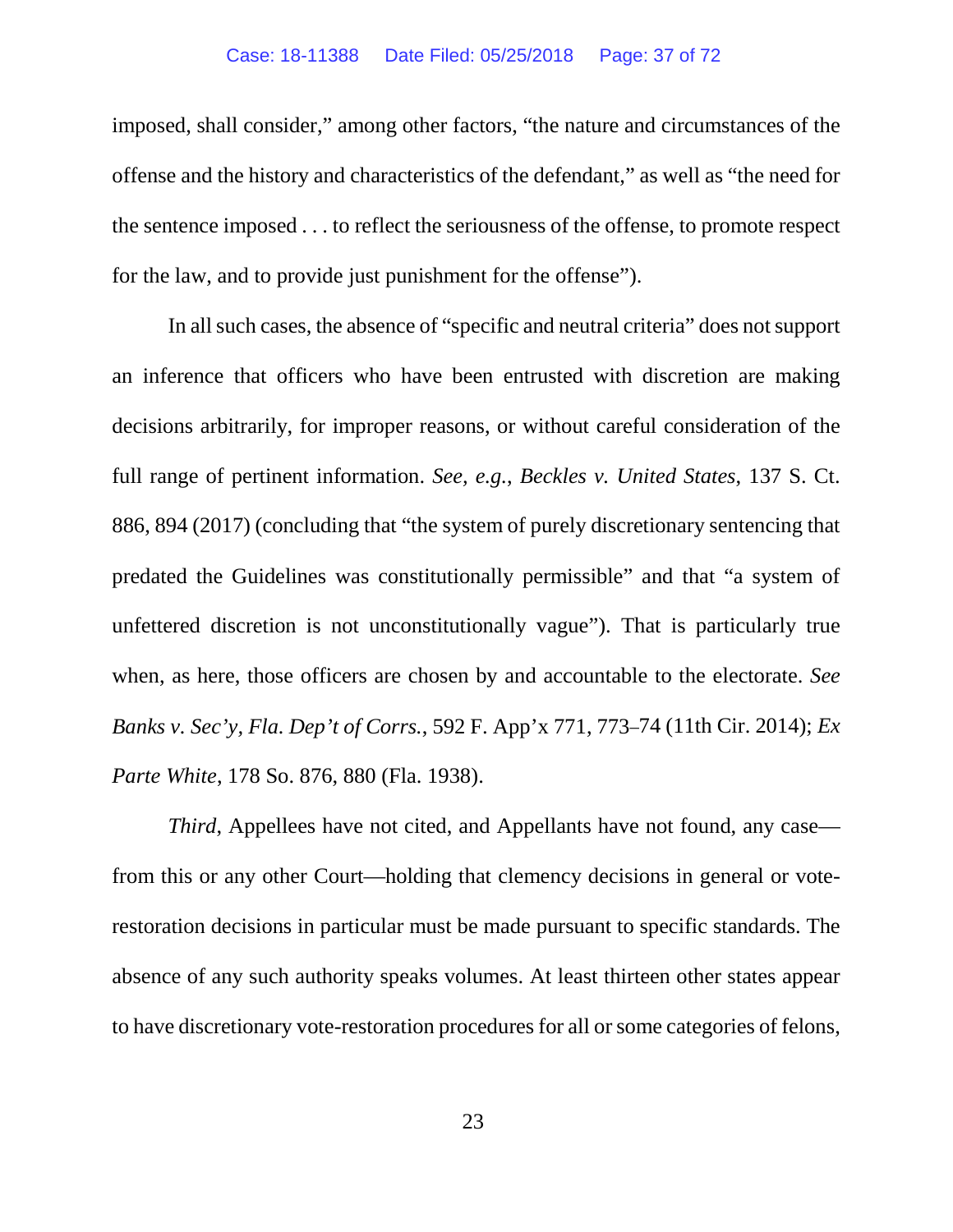even if those felons have already completed their sentences.<sup>[4](#page-37-0)</sup> And a veritable host of states give clemency officials discretion to grant pardons to—and thereby restore the voting rights of—felons who seek restoration of voting rights but have not yet been released from incarceration, successfully completed probation, or otherwise satisfied criteria triggering automatic restoration of voting rights.<sup>[5](#page-37-1)</sup> Thus, if it is facially

<span id="page-37-1"></span><sup>5</sup> Only two states—Maine and Vermont—allow incarcerated felons to vote. Felon Voting Rights, Nat'l Conference of State Legislatures, Apr. 30, 2017, *available at* http://www.ncsl.org/research/elections-and-campaigns/felon-votingrights.aspx (last visited May 23, 2018); *see* Me. Rev. Stat. tit. 21-a, §§ 111, 112(14); Vt. Stat. Ann. tit. 17, §§ 2121, 2122(a). In every other state, felons who are incarcerated presumably must apply for a discretionary pardon to obtain restoration of voting rights. *See, e.g.*, Tenn. Code Ann. § 40-29-202(a) (providing that a convicted felon "is eligible to . . . have the right of suffrage restored upon . . . "[r]eceiving a pardon," "[t]he discharge from custody," *or* "[b]eing granted a certificate of final discharge from supervision by the board of parole").

<span id="page-37-0"></span> <sup>4</sup> Those States are Alabama, Arizona, Delaware, Iowa, Kentucky, Maryland, Mississippi, Nevada, New Jersey, Tennessee, Virginia, Washington, and Wyoming. *See* Ala. Code §§ 15-22-36(a), 15-22-36.1(g), (h); Ariz. Rev. Stat. §§ 13-908, 13- 911; Del. Const. art. V, § 2; 15 Del. Code §§ 6102(a)(1), 6103(b); Iowa Const. art. II, § 5; Iowa Const. art. IV, § 16; Iowa Governor's Exec. Order 2011-70, *available at* http://publications.iowa.gov/10194/1/BranstadEO70.pdf; *Griffin v. Pate*, 884 N.W.2d 182, 194 (Iowa 2016); Ky. Const. § 145; Ky. Rev. Stat. § 196.045; Kentucky Governor's Exec. Order 2015-52, *available at* http://apps.sos.ky.gov/Executive/Journal/execjournalimages/2016-MISC-2015- 0052-243103.pdf; Md. Code Ann., Election Law, § 3-102(b)(1); Miss. Const. art. XII, §§ 241, 253; Miss. Const. art. V, § 124; Miss. Code. §§ 47-7-41, 99-19-37; Nev. Rev. Stat. §§ 213.155, 213.157; N.J. Stat. §§ 2C:51-3, 19:4-1; Tenn. Code Ann. §§ 40-29-202(a)(1), 40-29-204; *Carroll v. Raney*, 953 S.W.2d 657, 659 (Tenn. 1997); *Fite v. State ex rel. Snider*, 88 S.W. 941, 943 (Tenn. 1905); Va. Const. art. II, § 1; Va. Const. art. V, § 12; Va. Code. § 24.2-101; *Howell v. McAuliffe*, 788 S.E.2d 706, 716–19, 722–24 (Va. 2016); Wash. Stat. Ann. §§ 9.96.010, 29A.04.079; Wyo. Code §§ 6-10-106, 7-13-105, 22-1-102(a)(xxvi), 22-3-102(a)(v).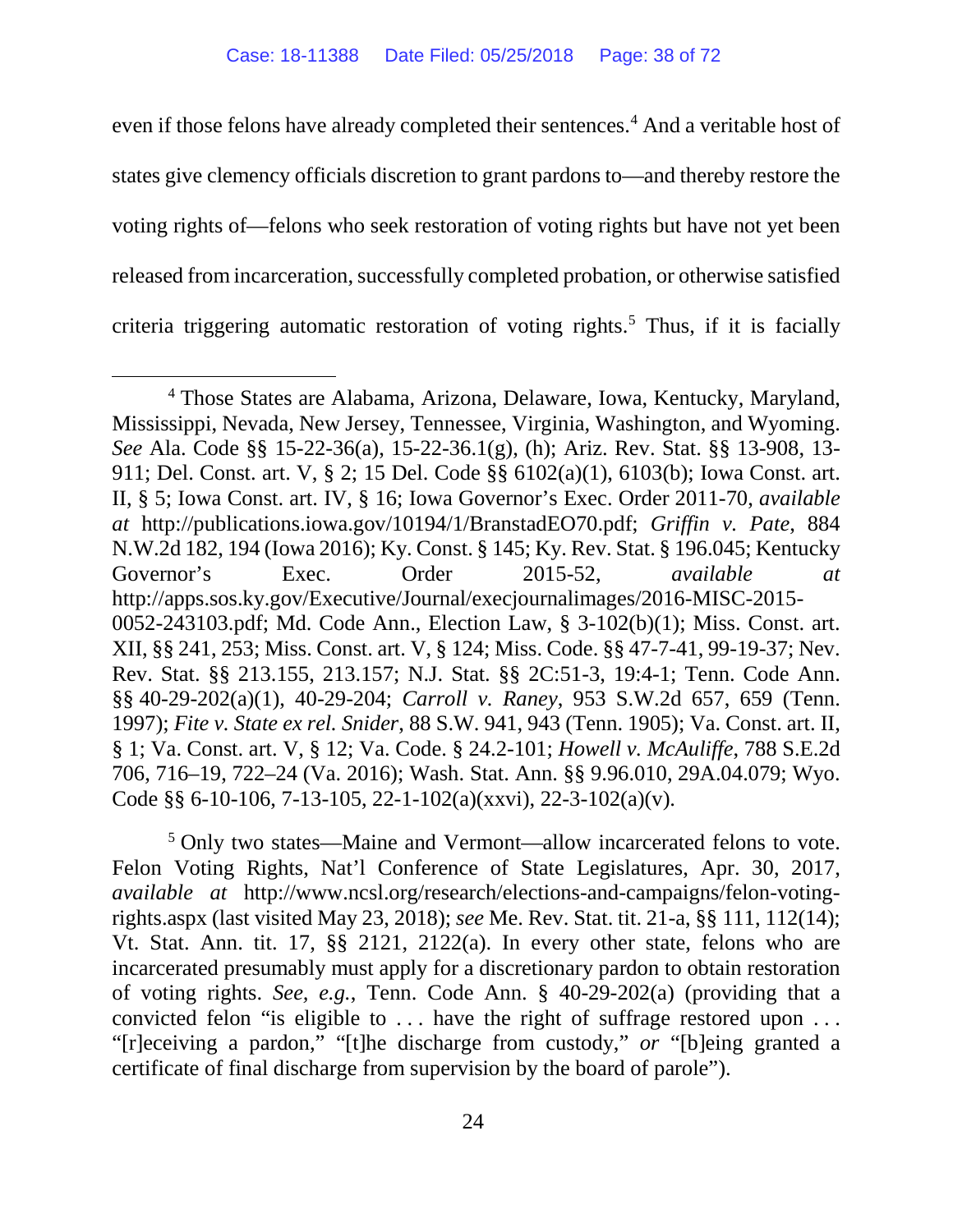#### Case: 18-11388 Date Filed: 05/25/2018 Page: 39 of 72

unconstitutional for clemency officials to have standardless discretion when deciding whether to grant pardons that would restore a felon's voting rights, then most if not all of the 48 states that deny the vote to some or all convicted felons have unconstitutional clemency systems.

Similarly, a great many states, like the federal government, give executive officers discretion to grant other forms of clemency—including general pardons, life-preserving commutations of death sentences, and restoration of the fundamental right to keep and bear arms for self-defense—without resort to specific "standards," "constraints" or "guidelines," DE144:1, 36–37. *See Schick*, 419 U.S. at 266 ("The plain purpose of the broad power conferred by § [2, cl. 1,](https://1.next.westlaw.com/Link/Document/FullText?findType=L&pubNum=1000546&cite=USCOARTIIS2CL1&originatingDoc=Iab8f6ca49bf011d991d0cc6b54f12d4d&refType=LQ&originationContext=document&transitionType=DocumentItem&contextData=(sc.UserEnteredCitation)) was to allow *plenary* authority in the President to 'forgive' the convicted person in part or entirely, to reduce a penalty in terms of a specified number of years, or to alter it with conditions which are in themselves constitutionally unobjectionable." (emphasis added)); *Ex parte Garland*, 71 U.S. 333, 380 (1866) ("The power thus conferred is unlimited, with the exception stated.... The benign prerogative of mercy reposed in [the President] cannot be fettered by any legislative restrictions."); *accord, e.g.*, *In re Hooker*, 87 So. 3d 401, 411–12 (Miss. 2012); *People v. Ansell*, 24 P.3d 1174, 1189 (Cal. 2001); *Bacon v. Lee*, 549 S.E.2d 840, 854 (N.C. 2001); *Montgomery v. Cleveland*, 98 So. 111, 114 (Miss. 1923).

The district court purported to restrict its ruling to clemency requests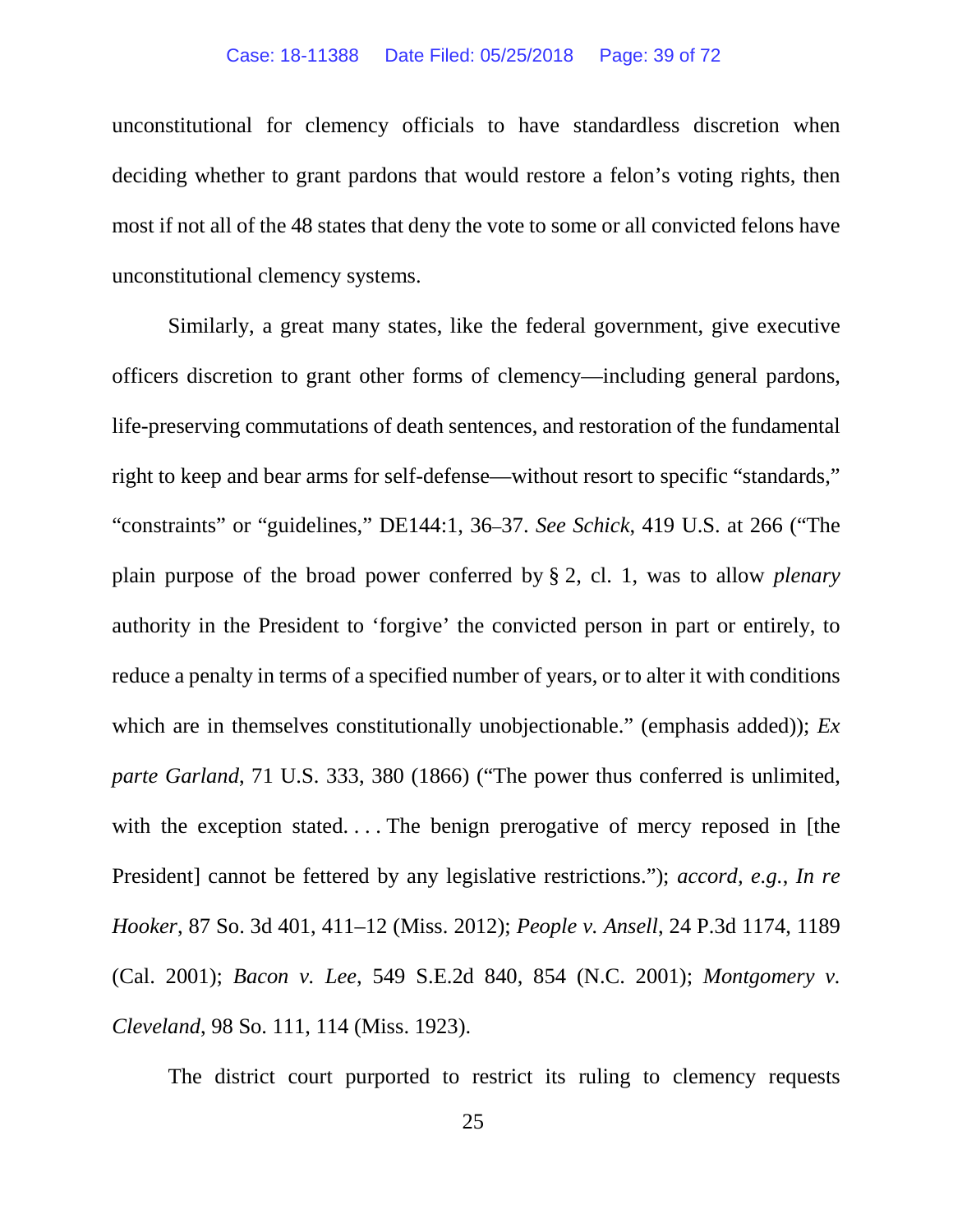involving "vote-restoration" decisions. DE144:2 n.1; DE161:1 (stating that the court's declaratory judgment "applies only to the right to vote, not to any other civil right"). Like many states, however, Florida has not created a separate clemency process limited to "vote-restoration" applications. *See* Fla. Const. art. IV, § 8(a); Fla. Stat. § 944.292(1); DE107-1. Thus, the district court's ruling presumes, without citation to any supporting authority, that a State may not enact a single, exclusive, and discretionary pardon process that could eliminate all disabilities resulting from a felony conviction, unless the State also provides for a separate "vote-restoration" process "direct[ed]" by "specific and neutral criteria," DE160:21.

That presumption is erroneous. So far as federal law is concerned, a state need not have *any* vote-restoration process, *Ramirez*, 418 U.S. at 54, just as it need not have *any* clemency process in general. It follows that a State may create an exclusive and unitary pardon process (or, as relevant here, a unitary process for restoration of all civil rights, including but not limited to voting rights) predicated on the historic and defining characteristic of executive clemency—discretion to exercise "[t]he benign prerogative of mercy," *Garland*, 71 U.S. at 380; *see Woodard*, 523 U.S. at 276.

If allowed to stand, the district court's ruling would make a mess of the law and spawn serious anomalies. For example, if the absence of a "codified, objective test or set of criteria" renders Florida's system for restoring civil rights facially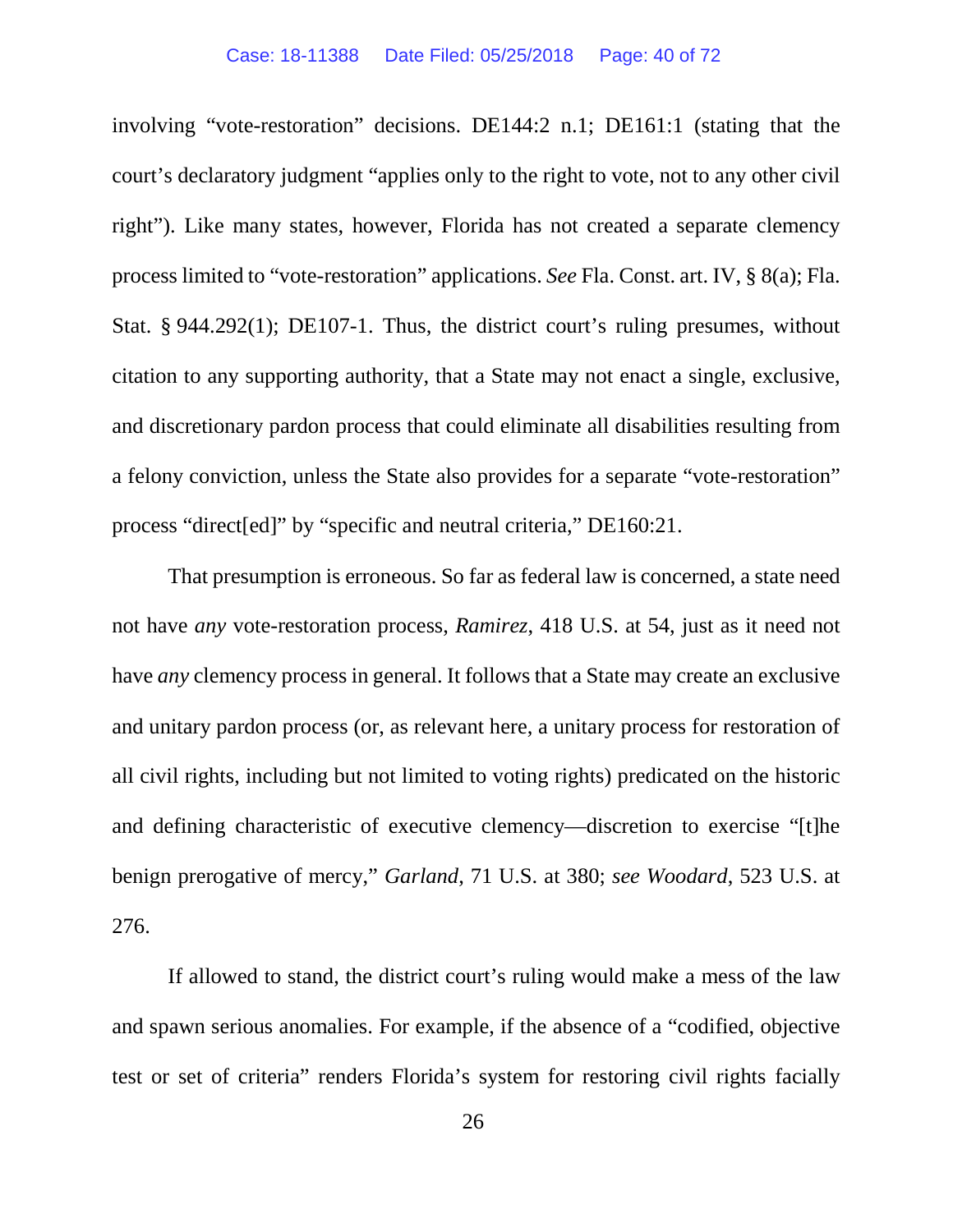invalid, DE43:25, why would it not also prove fatal for other kinds of clemency decisions, including the decision whether to commute a death sentence, grant a liberty-conferring pardon, or restore a convicted felon's Second Amendment right to keep and bear arms? Indeed, federal law and the laws of most States give officials substantial discretion in deciding whether to restore that latter constitutional right. *See* 18 U.S.C. § 925(c); Fla. Stat. § 790.23(2); DE107-1:5–6 (Rule 5.D.). Any equalprotection analysis of such rights-restoration regimes would follow the same contours as an equal-protection analysis here.

Plaintiffs do not and cannot contend that felons have a stronger interest in voting than in avoiding execution, undoing the substantial deprivation of liberty attending protracted incarceration, or keeping and carrying a firearm to effectuate the fundamental and "'natural right'" of "'self-preservation and defence,'" *District of Columbia v. Heller*, 554 U.S. 570, 594 (2008) (quoting 1 Blackstone 136, 140 (1765)); *see McDonald v. City of Chicago*, 561 U.S. 742, 791 (2010). It is no answer to say that voting is tied to "expressive" and "associational" interests that are not implicated by other forms of executive clemency. A felon who seeks to have a death sentence commuted, like a felon who seeks to be released from incarceration, might just as plausibly claim that continued life or liberty is indispensable to exercising important expressive or associational interests.

The district court's concededly novel and unprecedented ruling, *see*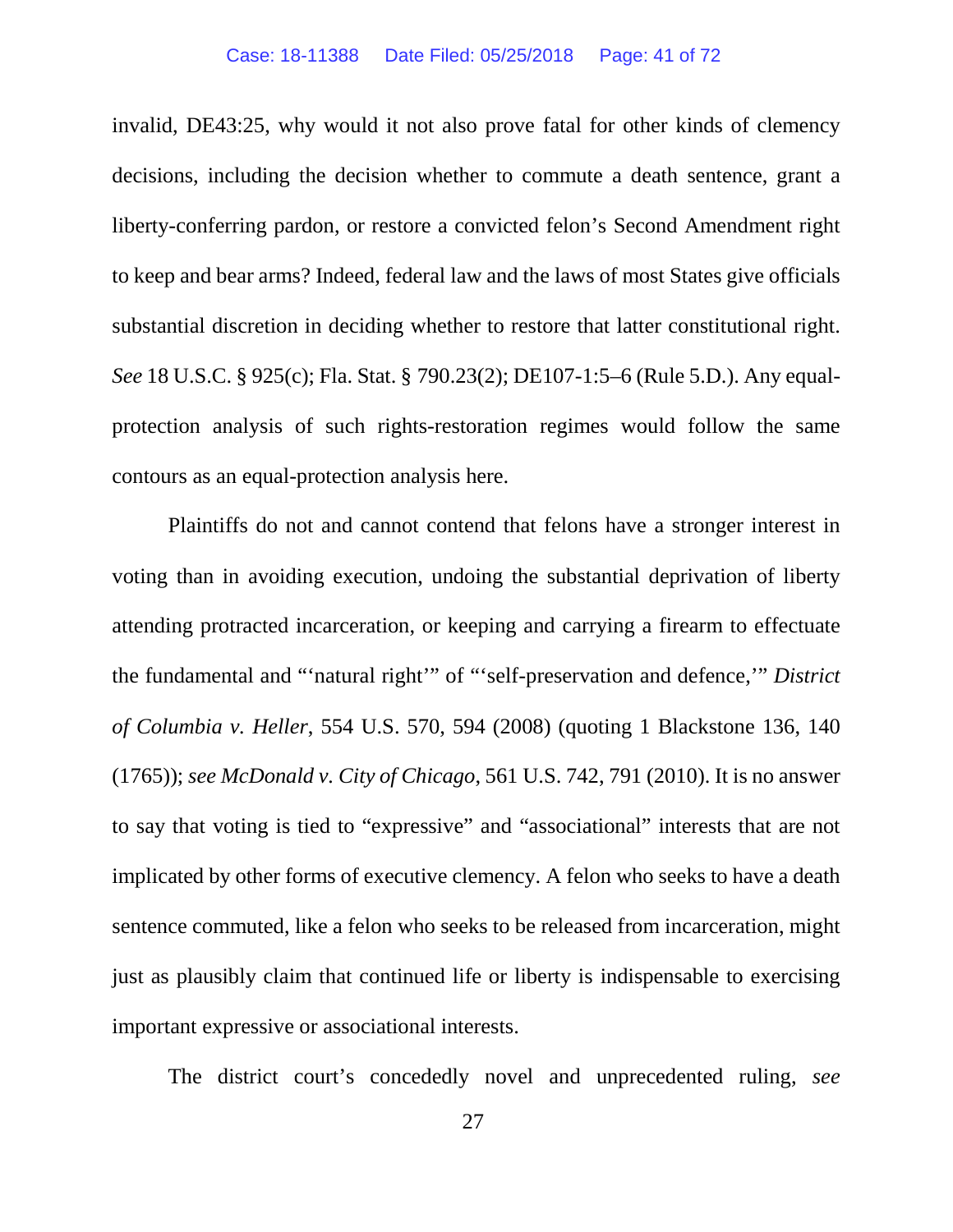DE144:27; DE160:7, has already had strange and troubling practical implications. For example, on March 8, 2018, the Clemency Board held a previously scheduled public meeting. DE163-1 ¶ 3. In light of the district court's earlier summaryjudgment ruling, "the Clemency Board declined to consider 62 applications seeking the restoration of civil rights with a hearing." *Id.* ¶ 4. At the very same meeting, however, the Board did "entertain 9 applications for a full pardon that *included* restoration of civil rights," including the right to vote; four of those pardon applications were granted. *Id.* (emphasis added). Thus, the district court's order had the practical effect of giving the Board *more* discretion when more of the applicant's rights—including but not limited to voting rights—were at stake.

**3.** Even if Plaintiffs' equal-protection challenge were not foreclosed by *Beacham* or by the well-established line of authority approving the existence of discretion in clemency, it falters on the general equal-protection principles that apply to re-enfranchisement determinations. As Justice O'Connor, writing for the Ninth Circuit, has emphasized, "a litigant bringing an equal protection challenge to a felondisenfranchisement scheme must first face the formidable task of escaping [*Ramirez*'s] long shadow." *Harvey*, 605 F.3d at 1073. This Circuit takes the same view: "section 2 of the fourteenth amendment blunts the full force of section 1's equal protection clause with respect to the voting rights of felons," and for that reason, "Section 2's express approval of the disenfranchisement of felons . . . grants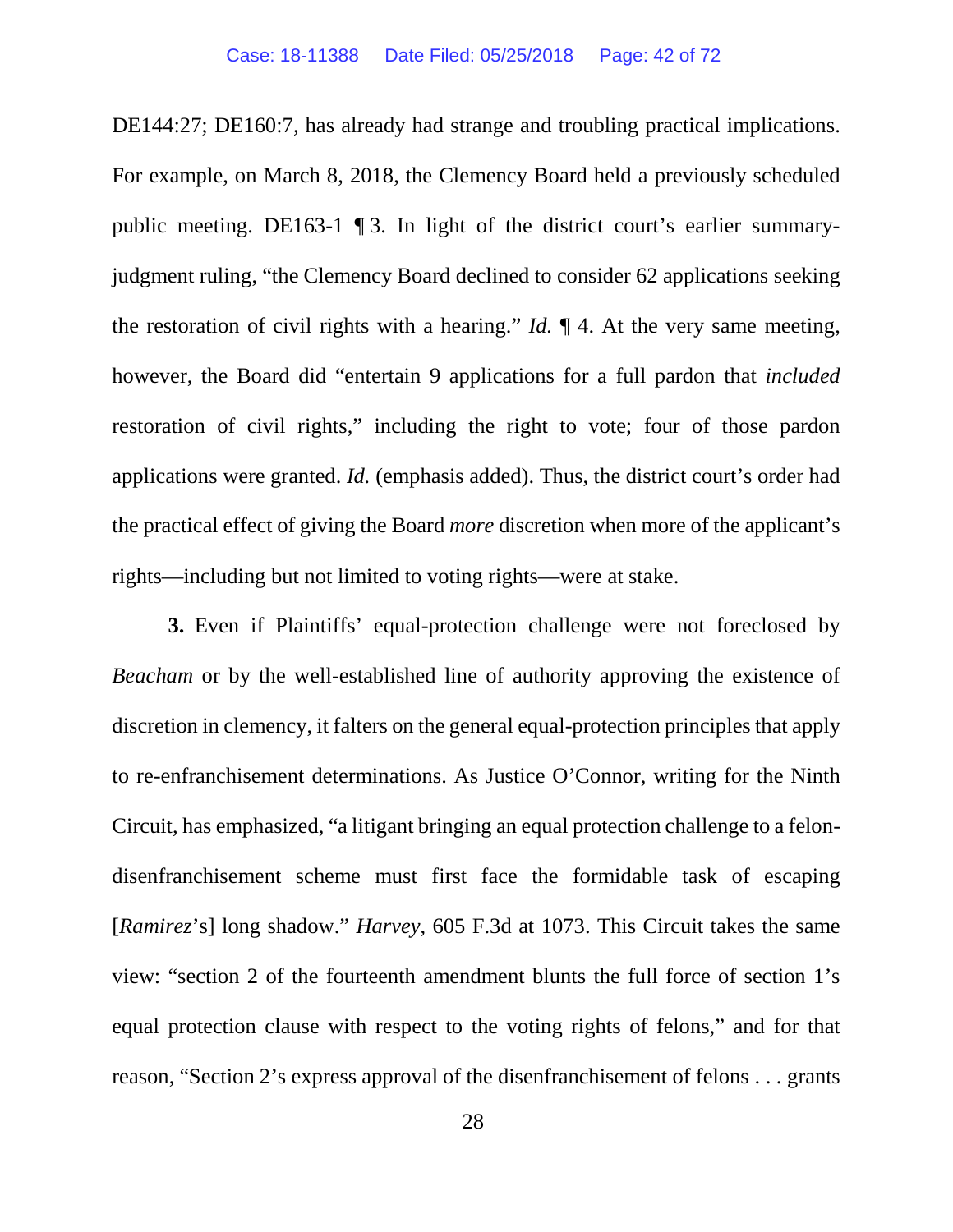to the states a realm of discretion in the disenfranchisement and reenfranchisement of felons which the states do not possess with respect to limiting the franchise of other citizens." *Shepherd*, 575 F.2d at 1114.

In light of those principles, *Shepherd* held that a state policy providing for the "selective . . . reenfranchisement of convicted felons" satisfies equal protection requirements if that policy bears "a rational relationship to the achieving of a legitimate state interest." *Id.* at 1114–15. Florida's 150-year-old clemency system easily passes that test.

Under *Shepherd*, the State "properly has an interest in excluding from the franchise persons who have manifested a fundamental antipathy to the criminal laws of the state or of the nation by violating those laws sufficiently important to be classed as felonies." *Id.* By "breach[ing] the social contract," the Court reasoned, felons "have raised questions about their ability to vote responsibly." *Id.* In determining whether to restore a felon's rights, the Court concluded, the State has a legitimate "interest in limiting the franchise to responsible voters." *Id.*; *see also Green v. Bd. of Elections of N.Y.*, 380 F.2d 445, 451 (2d Cir. 1973) (Friendly, J.) ("[I]t can scarcely be deemed unreasonable for a state to decide that perpetrators of serious crimes shall not take part in electing the legislators who make the laws, the executives who enforce these, the prosecutors who must try them for further violations, or the judges who are to consider their cases.").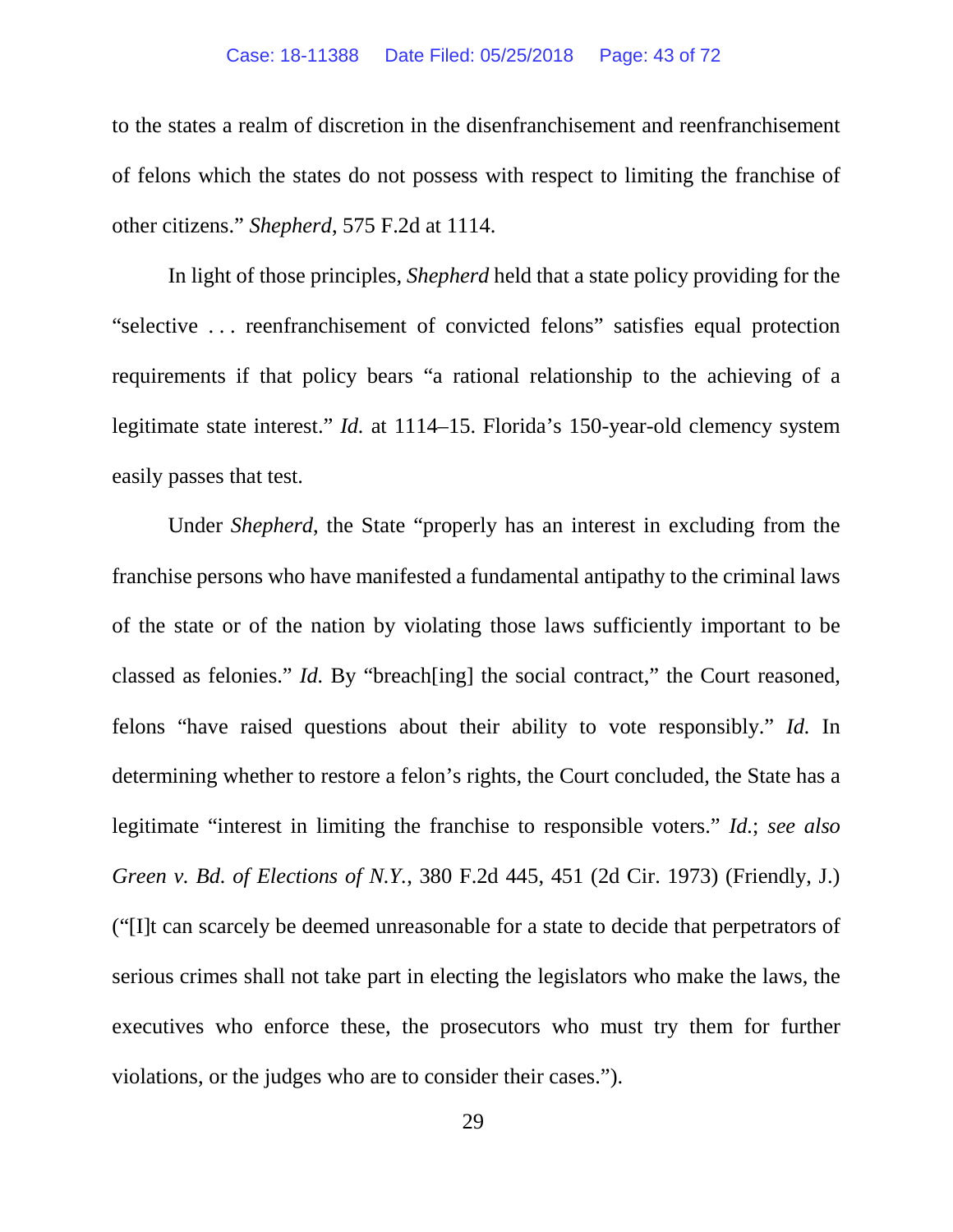Florida's case-by-case approach to clemency is rationally related to those interests, because it allows the State to "gauge the progress and rehabilitation of a convicted felon" based on the full range of information concerning "the individual defendant and his case." *Shepherd*, 575 F.2d at 1115. Indeed, it is not and cannot be irrational for clemency officers to make clemency decisions that are not "direct[ed]" by "specific and neutral criteria," DE160:21, since "[t]he very essence of the pardoning power is to treat each case individually," *Schick*, 419 U.S. at 265; *id.* at 268 ("[I]ndividual acts of clemency *inherently* call for discriminating choices because *no two cases are the same*." (emphases added)).

In any event, the Board employs eminently reasonable procedures, including the examination of a host of indisputably relevant factors, in reaching its decisions. For example, the Board requires applications listing pertinent information, and the FCOR investigates the applicants. After its investigations, the FCOR prepares a CCA that resembles a pre-sentence investigation report, which the Board reviews and which is sent to the applicant. Having received a copy of the CCA, applicants are then given an opportunity to address the Board. These procedures are reasonably calculated to help the Board "gauge the progress and rehabilitation of a convicted felon" and thereby effectuate "the state's interest in limiting the franchise to responsible voters." *Shepherd*, 575 F.2d at 1115.

Not only does the Board provide ample process; it also grounds its decisions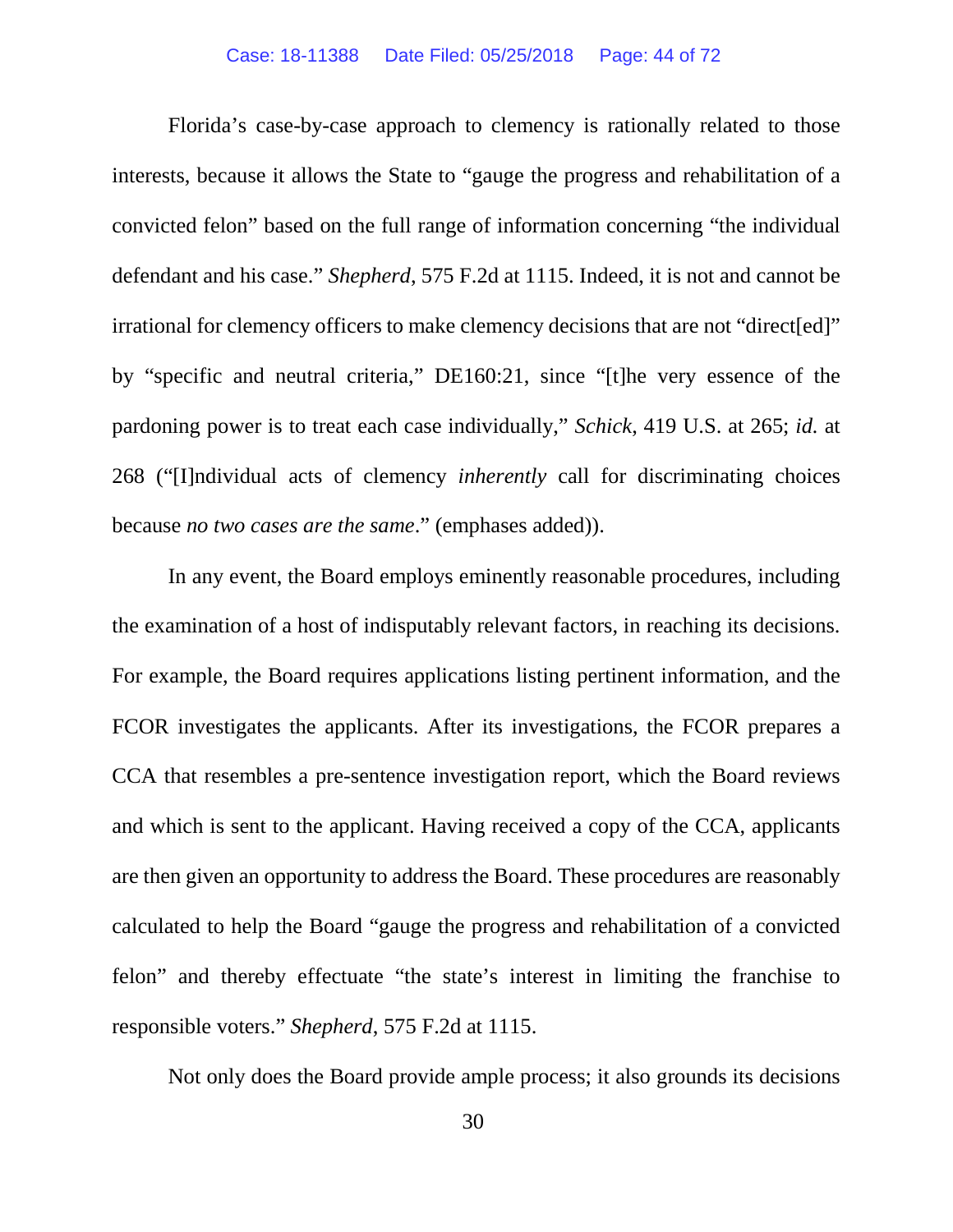on a weighing of relevant factors. The factors examined in the CCAs—including the circumstances of any franchise-disqualifying felonies, prior and subsequent criminal records, and any illegal registration and voting—are relevant to the legitimate government interest that binding precedent identifies. *See Shepherd*, 575 F.2d at 1115 (felons "have breached the social contract," and States have a valid interest "in limiting the franchise to responsible voters").

Florida's clemency system includes reasonable safeguards against improper decision-making. For example, the Board's hearings are open to the public, broadcast on the Florida Channel, and available on the Internet; when decisions are made at those hearings, the press and members of the public typically may compare each Board member's vote on an application with the ultimate recommendation made by the expert commission tasked with investigating that applicant*. See supra*  11–12. And while the district court thought it problematic that clemency decisions are made by "partisan government officials," DE144:36, this Court has rejected the claim that "Florida's clemency process violates . . . equal protection and due process of law" insofar as "the clemency board is composed of elected politicians." *See Banks*, 592 F. App'x at 773–74.

## **B. Florida's Discretionary System For Offering Executive Clemency To Convicted Felons Is Not Facially Invalid Under the First Amendment.**

As this Court has already explained, pertinent judicial authority "*establishes*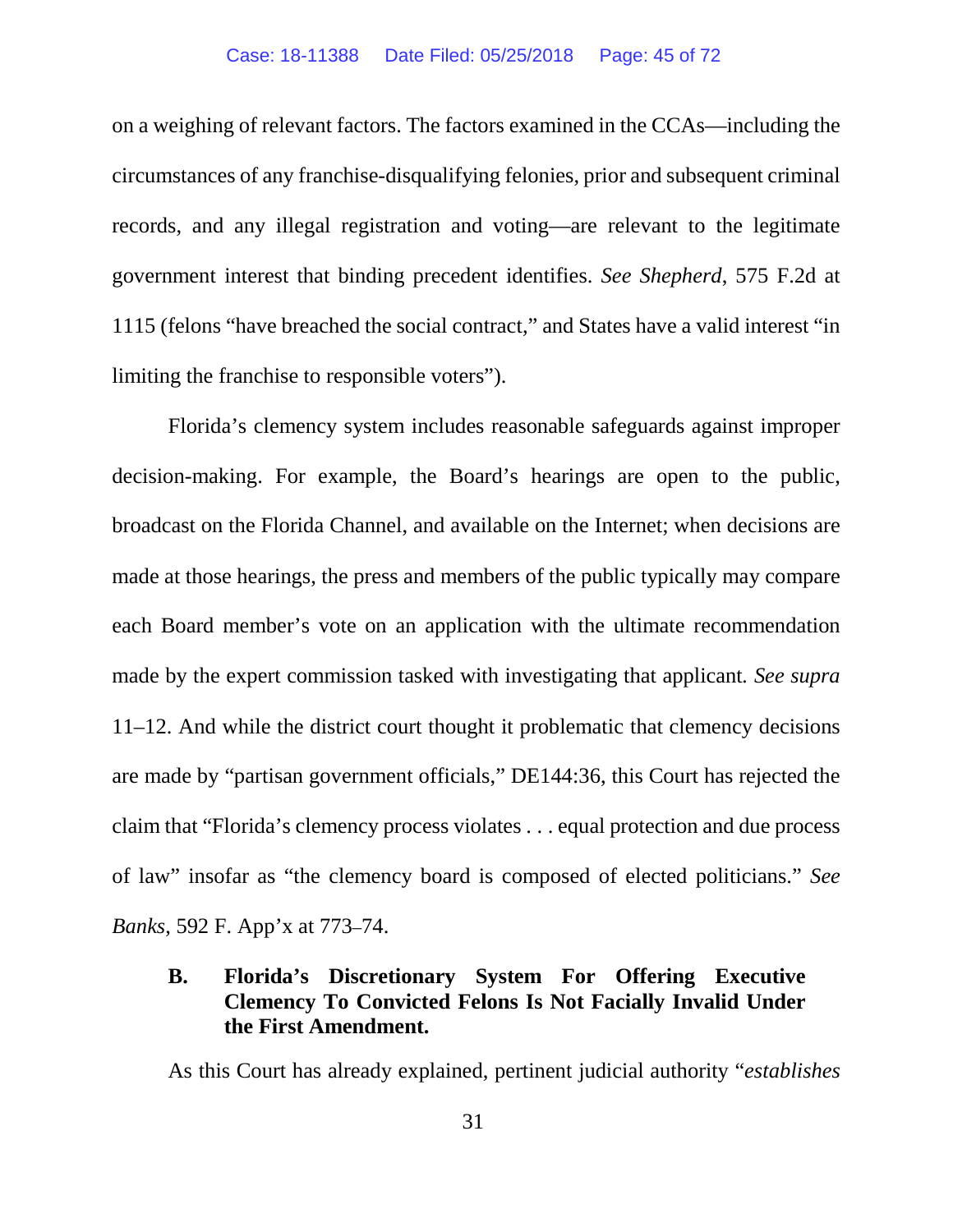the broad discretion of the executive to carry out a standardless clemency regime." *Hand*, 888 F.3d at 1208 (emphasis added). Plaintiffs may not circumvent that established law by repackaging "the same basic claim" in the language of the First Amendment. *Id.* at 1212.

"It is well established in this Circuit that the First Amendment provides no greater protection for voting rights than is otherwise found in the Fourteenth Amendment." *Id.* at 1211; *see Burton*, 178 F.3d at 1187 n.9 (invoking that principle as the sole basis for "conclud[ing] that the district court did not err in dismissing" appellant's voting-rights "claims under the First and Thirteenth Amendments"). "In the wake of *Beacham*, *Dumschat*, *Woodard*, and *Smith*, a purely discretionary clemency regime does not, without something more, violate the Fourteenth Amendment." *Hand*, 888 F.3d at 1212. Thus, Florida's discretionary clemency system also does not violate the First Amendment. *See Burton*, 178 F.3d at 1187 n.9; *accord Cook v. Randolph*, 573 F.3d 1143, 1148 (11th Cir. 2009).

Under the law of this Circuit, that should be the end of Plaintiffs' First Amendment challenge to Florida's discretionary clemency regime.

Even putting that law aside, Plaintiffs' First Amendment claim fails on its own terms. That claim, as Plaintiffs have explained, requires the unification of "two lines of precedent," Resp. to Stay Mot. at 2, neither of which involves convicted felons who have lost the right to vote, *see Hand*, 888 F.3d at 1212. The first line of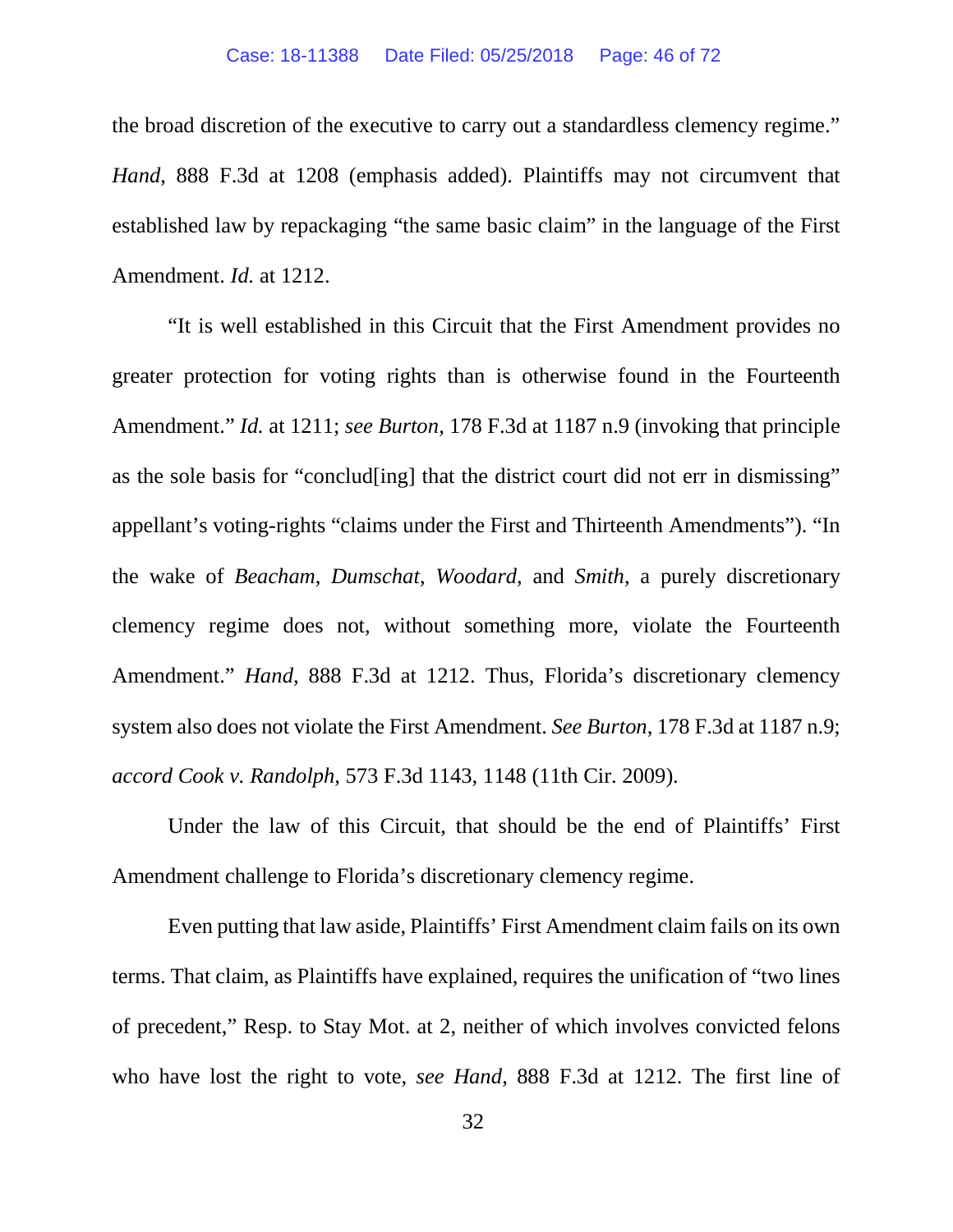authority, as Plaintiffs see it, holds that "government officials may not be vested with unfettered discretion to grant or deny *licenses or permits* to engage in *First Amendment-protected conduct*." Resp. to Stay Mot. at 2 (emphases added). The second holds that "the First Amendment *protects the right to vote* because it embraces the twin rights to political association and political expression." *Id.*  (emphasis added); *see also Hand*, 888 F.3d at 1216–17 (Martin, J., concurring in part and dissenting in part) ("In order to reach these conclusions, the District Court *necessarily* and actually found that voting constitutes the sort of expressive and associational activity protected by the First Amendment." (emphasis added)). "As Plaintiffs sought, the district court united these two lines of precedent to hold that Defendants . . . cannot exercise unfettered discretion in deciding which *felons* may vote and which may not." Resp. to Stay Mot. at 2 (emphasis added).

As Plaintiffs' explanation makes clear, their First Amendment challenge to Florida's discretionary clemency system is predicated on at least two assumptions: first, that voting is "First Amendment-protected conduct" for convicted felons who have lost the right to vote; and second, that clemency decisions restoring the right to vote to convicted felons are "licenses or permits" for purposes of First Amendment jurisprudence. Both assumptions must be accepted for Plaintiffs to prevail on their claim. Neither is valid.

So far as convicted felons are concerned, voting is not "First Amendment-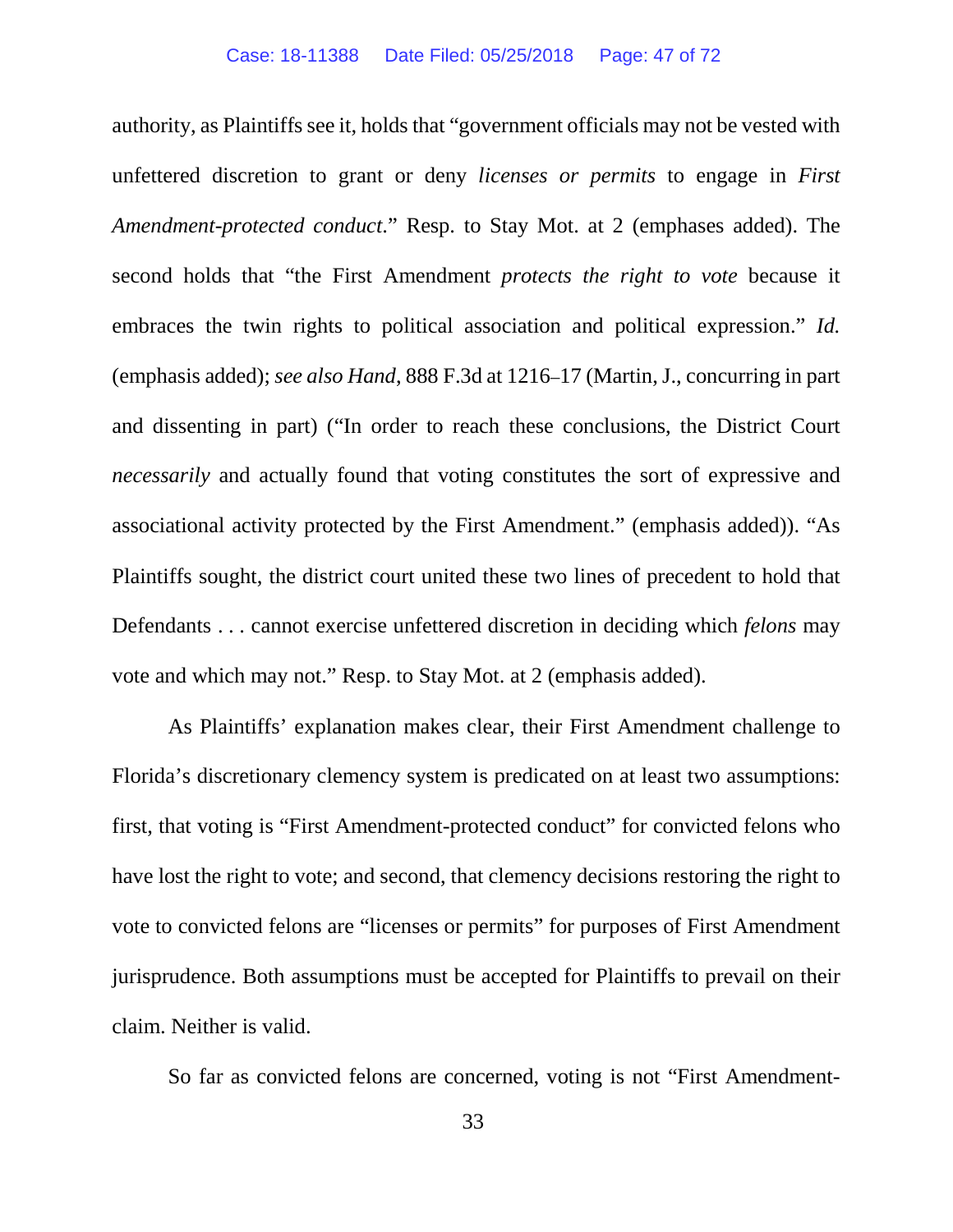protected conduct." *Id*. Section 2 of the Fourteenth Amendment, as authoritatively construed by the Supreme Court, gives States an "affirmative sanction" to "disenfranchise convicted felons *permanently*." DE144:9 (emphasis added); *see Ramirez*, 418 U.S. at 54. That affirmative authorization necessarily implies that convicted felons do not have a constitutionally protected right to vote. *See Hand*, 888 F.3d at 1212. If it were otherwise, the Supreme Court in *Ramirez* should have accepted rather than rejected plaintiffs' contention that "the state's abridgement of their right to vote triggered strict scrutiny." *Shepherd*, 575 F.2d at 1113; *see Ramirez*, 418 U.S. at 54.

As this Court's stay makes clear, one need not be "wedded to the rotten landscape of a hyper-formalist worldview," DE144:31, to conclude that voting is not "First Amendment-protected conduct," Resp. to Stay Mot. at 2, for convicted felons who have lost the right to vote. *See Hand*, 888 F.3d at 1212–13. The "affirmative sanction" recognized in *Ramirez*, 418 U.S. at 54, would be meaningless if the First Amendment is construed to impliedly withdraw authority that Section 2 of the Fourteenth Amendment expressly provides; even prior to *Ramirez*, the Supreme Court had "strongly suggested in dicta that exclusion of convicted felons from the franchise *violates no constitutional provision*," *id.* at 53 (emphasis added); this Court, in staying the district court's judgment, thought it "pretty clear that, in a reenfranchisement case, the specific language of the Fourteenth Amendment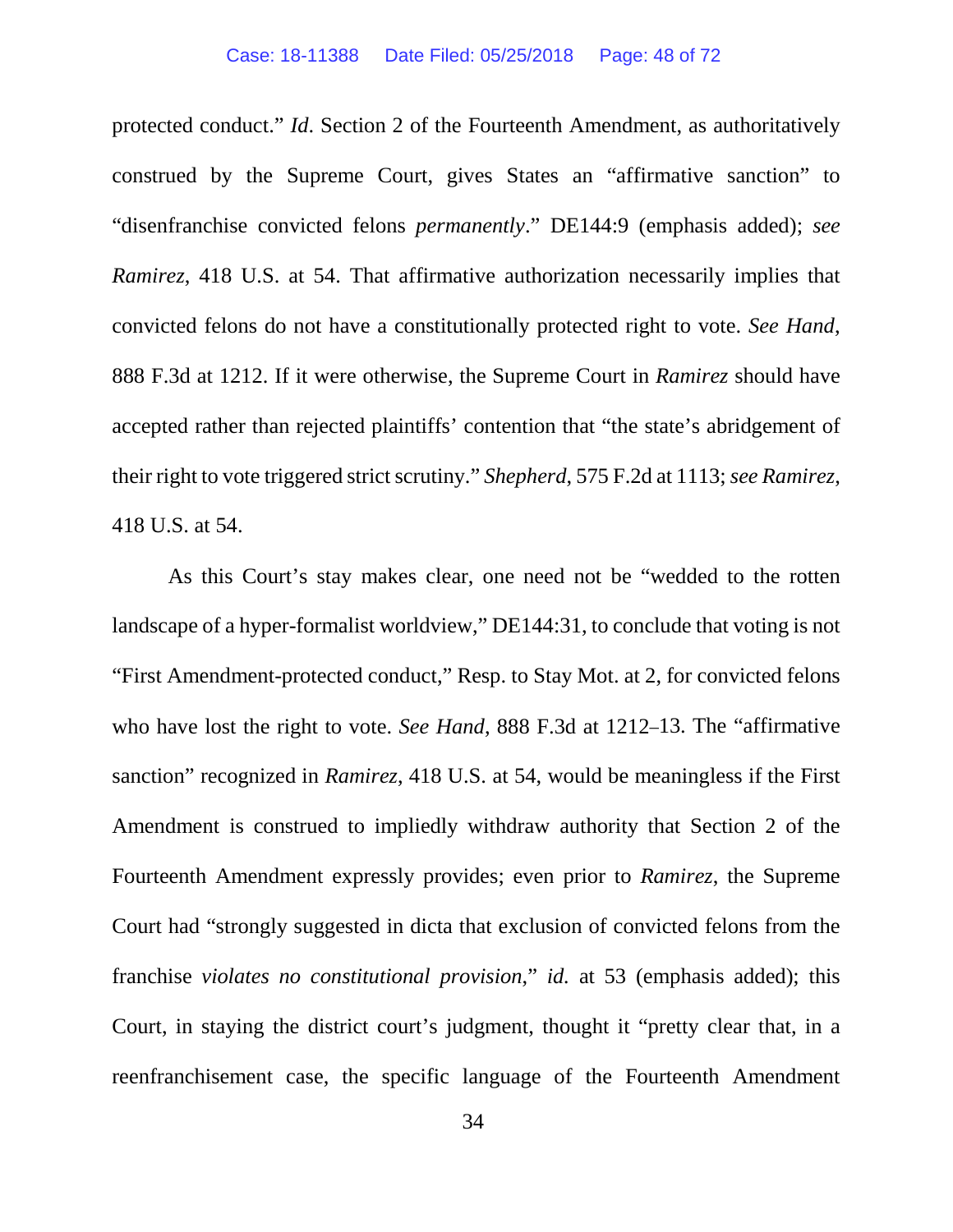controls over the First Amendment's more general terms," *Hand*, 888 F.3d at 1212; and it appears that "*every* First Amendment challenge" to a criminal disenfranchisement or "discretionary vote-restoration regime . . . has been summarily rebuffed," *id.* (emphasis added); *see, e.g.*, *Kronlund v. Honstein*, 327 F. Supp. 71, 73 (N.D. Ga. 1971); *Farrakhan v. Locke*, 987 F. Supp. 1304, 1314 (E.D. Wash. 1997); *Johnson v. Bush*, 214 F. Supp. 2d 1333, 1338 (S.D. Fla. 2002), *aff'd sub nom. Johnson*, 405 F.3d at 1214; *Hayden v. Pataki*, No. 00-cv-8586, 2004 WL 1335921, at \*6 (S.D.N.Y. June 14, 2004); *Howard v. Gilmore*, 205 F.3d 1333 (unpublished table decision), 2000 WL 203984, at \*1 (4th Cir. 2000).

What is more, courts have uniformly rejected similar attempts to circumvent Section 2 of the Fourteenth Amendment as unpersuasive bootstrapping. In an opinion authored by Justice O'Connor, for example, the Ninth Circuit rejected a claim that requiring felons to "pay all debts owed under their criminal sentences" as a condition of re-enfranchisement amounted to an unconstitutional poll tax. *Harvey*, 605 F.3d at 1080. The court reasoned that, "[h]aving lost their right to vote, they now have no cognizable Twenty-Fourth Amendment claim until their voting rights are restored." *Id.* The Sixth and Fourth Circuits have rejected similar poll-tax claims under the same rationale. *See Johnson v. Bredesen*, 624 F.3d 742, 751 (6th Cir. 2010); *Howard*, 2000 WL 203984, at \*2.

The same logic applies here. "Having lost their right to vote," Plaintiffs "now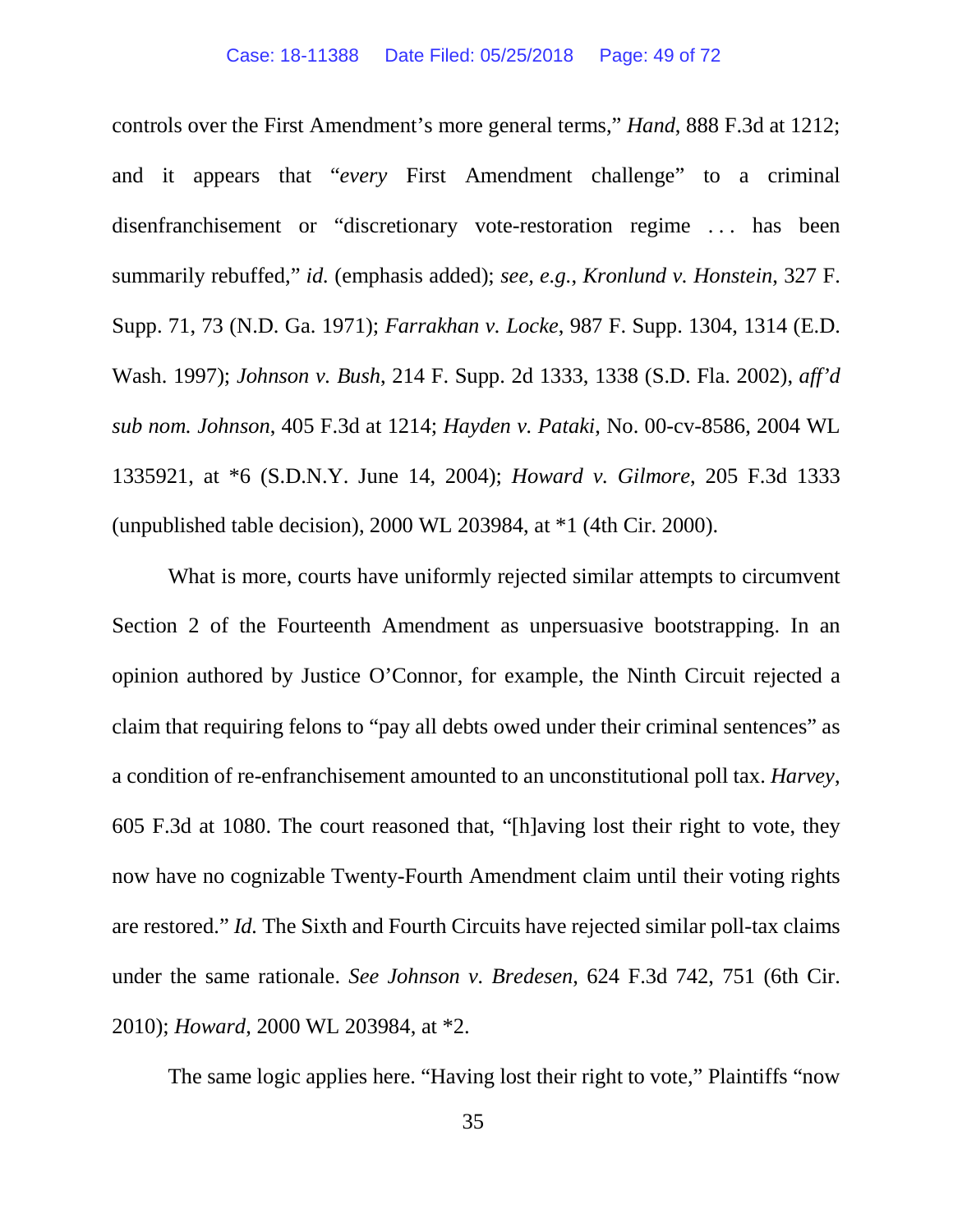have no cognizable" First Amendment right-to-vote claim "until their voting rights are restored." *Harvey*, 605 F.3d at 1080.

Assuming *arguendo* that convicted felons who have lost the right to vote may still assert a right to vote protected by the First Amendment, no authority supports Plaintiffs' creative contention that grants of executive clemency are "licenses" or "permits," Resp. to Stay Mot. at 2, for purposes of First Amendment jurisprudence. To the contrary, "the Supreme Court [has] reaffirmed that . . . clemency decisions are 'matter[s] of grace' for which the executive may consider 'a wide range of factors not comprehended by earlier judicial proceedings and sentencing determinations.'" *Hand*, 888 F.3d at 1209 (quoting *Woodard*, 523 U.S. at 281). "Licenses" or "permits" to engage in "First-Amendment-protected activity," Resp. to Stay Mot. at 2, on the other hand, may not be dispensed as a matter of grace. In other words, the law of this Circuit forecloses an essential premise of Plaintiffs' First Amendment claim. *See, e.g.*, *Valle*, 654 F.3d at 1268 ("Clemency is granted as 'a matter of grace.'").

#### **C. The "Risk" Of Discrimination Does Not Make Florida's Discretionary Clemency System Unconstitutional.**

Invidious discrimination has no place in the administration of a State's voterestoration system, *Shepherd*, 575 F.2d at 1114, but the mere "risk" of discrimination does not render a State's clemency process *facially* unconstitutional. *See Smith*, 722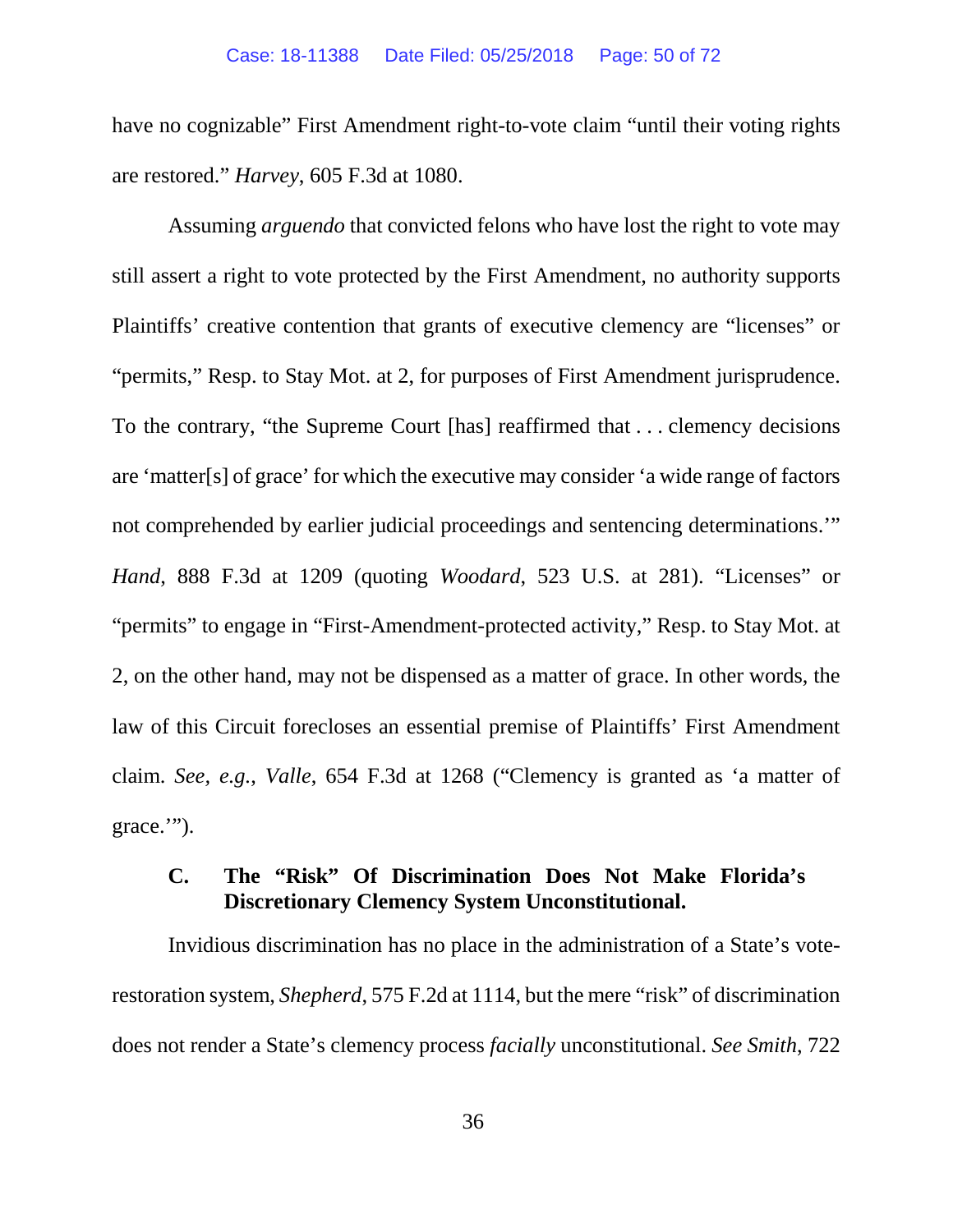F.2d at 631–32; *Beacham*, 300 F. Supp. at 184, *aff'd* 396 U.S. 12. Indeed, that risk exists whenever decisionmakers—executive, legislative, or judicial—are vested with discretion, and discretion is one of the defining characteristics of executive clemency. *See, e.g.*, *Woodard*, 523 U.S. at 276; *Dumschat*, 452 U.S. at 463–67.

Based on analogous caselaw, "a state's method for reenfranchising a convicted felon would violate equal protection if the scheme had *both* the purpose and effect of invidious discrimination." *Hand*, 888 F.3d at 1209 (emphasis in original); *see Hunter v. Underwood*, 471 U.S. 222, 227–28 (1985) (citing *Arlington Heights v. Metro. Hous. Dev. Corp.*, 429 U.S. 252, 264–65 (1977)). As the stay panel held:

The problem for the appellees in this case, however, is that they have not shown (nor have they even claimed) that Florida's constitutional and statutory scheme had as its purpose the intent to discriminate on account of, say, race, national origin, or some other insular classification; or that it had the effect of a disparate impact on an insular minority.

*Hand*, 888 F.3d at 1210. Instead, "[a]ll we have is the assertion by the appellees and a statement by the district court that there is a real 'risk' of disparate treatment and discrimination, precisely because the Florida regime is standardless." *Id.* That same risk, however, was present in other cases in which the Supreme Court and this Court have *approved* discretionary clemency decisions. *See, e.g.*, *Dumschat*, 452 U.S. at 463–67; *Beacham*, 300 F. Supp. at 184, *aff'd* 396 U.S. 12; *Smith*, 722 F.2d at 631–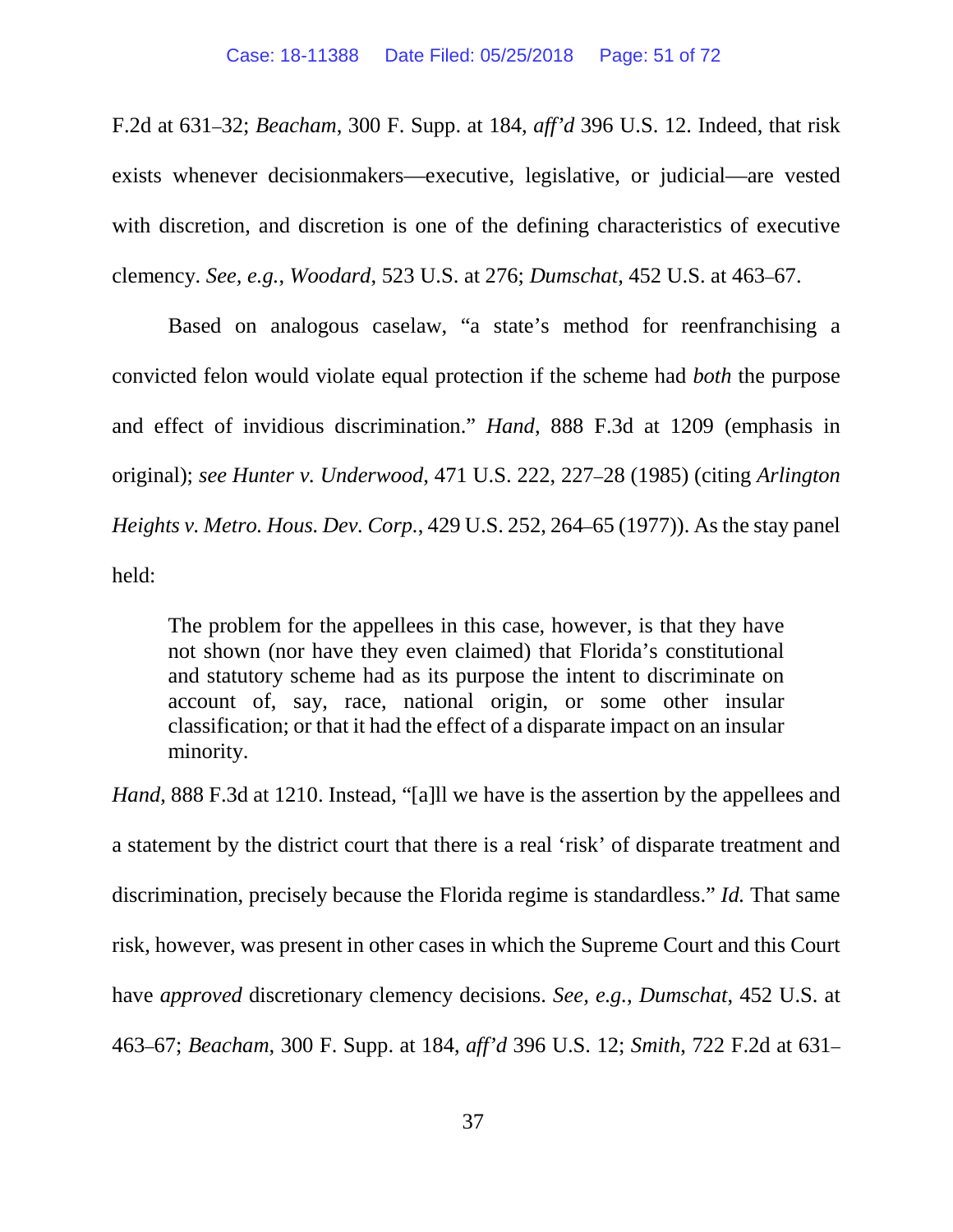32.

Properly understood, "unfettered discretion" to process clemency applications does not license the Board to violate generally applicable anti-discrimination principles, including those embodied in the United States Constitution. Like the Rules of Executive Clemency, many regulations and opinions use the phrase "unfettered discretion" to indicate that a decision is entrusted to the judgment of a properly constituted authority. *E.g.*, *Shin v. Cobb Cty. Bd. of Educ.*, 248 F.3d 1061, 1065 (11th Cir. 2001) ("We have 'unfettered discretion' to grant or deny a Rule 23(f) petition." (quoting Fed. R. Civ. P. 23(f)). Such references should not be construed to authorize illicit discrimination; and executive officers who take an oath to uphold the law—like judges and legislators—should be presumed to "have properly discharged their official duties" in the "absence of clear evidence to the contrary." *United States v. Armstrong*, 517 U.S. 456, 464 (1996).

Thus, Appellants do not "insist they can do whatever they want" in processing clemency applications, DE167:1, if that means engaging in invidious discrimination or comparable malfeasance, just as this Court did not "insist" that it could discriminate on the basis of race when it asserted "unfettered discretion" to resolve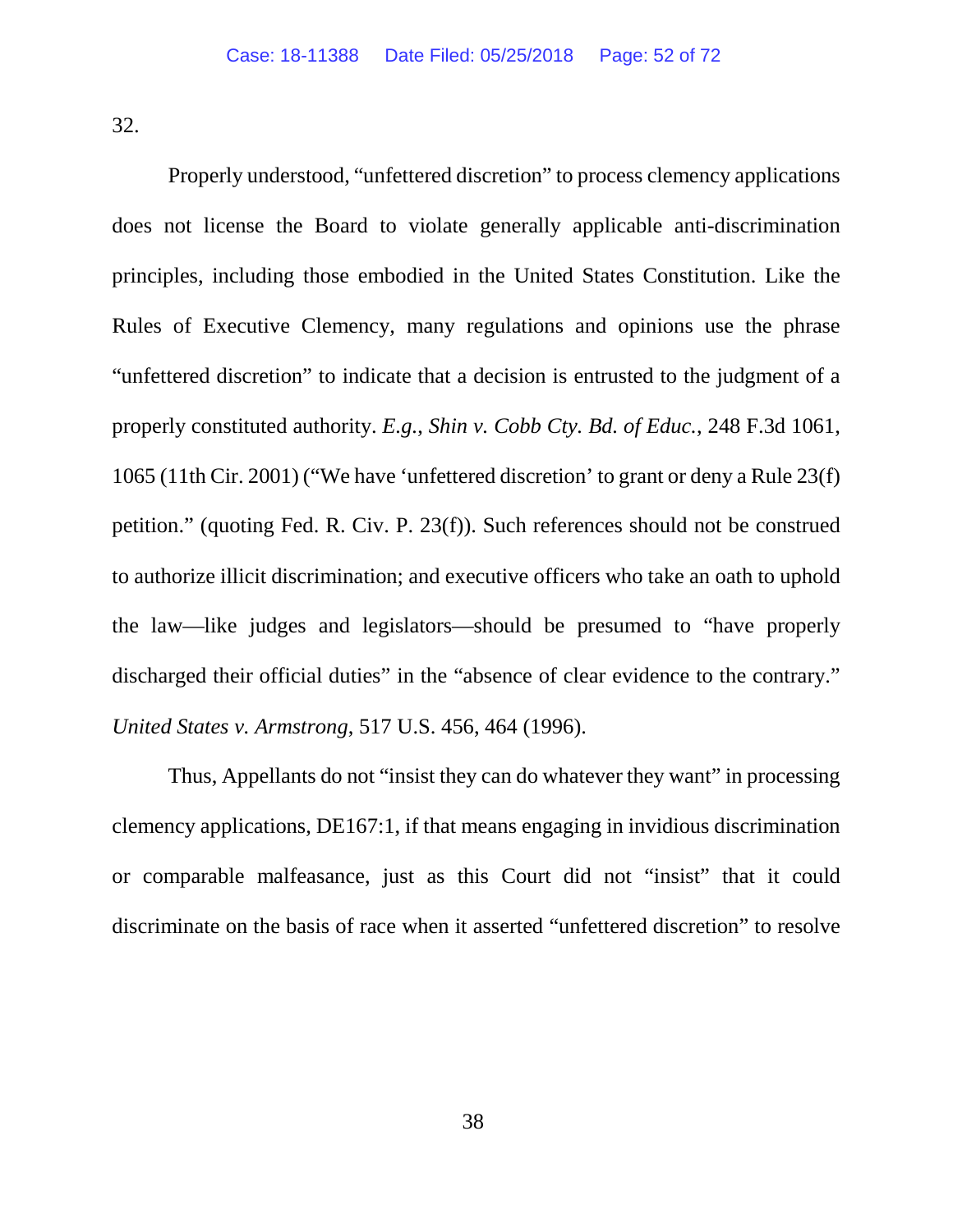applications under Rule 23, *Shin*, 248 F.3d at 1065. [6](#page-52-0)

### **D. The District Court Erred Insofar As It Relied On Unpleaded, Unproven, And "Not Relevant" Allegations Of Invidious Discrimination.**

As the stay panel emphasized, "appellees have not alleged—let alone established as undisputed facts—that Florida's [clemency] scheme has a discriminatory purpose *or* effect." *Hand*, 888 F.3d at 1207 (emphasis in original). Nevertheless, the district court's summary-judgment order appeared to credit or indulge unpleaded and unproven insinuations of illicit discrimination based on race, viewpoint, and party affiliation. *E.g.*, DE144:24 (discussing Board's decision to deny the applications of five non-parties and stating "[i]t is not lost on this Court that

<span id="page-52-0"></span> <sup>6</sup> Considered in context, the Governor's passing statement that "[w]e can do whatever we want," DE144:2, does not suggest that the Board can or does engage in arbitrary decision-making. The Governor's very next words were: "But it's *tied to what we said in the beginning*, it's tied to remorse, and it's tied . . . to understanding that *we all want to live in a law-abiding society*." Executive Clemency Board Hearing (Dec. 7, 2016 at 2:02:00–2:02:07), *available at* http:// thefloridachannel.org/videos/12716-executive-clemency-board-meeting/ (cited in DE29 ¶ 55 n.26) (emphases added). At the beginning of the hearing, the Governor correctly explained the Board has discretion because "[c]lemency is an act of mercy—there is no right or guarantee to clemency," while at the same time averring "[o]ur decisions are based upon many facts and circumstances." *Id.* at 0:03:57– 0:04:04. After describing the factors that guide his discretion, he then expressly affirmed his view that the Board has an "obligation" to "treat people fairly." *Id.* at 0:04:37-0:04:53 ("I think all of us would tell you that we want . . . everybody to succeed. . . . But it's also our obligation to make sure we keep . . . all the citizens in our state safe and treat people fairly."). The "obligation to . . . treat people fairly" rules out invidious discrimination based on race, viewpoint, or other constitutionally prohibited considerations. *Id*.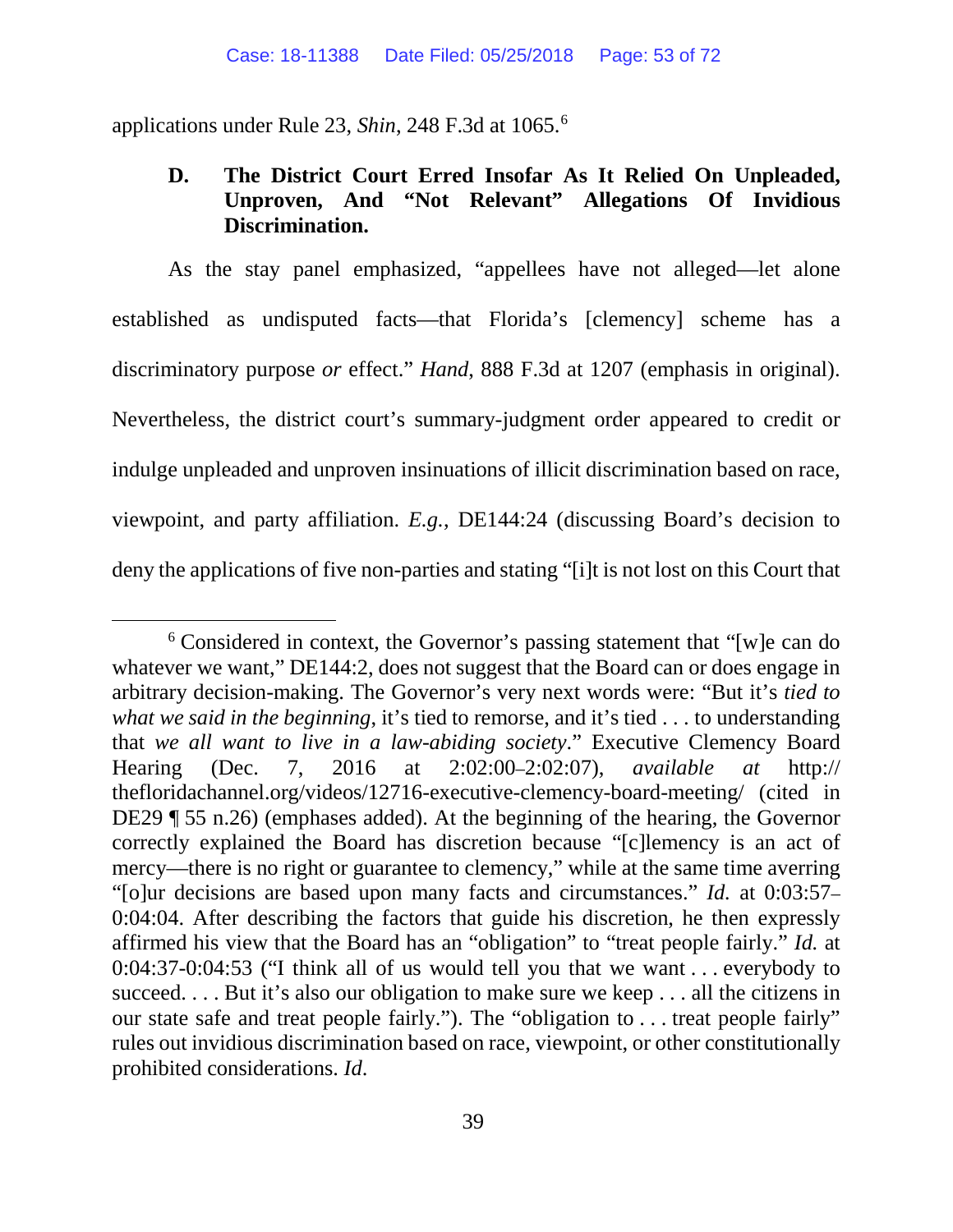four of the five rejected applicants are African-American"); *id.* (concluding that "Plaintiffs offer more than enough examples for this Court to infer that such discrimination is not some cockamamie idea Plaintiffs cooked up"). Such insinuations were improper and unpersuasive, and they provide an independent basis for vacating the district court's summary-judgment ruling.

*First*, as the district court ruled early on in the case, allegations of invidious discrimination in particular clemency proceedings—especially proceedings involving non-parties—were "not relevant" to an assessment of Plaintiffs' facial challenges. DE62:1; *see United States v. Salerno*, 481 U.S. 739, 745 (1987); *AFSCME v. Scott*, 717 F.3d 851, 863, 866 (11th Cir. 2013). Those challenges were based on the purportedly unconstitutional "risk" of discrimination inherent in standardless clemency decisions and did not involve allegations that Florida's clemency system has a discriminatory purpose or effect. *See Hand*, 888 F.3d at 1207.

*Second*, because the Board had no occasion to develop a factual record germane to "not relevant" claims of invidious discrimination involving non-parties, *see* DE62:1, the district court did not have the information required to properly assess such allegations. For example, the court appeared to indulge insinuations of racial discrimination against four African-American non-parties, even though unlike the Board—it did not have access to the Confidential Case Analyses for those four applicants. *See* DE144:24; DE163:11–13.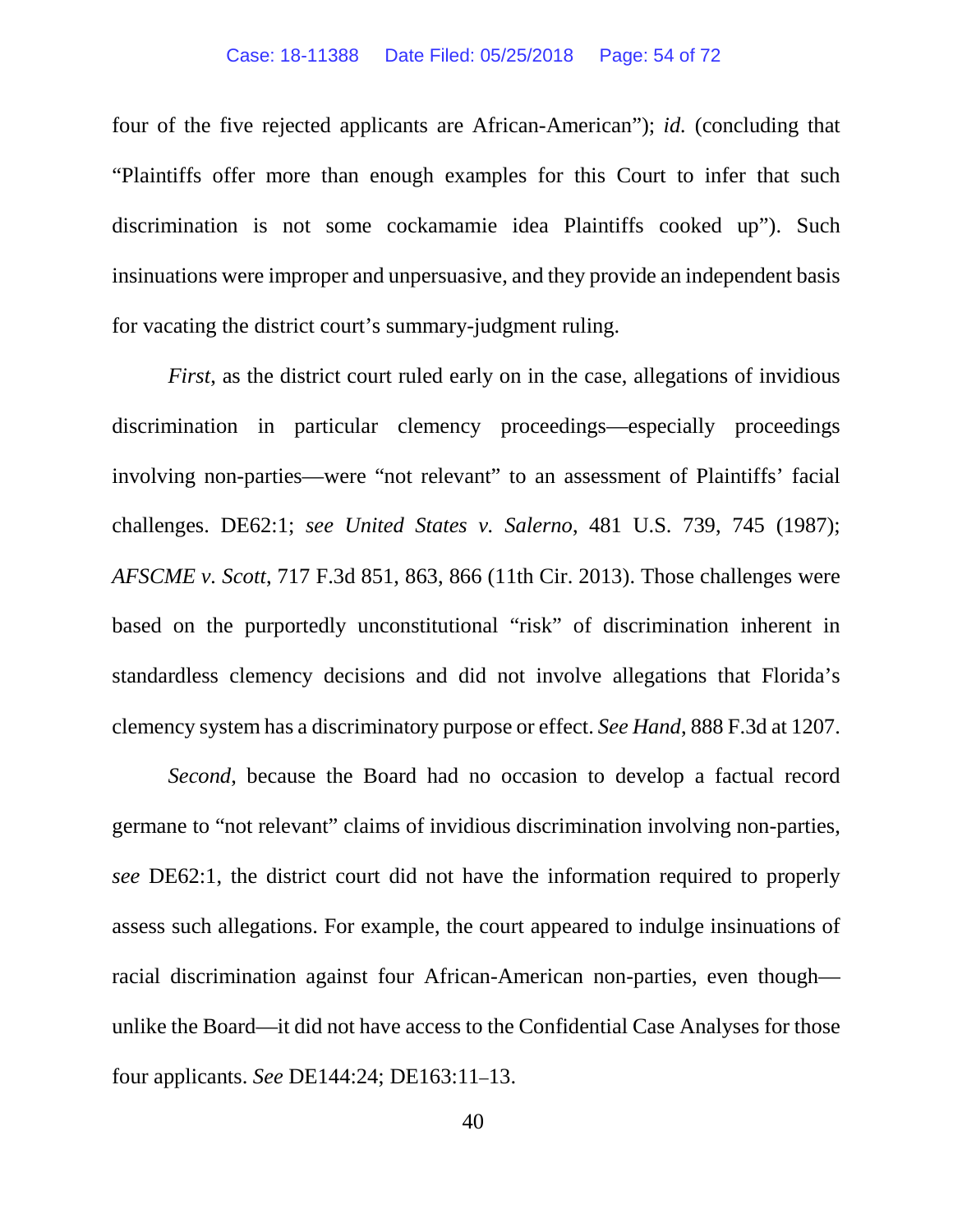#### Case: 18-11388 Date Filed: 05/25/2018 Page: 55 of 72

*Third*, "[t]he presumption of regularity supports the official acts of public officers, and, in the absence of clear evidence to the contrary, courts presume that they have properly discharged their official duties." *United States v. Chem. Found.*, 272 U.S. 1, 14–15 (1926); *accord NARA v. Favish*, 541 U.S. 157, 173 (2004); *Armstrong*, 517 U.S. at 464. Plaintiffs in this case "have not alleged—let alone established as undisputed facts—that Florida's scheme has a discriminatory purpose *or* effect." *Hand*, 888 F.3d at 1207 (emphasis in original).

*Fourth*, allegations of gross malfeasance should not have been credited or indulged at the summary-judgment stage, when courts are required to "draw[] all reasonable inferences in the light most favorable to the non-moving party." *Johnson*, 405 F.3d at 1217. As Plaintiffs acknowledge, "[t]he district court credited a few of [their] comparisons as raising a clear inference of arbitrary, biased, and/or discriminatory treatment." Resp. to Stay Mot. at 12.

*Fifth*, "[i]ndividual acts of clemency inherently call for discriminating choices because no two cases are the same." *Schick*, 419 U.S. at 268. Thus, findings of unconstitutional discrimination on the part of the Board may not be predicated on comparisons of selectively chosen non-parties alleged to be similarly situated. *See*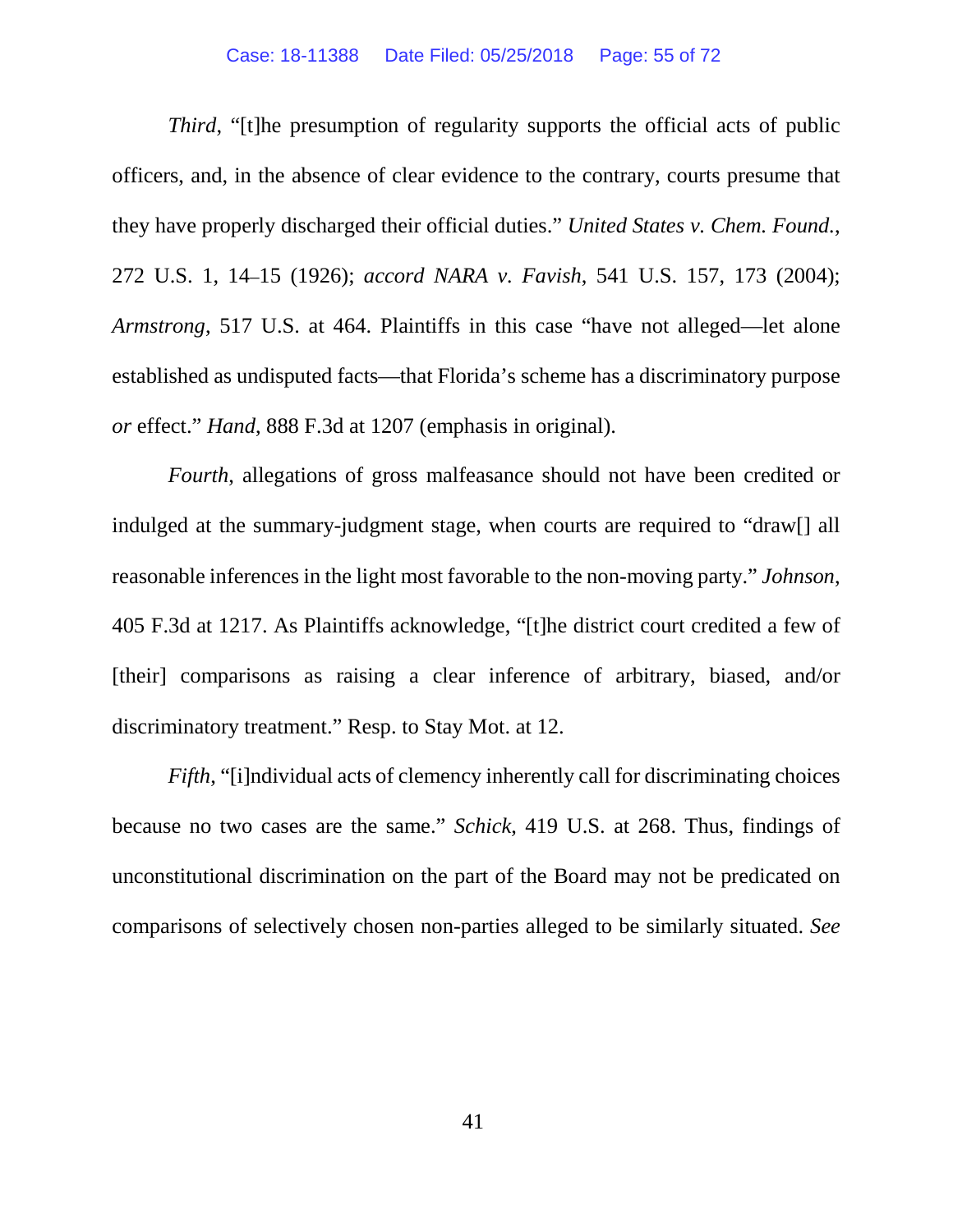*id.*[7](#page-55-0)

An analysis of the principal example on which the district court relied helps to illustrate the problems with Plaintiffs' unpleaded and unproven insinuations of improper discrimination. The court's summary-judgment order repeatedly refers to one clemency hearing in which the voting rights of Steven Warner, "a white man," were restored after the applicant volunteered that he voted for the Governor. *See*  DE144:2, 23–24. The court cites that incident as an "alarming illustration" of the problems with Florida's system, contrasting it with five examples—out of the 4,200 applications the Board had decided since 2011—of cases in which other applicants, including four African Americans, had their applications denied. *Id.* at 2 ("It is not lost on this Court that four of the five rejected applicants are African-American.").

Because Defendants had relied in good faith on the court's earlier ruling that

<span id="page-55-0"></span> $<sup>7</sup>$  A similar analysis applies in the criminal sentencing context, where different</sup> outcomes frequently result between defendants who might appear, in some ways, to be similarly situated. Nevertheless, such sentencing disparities alone do not establish an equal-protection claim without proof of "constitutionally impermissible motives such as racial or religious discrimination." *Jones v. White*, 992 F.2d 1548, 1571–72 (11th Cir. 1993). The Supreme Court has reached the same conclusion in rejecting Eighth Amendment challenges to death sentences. *See McCleskey v. Kemp*, 481 U.S. 279, 306–07 (1987) (Defendants "cannot prove a constitutional violation by demonstrating that other defendants who may be similarly situated did *not* receive the death penalty." (emphasis in original)); *id.* at 312–13 ("Apparent disparities in sentencing are an inevitable part of our criminal justice system," and the Court will "decline to assume that what is unexplained is invidious.").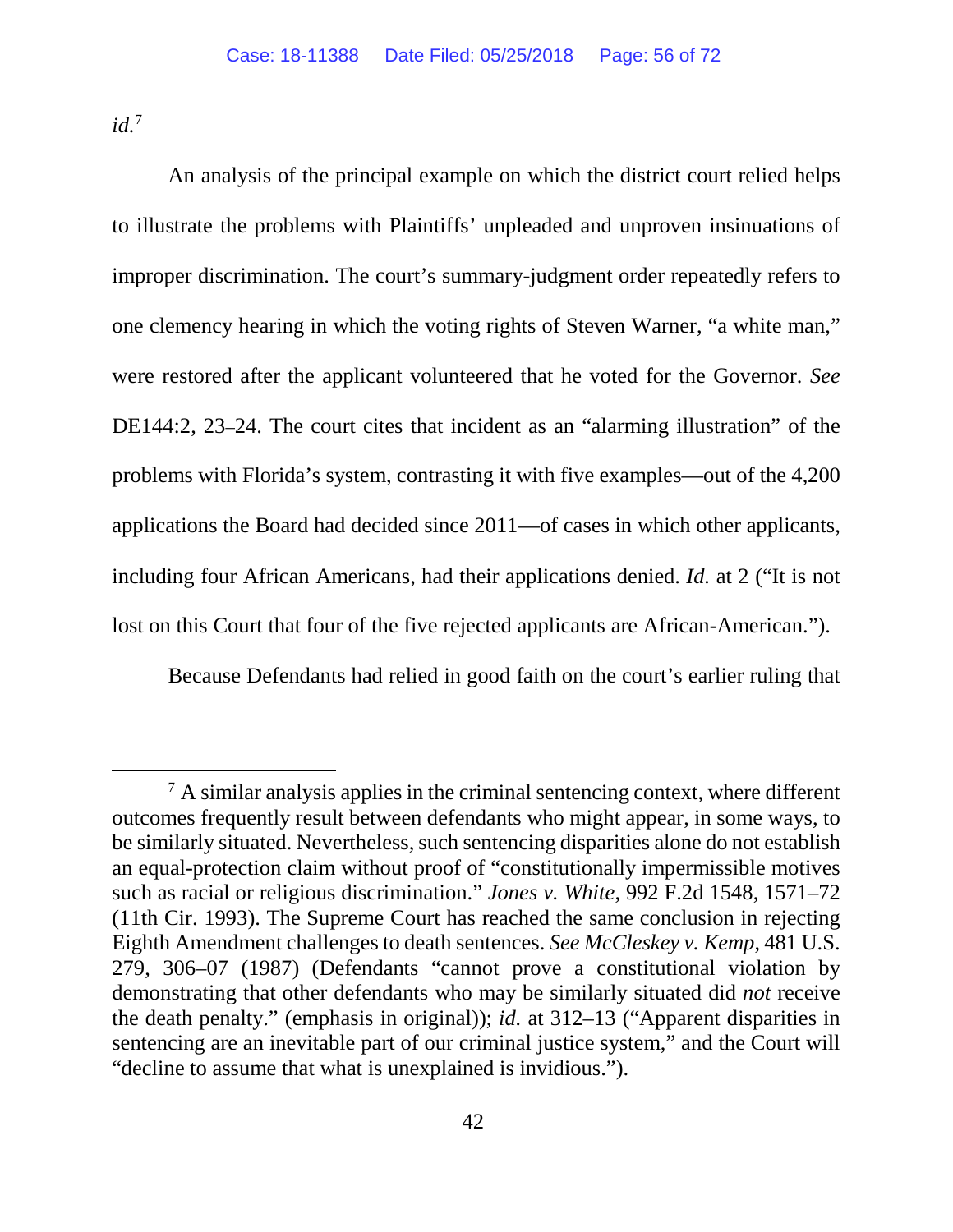Plaintiffs' comparisons were "not relevant" to their facial challenges, *see* DE62:1, the court should have declined Plaintiffs' invitation to pass on the propriety of those six clemency decisions, all of which involved non-parties. If the court had changed its mind on that issue, it should have notified the parties and afforded Defendants a fair chance to introduce evidence and legal argument relevant to grave allegations of gross malfeasance and invidious discrimination. It could, for example, have convened a short hearing and asked counsel for Defendants if they could submit evidence or present argument supplying a justifiable basis for the differential outcomes in those six cases.

At a minimum, the court was bound to apply established legal principles for assessing allegations made at the summary-judgment stage. Drawing "all reasonable inferences in the light most favorable to the non-moving party," *Johnson*, 405 F.3d at 1217, the court should have concluded that the Board's disposition of Mr. Warner's application did not even tend to suggest—much less suffice to prove actual discrimination based on viewpoint, race, or any other improper criterion. Many considerations support that conclusion, including the following:

 $\mathbf{r}$ 

In resolving the applications of Mr. Warner and the other five applicants discussed above, the Board—unlike the court—had access to confidential case analyses containing a broad range of additional information. Those CCAs are not in the record, because the court found them "not relevant" in the context of Plaintiffs' facial challenge. DE62:1.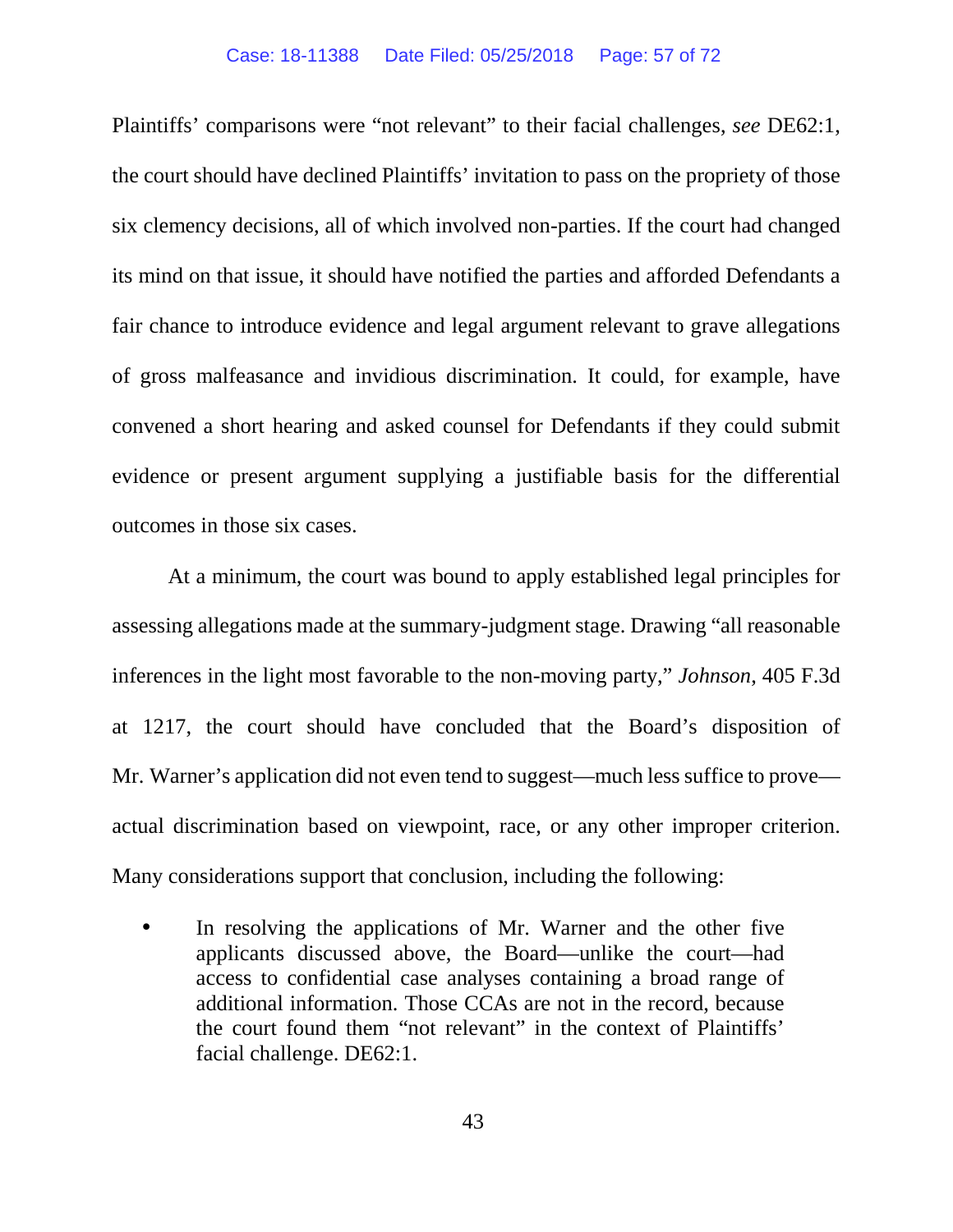Record evidence supplies reasonable grounds on which the Board may have granted Mr. Warner's application. *See* DE101-159 (3:47:35–3:50:25), *available at* http://thefloridachannel.org/ videos/121213-executive-clemency-board-meeting/. Mr. Warner's offenses were old and relatively non-serious: Twenty years ago he had been convicted of possession of marijuana, for which he spent no time in prison. Twenty-eight years ago, he had been convicted of an offense involving a bar fight; as Mr. Warner explained it, a drunk assailant had grabbed him from behind as he was trying to exit the bar, and Mr. Warner's act of violence was committed while trying to extricate himself from the alleged assaulter's grip. Mr. Warner had voted illegally on one occasion; but, on his telling, only after he had spoken with three or four "representatives" in Tallahassee, and based on his understanding that the relevant conviction had been expunged. *Id*.

Record evidence also supplies reasonable grounds on which the Board might have distinguished between the other five applicants and Mr. Warner. *See* DE144:23 ("Similar conduct can lead to different results in front of the Board."). For example, one applicant voted illegally *four times*; appeared at one point to admit that he had received a letter advising him that his voting rights had *not* been restored; and incorrectly—as established by a staff member in response to Governor Scott's question during the hearing—asserted that he had the "right" to vote over the course of a certain 17-year period. DE89-6:23 (2:09:06–2:16:49), *available at* http:// thefloridachannel.org/videos/621111-executive-clemency-boardmeeting/.

The Governor's immediate response to Mr. Warner's unsolicited statement—declining to comment on the applicant's alleged voting history, DE101-159 (3:50:00–3:50:10), *available at* http://theflorida channel.org/videos/121213-executive-clemency-board-meeting/ cannot reasonably be construed as evidence of partisan bias. *Compare* DE144:2. Indeed, it is far more reasonable to interpret that response, offered at a public hearing that was broadcast on the Florida channel, as a polite indication that such information was not relevant to the Board's decision-making process.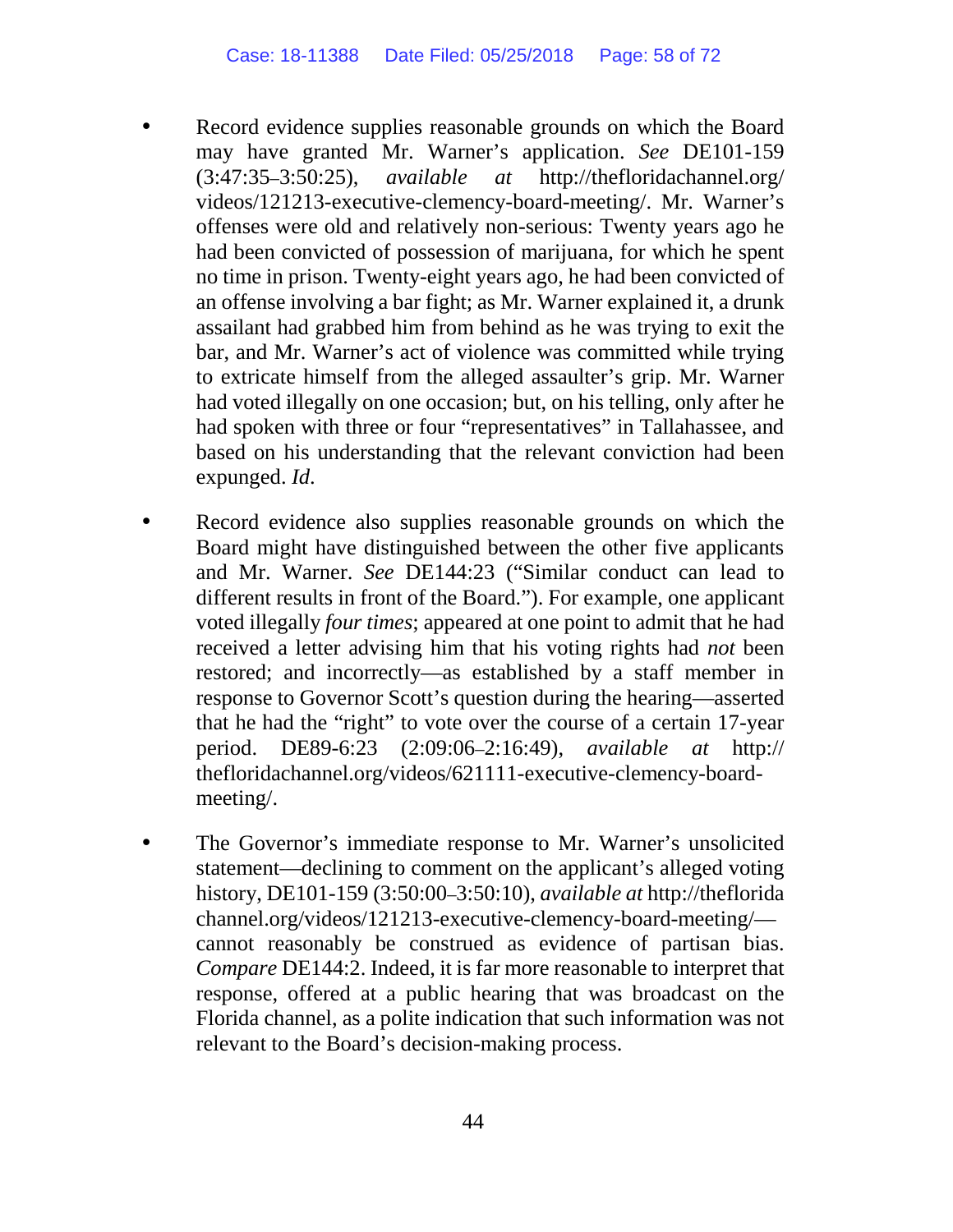Notwithstanding the court's repeated statement that "[t]he Governor then granted the former felon his voting rights," DE144:2; *see also id*. at 24, Mr. Warner's application could not have been granted without the support of at least two other Cabinet members; and the record shows that two other members agreed. DE101-159 (3:50:15– 3:50:25), *available at* http://thefloridachannel.org/videos/121213 executive-clemency-board-meeting/. Construing that vote in the light most favorable to the Board, one could reasonably infer that two other Board members—high-ranking constitutional officers whose official actions are entitled to the presumption of regularity were unlikely to be swayed by an unsolicited and unverifiable statement that Mr. Warner had voted for a different Board member in the past.

Record evidence establishes that the Florida Commission on Offender Review and the Clemency Board routinely solicit a broad range of information from applicants, but do not solicit information about an applicant's political views. *See supra* 9–12. Construing those facts in the light most favorable to the Board, the court could reasonably have inferred that FCOR does not make its recommendations, and the Board does not make its decisions, based on partisan political considerations.

In sum, the court erred insofar as it relied on and propagated unsubstantiated insinuations of actual discrimination involving non-parties. *See, e.g.*, DE144:2, 23– 24. Such allegations, as the court itself recognized at an earlier phase of the litigation, were "not relevant" to Plaintiffs' facial challenges. DE62:1. Even if they were relevant, the court was not in a position to fairly assess those allegations, as it did not have access to the full range of pertinent information. *See id*. at 1–2. In any event, the court failed to apply the right law—the familiar summary-judgment standard and the presumption of regularity—to Plaintiffs' unpleaded allegations of wrongdoing,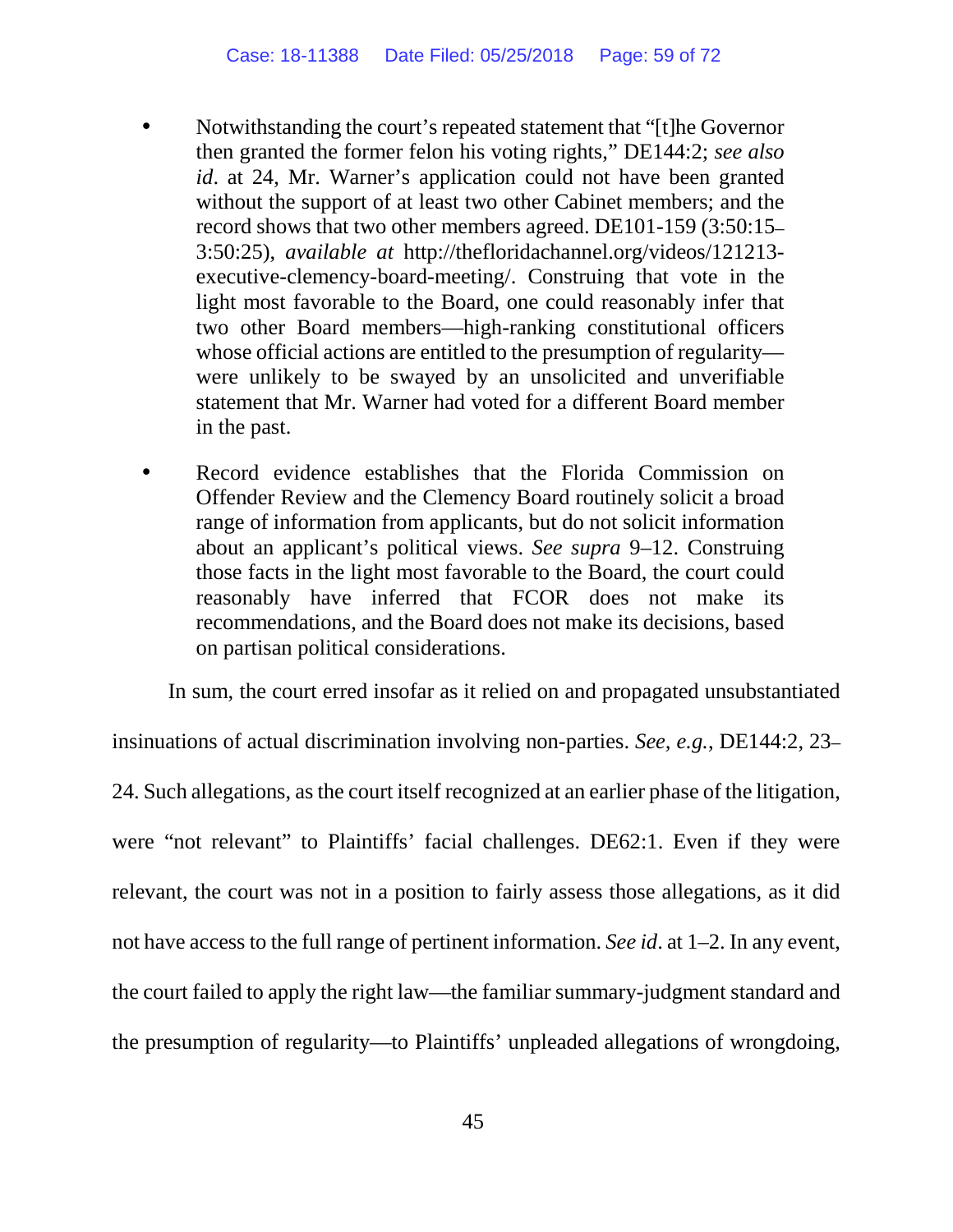and the court's analysis of Plaintiffs' cherry-picked examples was unpersuasive on its own terms.

\* \* \*

A clemency system that has the purpose and effect of discriminating on the basis of race or any other constitutionally impermissible consideration would not be immune from judicial review. *See Hand*, 888 F.3d at 1209–10; *Shepherd*, 575 F.2d at 1114. To prevail on such a claim, however, the complaining party must properly allege and prove prohibited discrimination; and the parties accused—be they ordinary citizens or a state's highest-ranking constitutional officers—must have a fair chance to defend themselves. That did not happen here; and the district court's improper reliance on unpleaded, unproven, and "not relevant" insinuations of malfeasance, standing alone, requires reversal.

## **II. THE LACK OF TIME CONSTRAINTS DOES NOT MAKE FLORIDA'S SYSTEM FOR OFFERING EXECUTIVE CLEMENCY TO CONVICTED FELONS FACIALLY INVALID UNDER THE FIRST AMENDMENT.**

The district court erred in concluding that "[t]he lack of time limits in processing and deciding vote-restoration applications risks viewpoint discrimination and is therefore unconstitutional." DE144:30. The "risk" of illicit discrimination, "without something more," does not render a clemency process facially invalid. *Hand*, 888 F.3d at 1212. Indeed, applicable caselaw "establishes the broad discretion of the executive to carry out a standardless clemency regime," *id.* at 1208; and a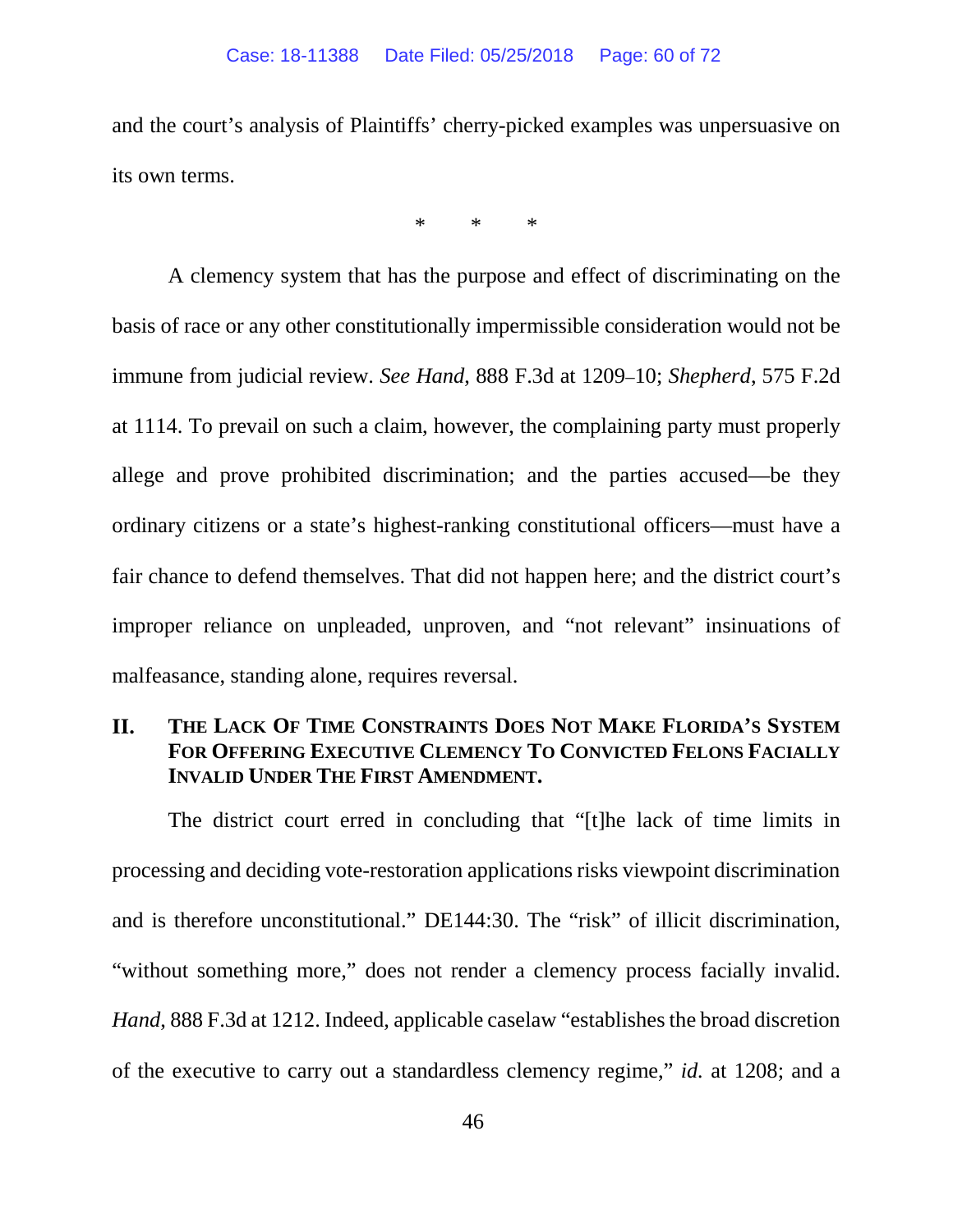"standardless clemency regime," by definition, is one in which decisions need not be made on a fixed timetable. *See, e.g.*, *Bowens v. Quinn*, 561 F.3d 671, 676 (7th Cir. 2009) (Posner, J.) ("Executive clemency is a classic example of unreviewable executive discretion . . . . We therefore balk at the idea of federal judges' setting timetables for action on clemency petitions by state governors.").

It is no answer to cite "inapposite" First Amendment cases, *Hand*, 888 F.3d at 1212, disapproving of rules that make "the peaceful enjoyment of freedoms *which the Constitution guarantees* contingent upon the uncontrolled will of an official," DE144:28 (emphasis added). Because "the exclusion of felons from the vote has an affirmative sanction in § 2 of the Fourteenth Amendment," *Ramirez*, 418 U.S. at 54, "[i]t is clear that the First Amendment *does not guarantee* felons the right to vote," *Johnson*, 214 F. Supp. 2d at 1338 (emphasis added), *aff'd* 405 F.3d at 1235 (en banc). Nor does the First Amendment "guarantee" that convicted felons will be afforded any opportunity to apply for—much less receive—executive clemency. Hence, First Amendment jurisprudence does not make it improper for the Board to "defer specifying *any* restoration timeline," DE144:30 (emphasis in original), for clemency applications. "[O]nce a felon is properly disenfranchised a state is at liberty to keep him in that status indefinitely and never revisit that determination." *Harvey*, 605 F.3d at 1079.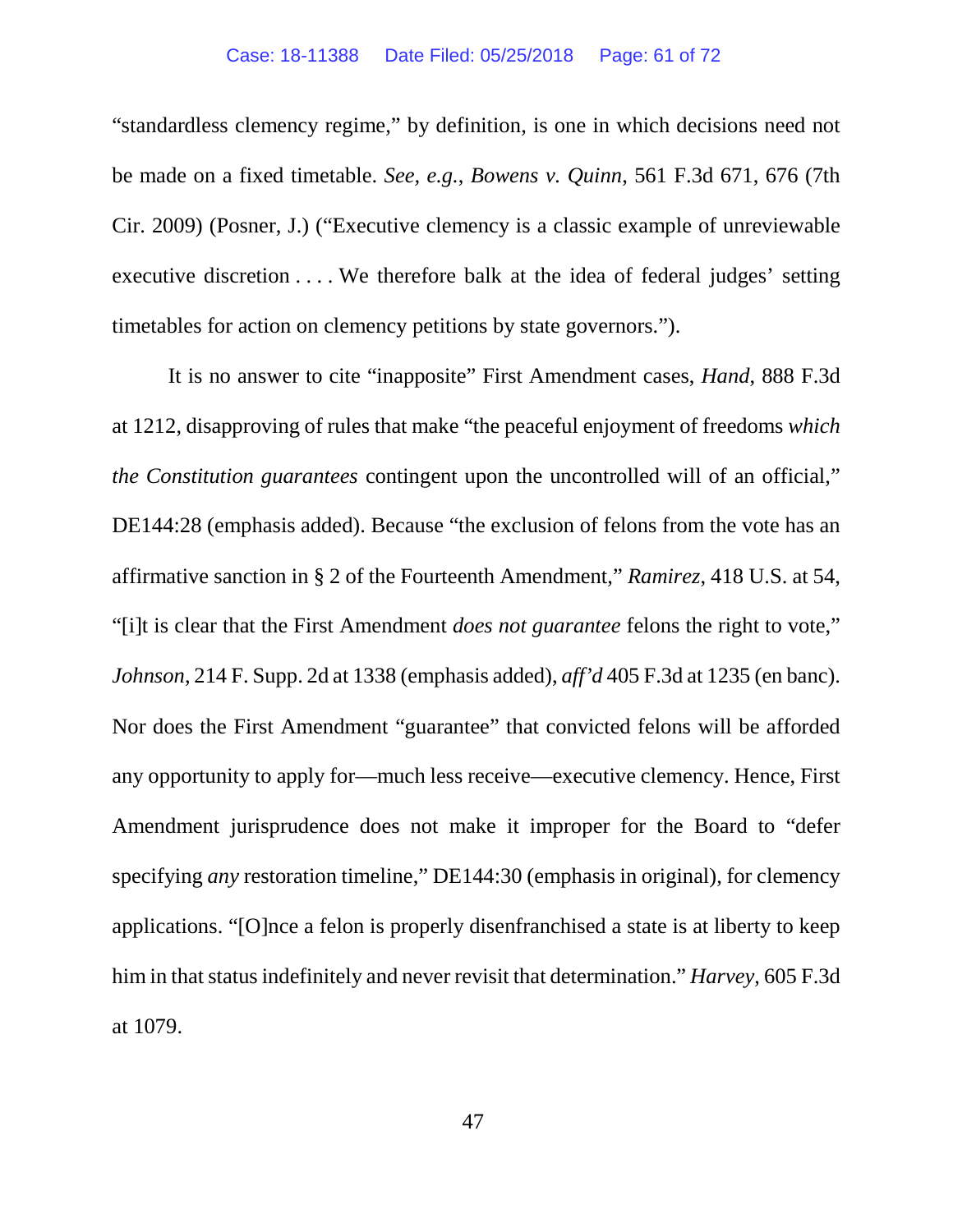That does not mean that the Board may use the lack of time limits to "mask unconstitutional viewpoint discrimination." DE144:28. "[A] discretionary felonreenfranchisement scheme that was facially or intentionally designed to discriminate based on viewpoint . . . might violate the First Amendment," *Hand*, 888 F.3d at 1211–12, as well as the Equal Protection Clause. But "no such showing has been made in this case." *Id.* at 1212. Indeed, "appellees have not alleged—let alone established as undisputed facts—that Florida's scheme has a discriminatory purpose *or* effect." *Id.* at 1207 (emphasis in original).

#### **III. THE DISTRICT COURT ABUSED ITS DISCRETION IN GRANTING INJUNCTIVE RELIEF.**

In its remedial order, the district court prohibited the State "from ending all vote-restoration processes" and commanded the Board to "promulgate specific and neutral criteria to direct vote-restoration decisions," as well as "expeditious time constraints," within 30 days of its order. DE160:21. Both aspects of the injunction constituted an abuse of discretion.

#### **A. The District Court Lacked Authority To Bar The State From Adopting A Policy Affirmatively Authorized By The United States Constitution.**

As all three members of the stay panel agreed, *see Hand*, 888 F.3d at 1213– 14; *id*. at 1221–22 (Martin, J., concurring in part and dissenting in part), the district court erred in prohibiting the State "from ending all vote-restoration processes" for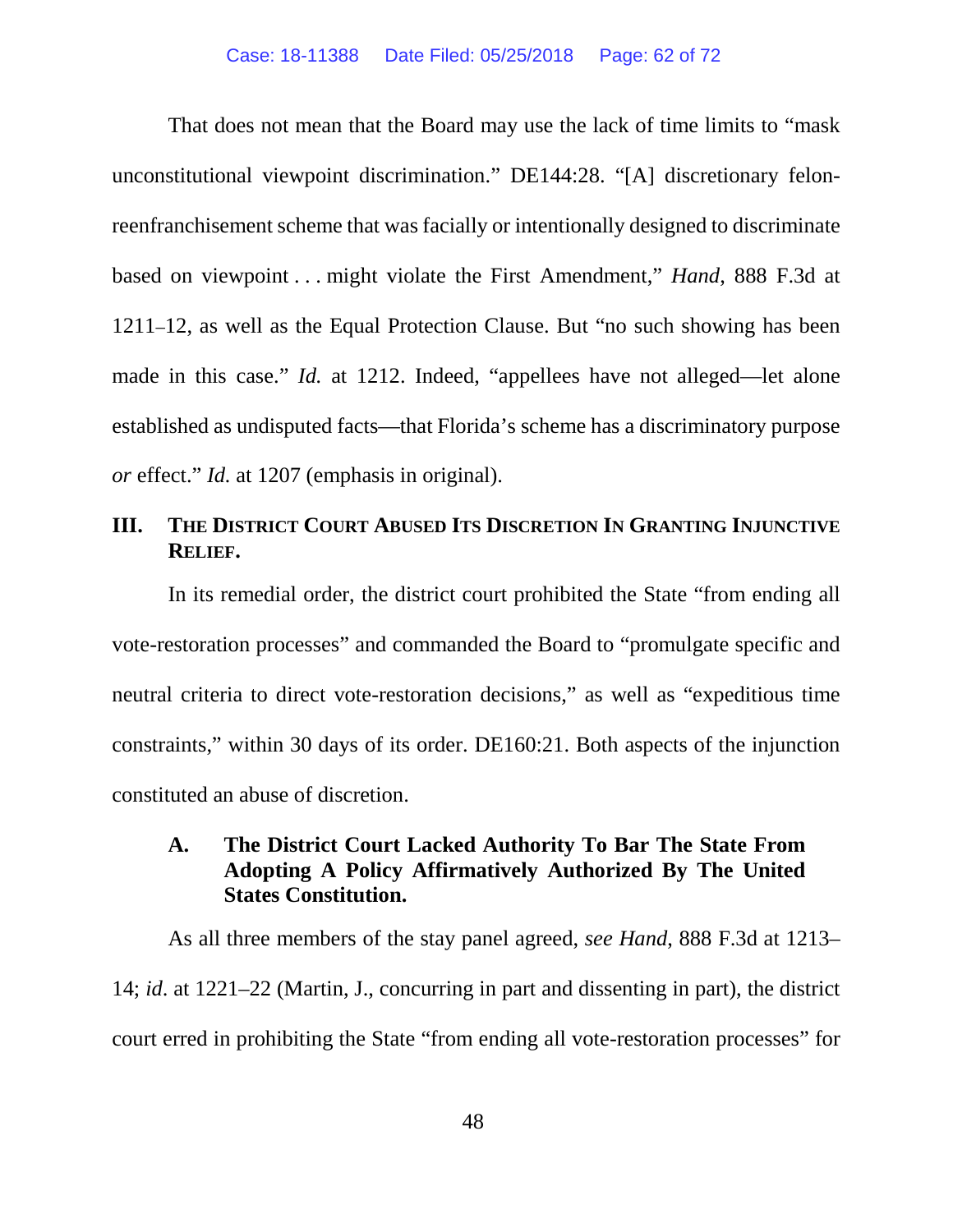convicted felons. DE160:21. The district court's own orders show why. As the district court explained, Section 2 of the Fourteenth Amendment gives States an "affirmative sanction" to "disenfranchise convicted felons *permanently*." DE144:9, 39 (emphasis added). In other words, the district court barred the State from adopting a policy that the United States Constitution affirmatively authorizes. *See Ramirez*, 418 U.S. at 54; *Johnson*, 405 F.3d at 1217. To state that fact is to establish an abuse of discretion.

State law cannot and does not support a federal-court injunction requiring state officials to institute a new state policy. *See Hand*, 888 F.3d at 1213–14. It *cannot* because, as the Supreme Court has explained, "it is difficult to think of a greater intrusion on state sovereignty than when a federal court instructs state officials on how to conform their conduct to state law." *Pennhurst State Sch. & Hosp. v. Halderman*, 465 U.S. 89, 106 (1984). And it *does not* because Florida law, properly construed, does not require the Clemency Board to continuously solicit and process applications seeking restoration of civil rights. The pertinent constitutional and statutory provisions *allow* the State to create processes by which civil rights may be restored; they do not *require* any particular process to be created by a date certain or to remain continuously in operation. *See* Fla. Const. art. IV, § 8(a); *id.* art. VI, § 4(a); Fla. Stat. § 940.01(1).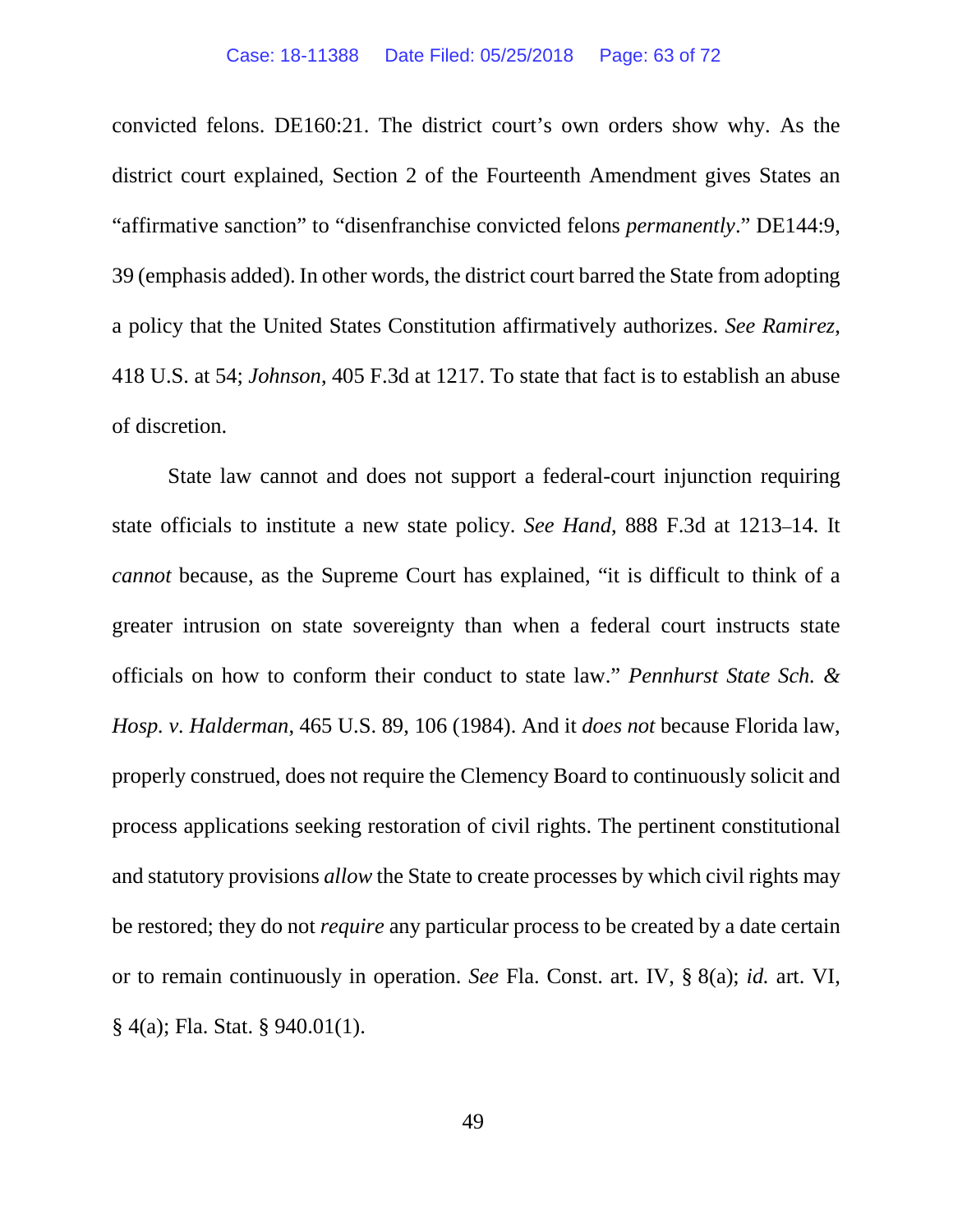## **B. The District Court Abused Its Discretion In Commanding The Executive Clemency Board To "Promulgate" New Clemency Rules In 30 Days.**

**1**. The district court had no authority to command that the Board "promulgate" a discretionary state policy. Section 2 of the Fourteenth Amendment "expressly empowers" Florida to "permanently" prohibit convicted felons from voting. *Hand*, 888 F.3d at 1207, 1213. The greater power to *permanently* end voterestoration processes necessarily includes the lesser power to *temporarily* end voterestoration processes pending the State's determination of whether, how, and when to devise a new clemency system.

By directing the Board to "promulgate" new vote-restoration rules, the district court did not just ignore the affirmative sanction set out in Section 2 of the Fourteenth Amendment; it also contravened horizontal *and* vertical separation-ofpowers principles. A federal court may not direct *federal* policymakers to "promulgate" a discretionary *federal* policy—i.e., a policy not required by federal law. *See, e.g.*, *Greater L.A. Council on Deafness, Inc. v. Cmty. Television of S. Cal.*, 719 F.2d 1017, 1023 (9th Cir. 1983) ("[I]n light of the strong policy of separation of powers and the broad discretion granted the executive agency, we hold that the trial court erred in requiring the Department of Education to promulgate rules."); *accord INS v. Legalization Assistance Project*, 510 U.S. 1301, 1305–06 (1993) (O'Connor, J., in chambers); *Heckler v. Rosebud Hosp. Dist.*, 473 U.S. 1308, 1313 (1985)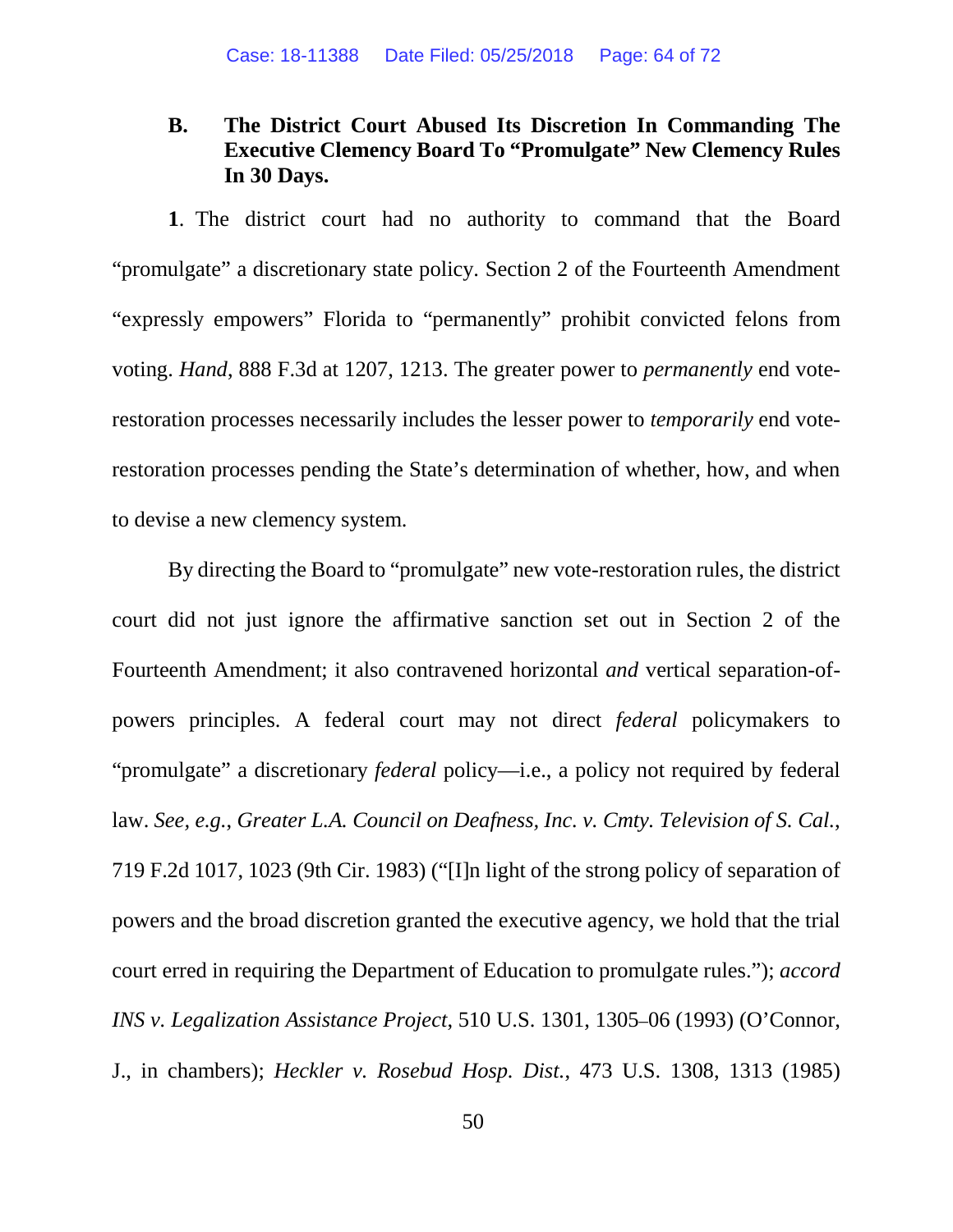(Rehnquist, J., in chambers). *A fortiori*, federal courts may not require *state* policymakers to "promulgate" a discretionary *state* policy. *See* DE160:21.

Recent caselaw makes that clear. As the Supreme Court has repeatedly "warned," it has "'never . . . sanctioned explicitly a federal command to the States to promulgate and enforce laws and regulations.'" *Murphy v. Nat'l Collegiate Athletic Ass'n*, \_\_ S. Ct. \_\_, 2018 WL 2186168 (U.S. May 14, 2018), at \*14 (quoting *FERC v. Mississippi*, 456 U.S. 742, 761–62 (1982) (alteration in original)); *accord Printz v. United States*, 521 U.S. 898, 926 (1997). And for good reason. The Constitution creates a system of "dual sovereignty," under which "both the Federal Government and the States wield sovereign powers." *Murphy*, 2018 WL 2186168, at \*10; *accord Gregory v. Ashcroft*, 501 U.S. 452, 457 (1991). The authority to make policy decisions "is perhaps the quintessential attribute of sovereignty," inasmuch as "having the power to make decisions and to set policy is what gives the State its sovereign nature." *FERC*, 456 U.S. at 761. A state's sovereign "power to make decisions and to set policy," *id.*, includes the right to decide whether, when, and how to formulate a state policy not required by federal law.

The federal directive at issue here is more problematic than the directives struck down in the Supreme Court's anti-commandeering jurisprudence. Those cases hold that "[t]he Federal Government may neither issue directives requiring the States to address particular problems, nor command the States' officers, or those of their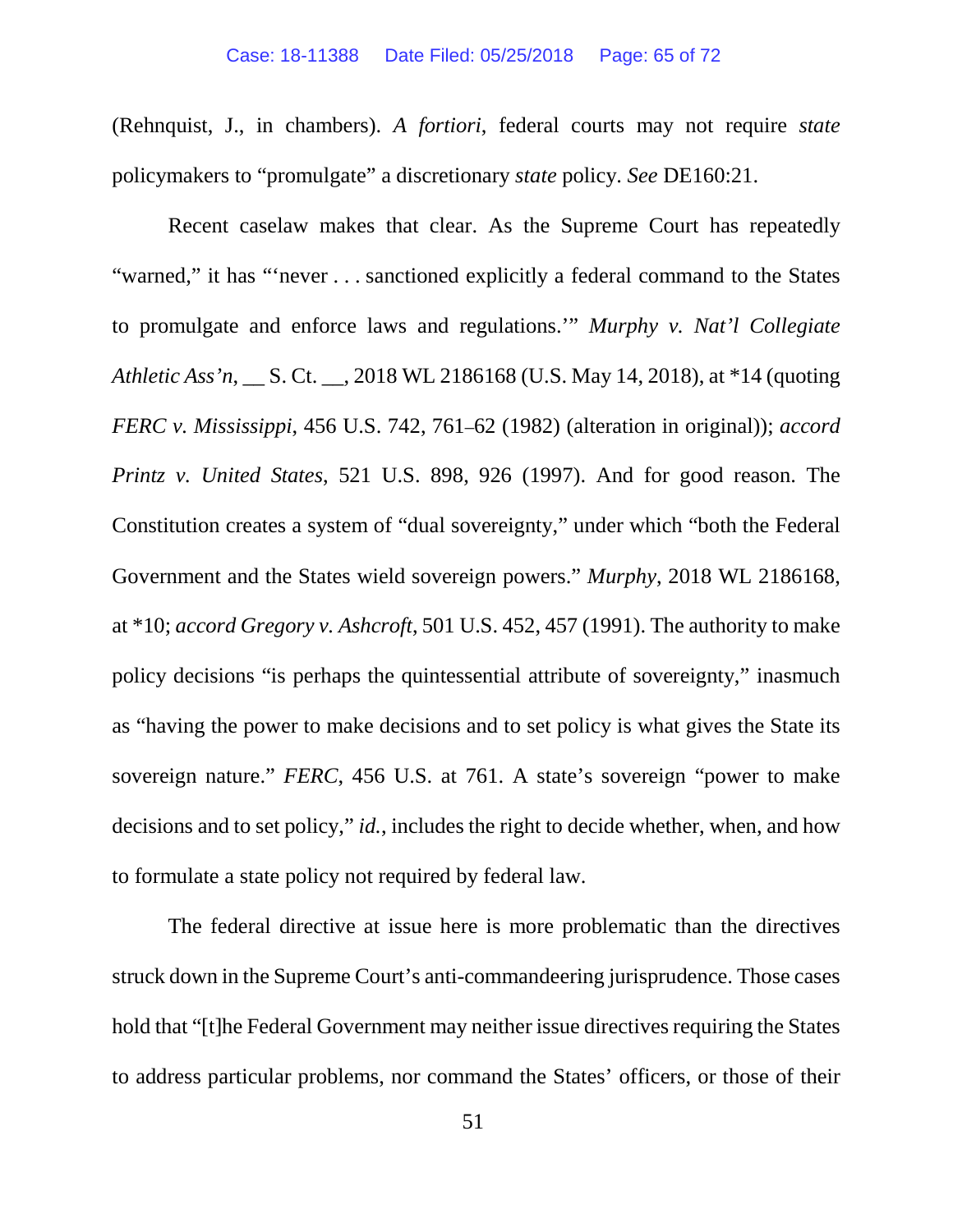political subdivisions, to administer or enforce a federal regulatory program." *Printz*, 521 U.S. at 935. If, as the Supreme Court has "categorically" concluded, *id.* at 933, "[t]he Federal Government may not compel the States to enact or administer a *federal* regulatory program," *New York v. United States*, 505 U.S. 144, 188 (1992) (emphasis added), it assuredly may not compel a state to enact, "promulgate," or administer a discretionary *state* program, *see* DE160:21. "[N]o case-by-case weighing of the burdens or benefits is necessary; such commands are fundamentally incompatible with our constitutional system of dual sovereignty." *Printz*, 521 U.S. at 935.

**2.** Putting aside its lack of authority, the district court abused its discretion in ordering the State to revamp its clemency system in 30 days. As the district court stressed, Florida's Constitution has authorized the discretionary restoration of voting rights "*for the past 150 years*." DE160:18 (emphasis in original). For the first time in that long history—indeed, for the first time in the history of the Nation—the court below held that state clemency procedures are unconstitutional if they do not set forth "specific and neutral criteria to direct vote-restoration decisions," *id*. at 21.

To implement that ruling, the State's policymakers would have to resolve any number of complicated and difficult questions, including the following:

Which instrumentality of the state government is best positioned to formulate "specific and neutral criteria" that are apt to enjoy broad public support and to withstand the test of time?

 $\blacksquare$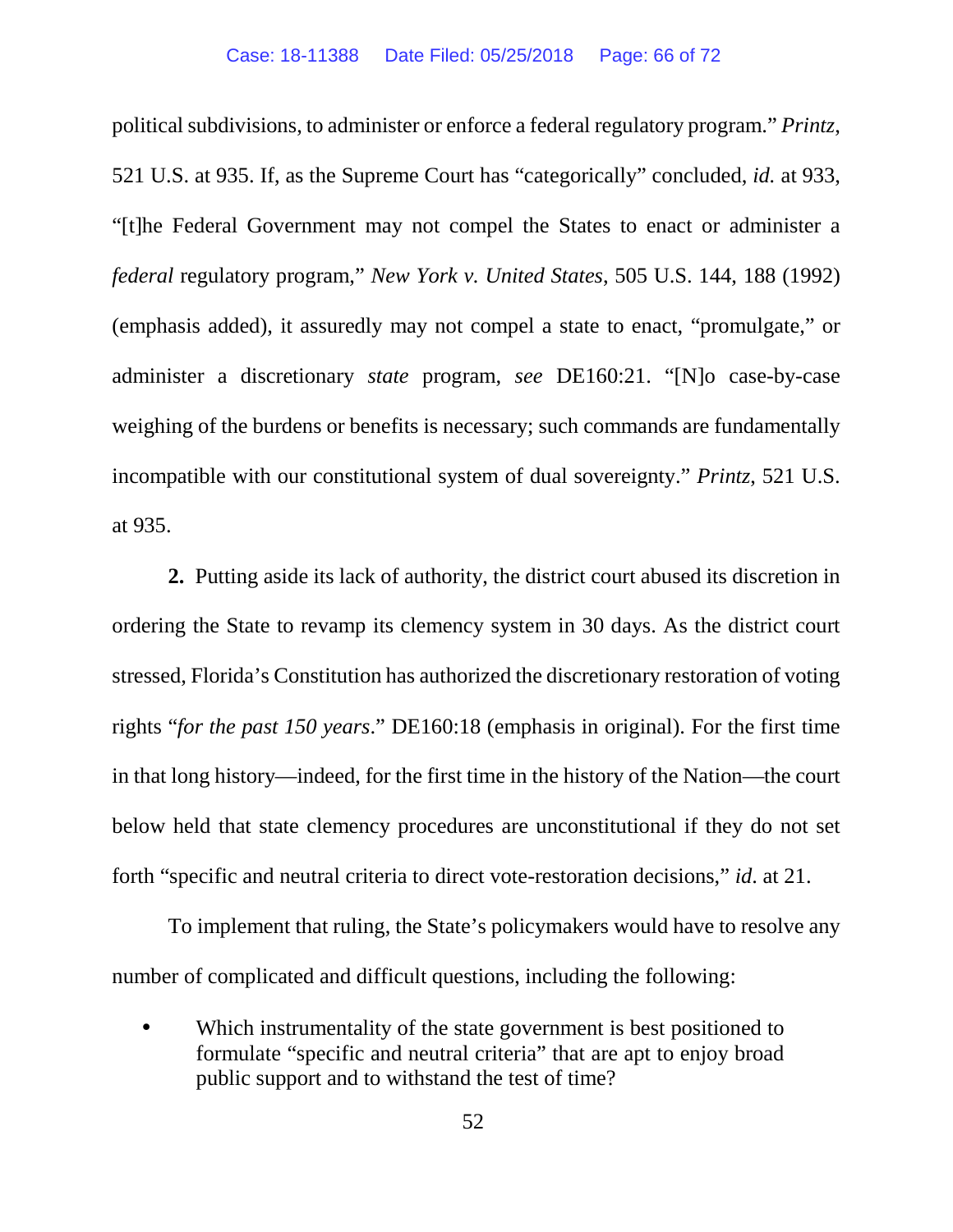- Assuming *arguendo* that the current Board should put new rules in place on an interim basis, how "specific" and "neutral" should the "specific and neutral criteria" be? Should the Board adopt mathematical criteria that are susceptible of mechanical application, even if such criteria work to the disadvantage of convicted felons with presumptively troubling histories? Or should it promulgate more flexible standards akin to the statutory sentencing factors? *See*  18 U.S.C. § 3553(a).
- Even if each criterion, standing alone, is completely objective, should an applicant's failure to meet *all* the criteria be disqualifying?
- Should arrests or convictions for certain kinds of misdemeanor or felony offenses be either relevant or categorically disqualifying?

ä,

à.

k,

- How should the vote-restoration criteria relate to the process by which other kinds of executive clemency applications are resolved, including applications for pardons, commutations, and restoration of firearm authority? Should the Board create a newly bifurcated system for processing applications involving civil rights other than voting rights, such as the right to serve on a jury or to hold or run for public office?
- What kinds of rules have other States put in place, how were they instituted, and how have they worked in practice?

In light of those and other questions, the issue is not whether the Board *could* unilaterally prescribe new rules in a short span of time, *see* DE167:4, but whether the State's policymakers and citizenry—including but not limited to the Board *should* be afforded sufficient time to carefully consider the important issues at hand. Before resolving the above-mentioned questions, for example, the Board should have adequate opportunity to consult with interested and knowledgeable parties including state and local governmental agencies, members of the Florida Legislature,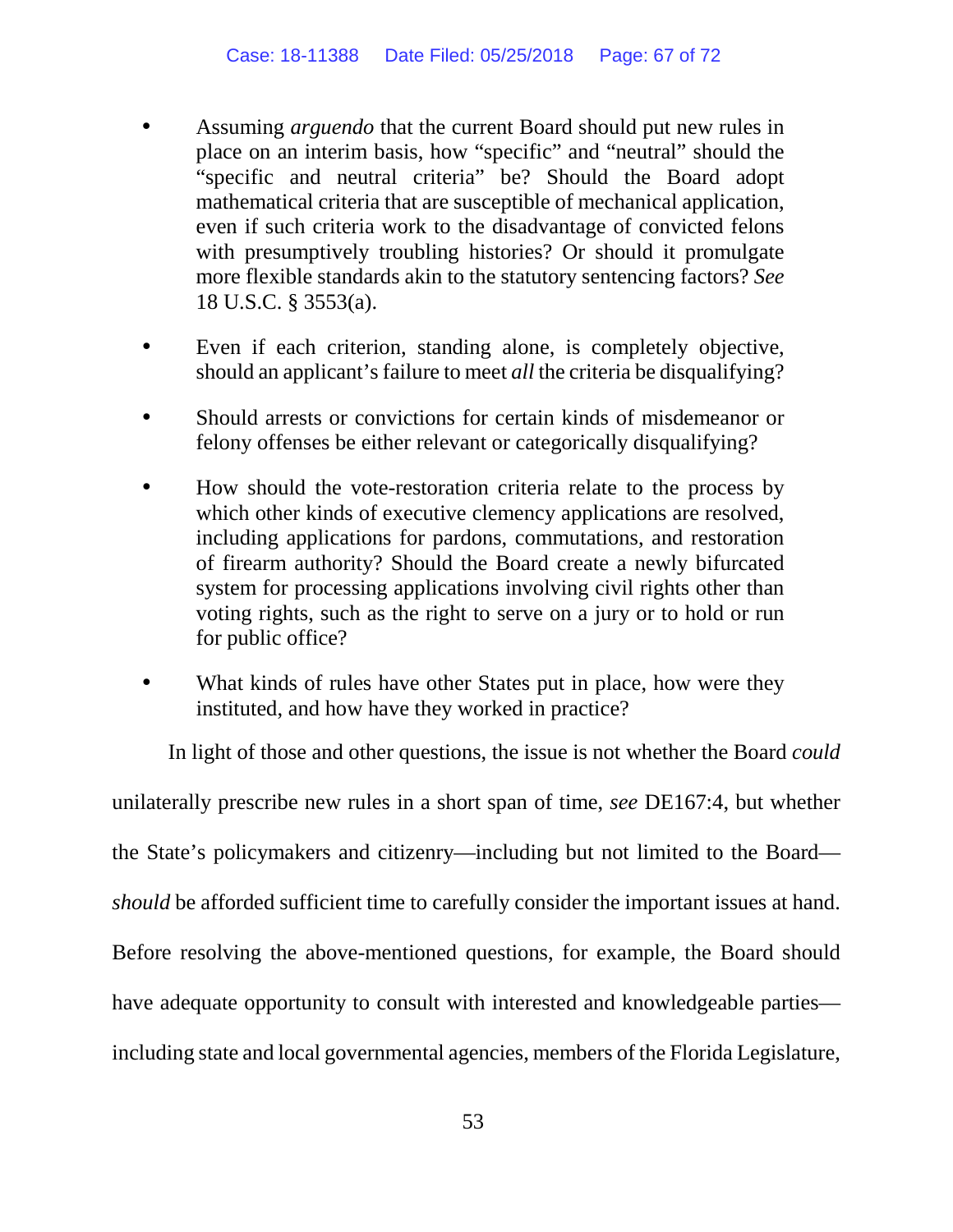#### Case: 18-11388 Date Filed: 05/25/2018 Page: 68 of 72

law-enforcement authorities, legal experts, victim's rights groups, community leaders, and clemency officials serving in other states. Following such consultation, the Board should have adequate time to debate the various options and to carefully craft rules that are likely to engender public confidence, withstand the test of time, and strike an appropriate balance between the diverse and competing interests at stake. Finally, the timetable for doing all that should take into account the full scope and importance of the other pressing duties entrusted to the State's highest executive officers.

An order directing the Governor, Attorney General, Chief Financial Officer, and Commissioner of Agriculture and Consumer Services to create a new system for restoration of voting rights in 30 days is not reasonably calculated to effectuate those objectives.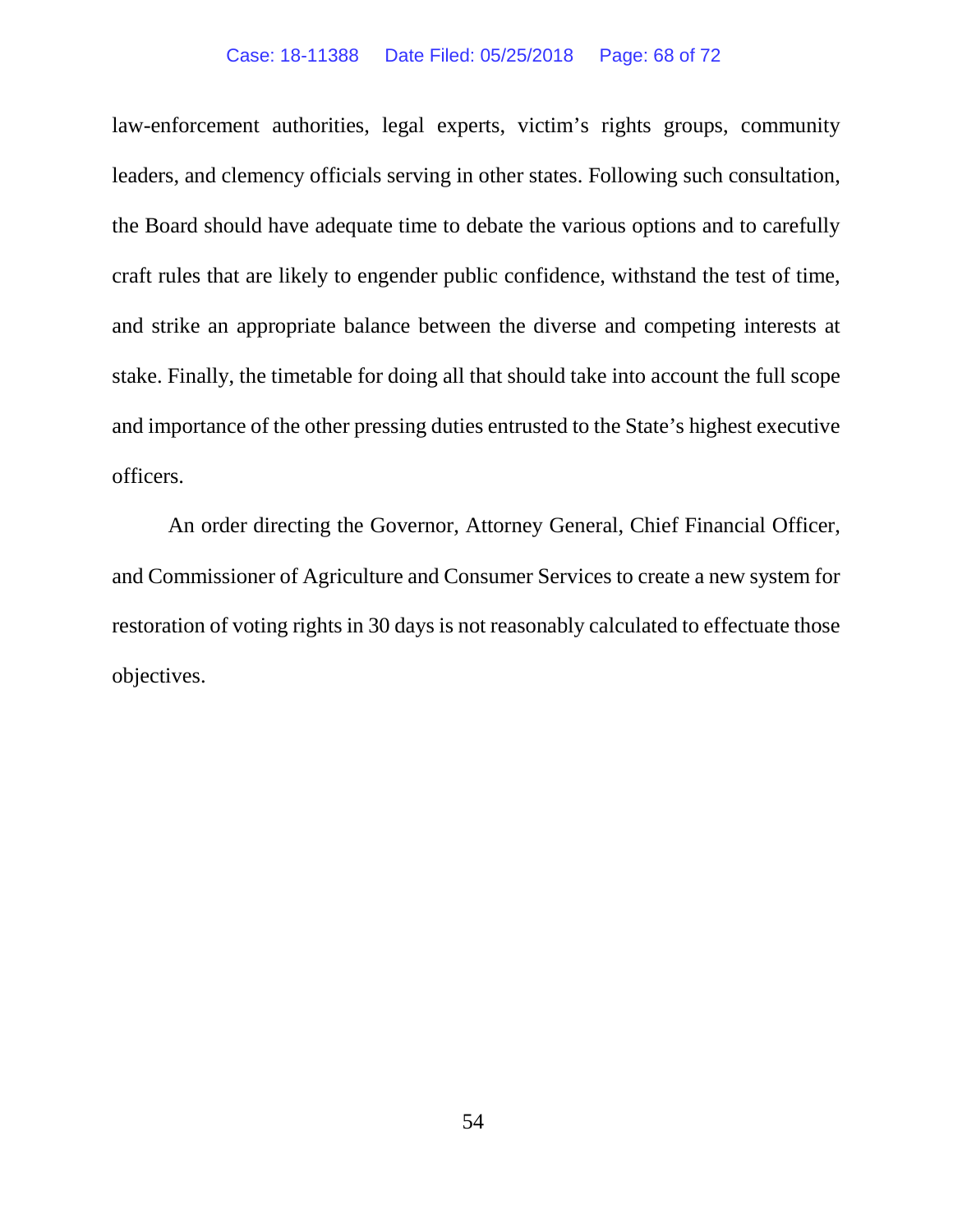#### **CONCLUSION**

This Court should reverse the district court's decision to grant Plaintiffs' motion for summary judgment as to Counts One, Two, and Three of the Amended Complaint, and it should likewise reverse the district court's denial of the Board's motion for summary judgment as to those counts. The injunction should be reversed in its entirety.

Respectfully submitted,

### PAMELA JO BONDI ATTORNEY GENERAL

*/s/ Amit Agarwal* AMIT AGARWAL *Solicitor General* 

EDWARD M. WENGER *Chief Deputy Solicitor General*

JORDAN E. PRATT *Deputy Solicitor General*

Office of the Attorney General The Capitol, Pl-01 Tallahassee, Florida 32399-1050 (850) 414-3681 (850) 410-2672 (fax)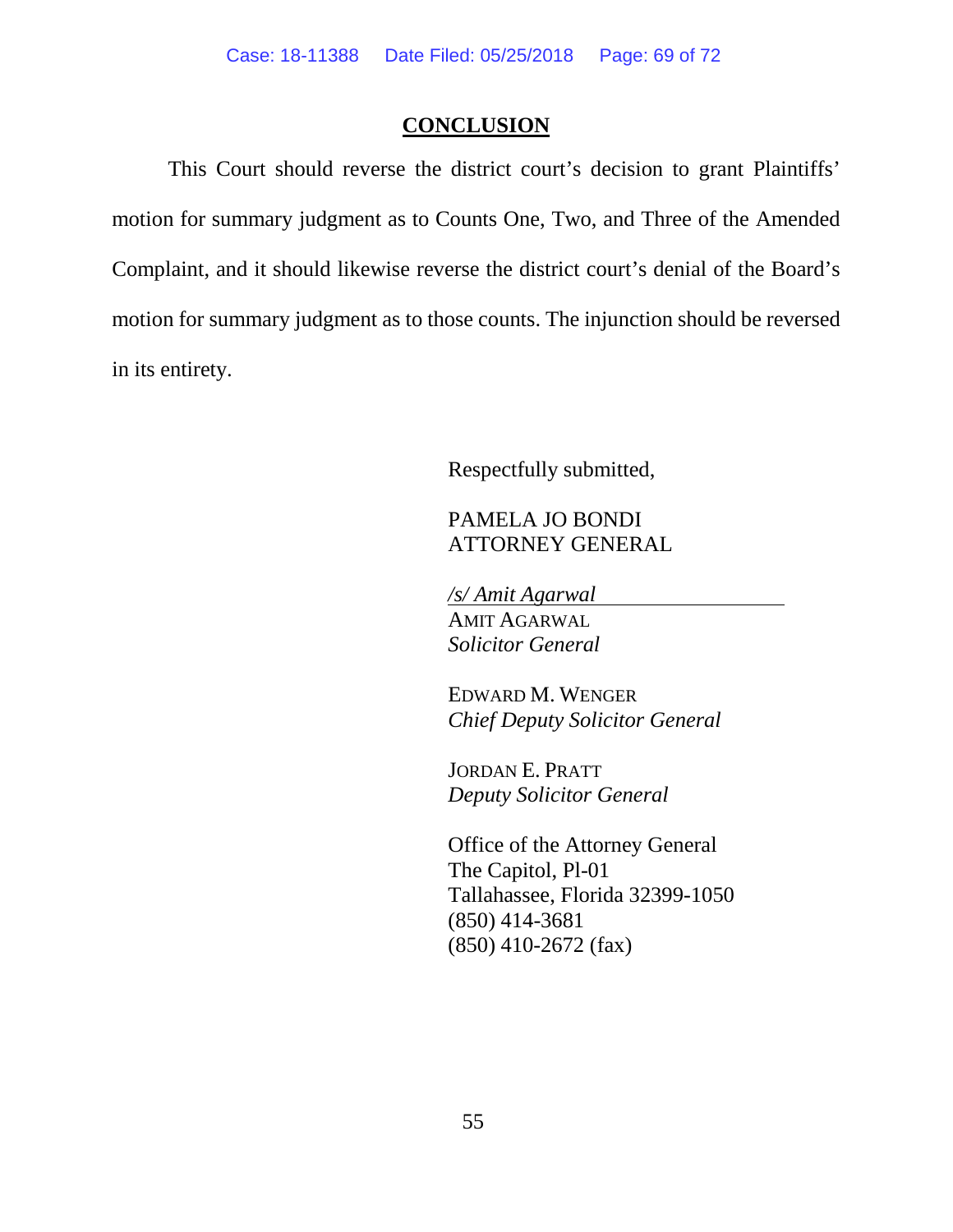## **CERTIFICATE OF COMPLIANCE**

1. This document complies with the type-volume and word-count limits of Fed. R. App. P. 32(a)(7) because, excluding the parts of the document exempted by Fed. R. App. P. 32(f), this document contains 12,993 words.

2. This document complies with the typeface and type-style requirements of Fed. R. App. P. 32(a) because this document has been prepared in a proportionally spaced typeface using Microsoft Word in 14-point Times New Roman font.

> */s/ Amit Agarwal* Amit Agarwal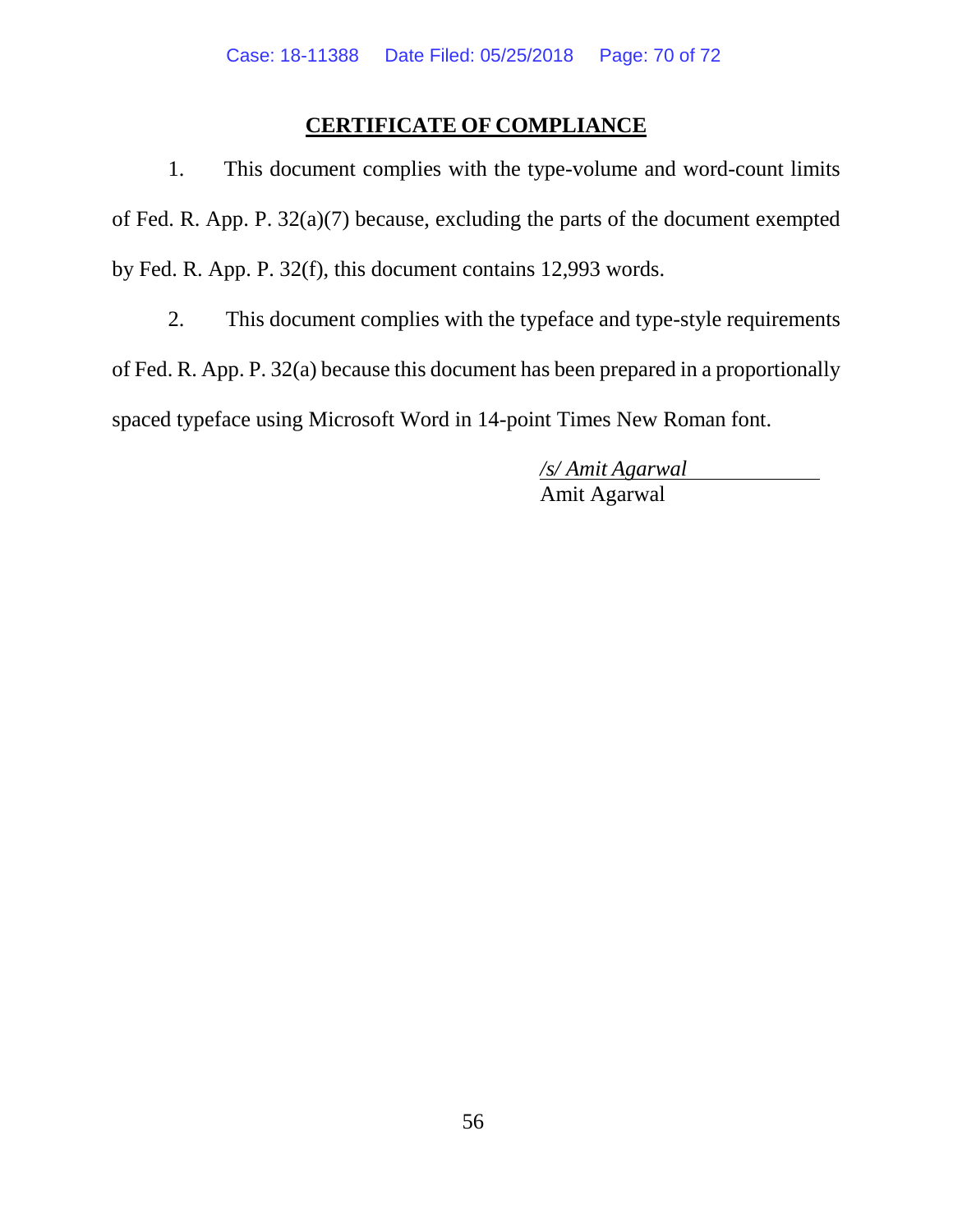#### **CERTIFICATE OF SERVICE**

I HEREBY CERTIFY that, on this 25th day of May, 2018, a true copy of the foregoing motion was filed electronically with the Clerk of Court using the Court's CM/ECF system, which will send by e-mail a notice of docketing activity to the registered Attorney Filer listed on the attached electronic service list. I FURTHER CERTIFY that all counsel for parties appearing below have been served by U.S. Mail and by electronic mail to the mailing addresses and e-mail addresses listed on the attached U.S. mail and electronic service list. All parties appearing below have been served.

> */s/ Amit Agarwal* Amit Agarwal